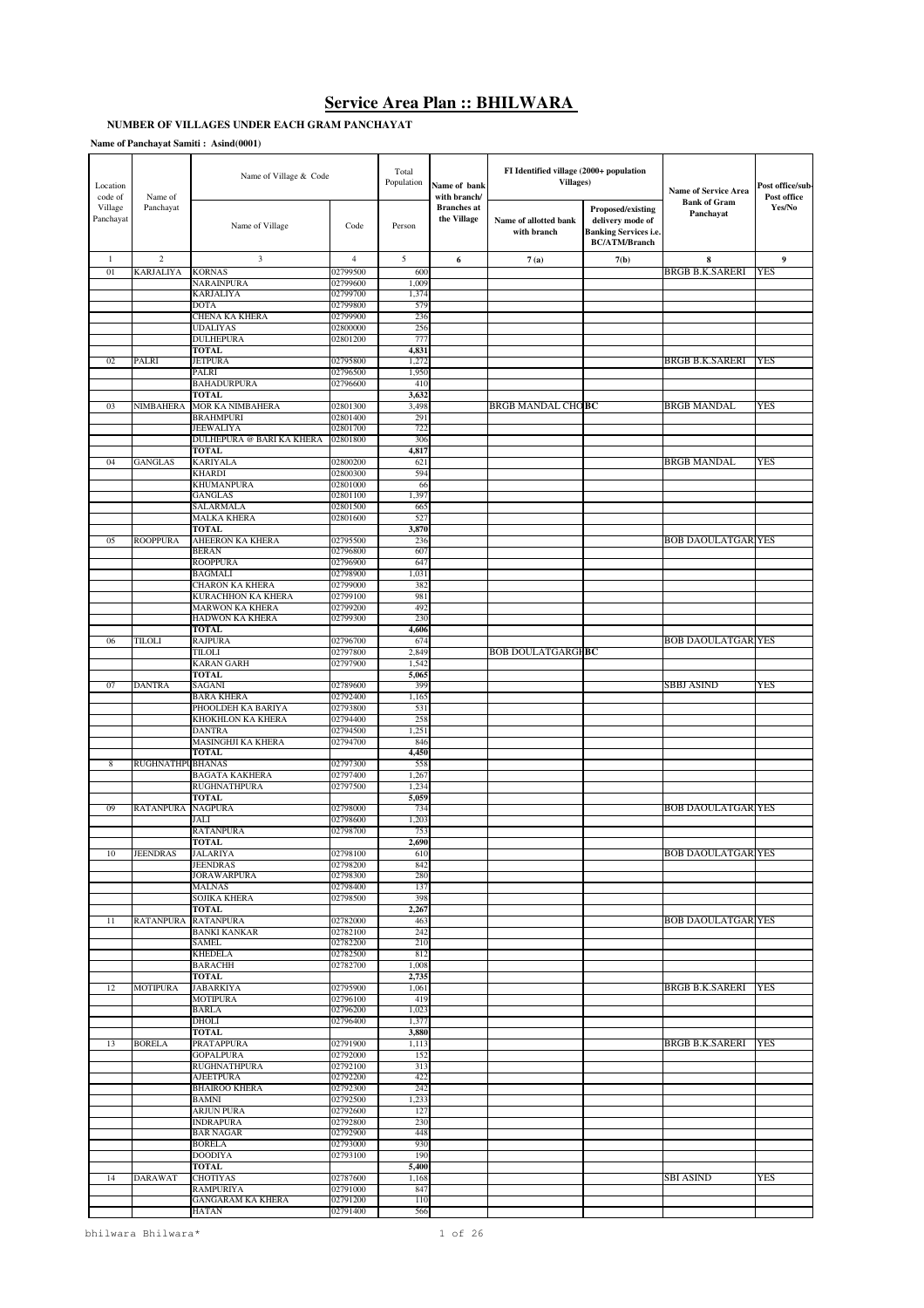| Location<br>code of  | Name of                    | Name of Village & Code                     |                      | Total<br>Population | Name of bank<br>with branch/      | FI Identified village (2000+ population<br><b>Villages</b> ) |                                                                                               | <b>Name of Service Area</b>           | Post office/sub-<br>Post office |
|----------------------|----------------------------|--------------------------------------------|----------------------|---------------------|-----------------------------------|--------------------------------------------------------------|-----------------------------------------------------------------------------------------------|---------------------------------------|---------------------------------|
| Village<br>Panchayat | Panchayat                  | Name of Village                            | Code                 | Person              | <b>Branches</b> at<br>the Village | Name of allotted bank<br>with branch                         | Proposed/existing<br>delivery mode of<br><b>Banking Services i.e.</b><br><b>BC/ATM/Branch</b> | <b>Bank of Gram</b><br>Panchayat      | Yes/No                          |
| $\mathbf{1}$         | $\sqrt{2}$                 | 3                                          | $\overline{4}$       | 5                   | 6                                 | 7(a)                                                         | 7(b)                                                                                          | $\bf{8}$                              | 9                               |
|                      |                            | <b>KERIYA KHERA</b>                        | 02791600             | 489                 |                                   |                                                              |                                                                                               |                                       |                                 |
|                      |                            | <b>SOPURA</b><br><b>DARAWAT</b>            | 02791700<br>02791800 | 462<br>964          |                                   |                                                              |                                                                                               |                                       |                                 |
|                      |                            | <b>TOTAL</b>                               |                      | 4,606               |                                   |                                                              |                                                                                               |                                       |                                 |
| 15<br>16             | PARASOLI<br><b>JAGPURA</b> | PARASOLI<br><b>INDRAPURA</b>               | 02787900<br>02787800 | 3,727<br>259        |                                   | SBI ASIND                                                    | ВC                                                                                            | SBI ASIND<br><b>BOB SHAMBHOOGAYES</b> | YES                             |
|                      |                            | <b>JAGPURA</b>                             | 02788000             | 2,095               |                                   | <b>BOB SHAMBHOOGAIBC</b>                                     |                                                                                               |                                       |                                 |
|                      |                            | <b>JEEWAR</b>                              | 02788100             | 593                 |                                   |                                                              |                                                                                               |                                       |                                 |
|                      |                            | <b>RUGHNATHPURA</b><br><b>GAJSINGHPURA</b> | 02788300<br>02788600 | 474<br>256          |                                   |                                                              |                                                                                               |                                       |                                 |
|                      |                            | <b>DOLA KA KHERA</b>                       | 02791300             | 431                 |                                   |                                                              |                                                                                               |                                       |                                 |
|                      |                            | <b>RAYRA</b><br><b>TOTAL</b>               | 02791500             | 1,202<br>5,310      |                                   |                                                              |                                                                                               |                                       |                                 |
| 17                   | <b>SHAMBHOO</b>            | <b>DULHEPURA</b>                           | 02788200             | 351                 |                                   |                                                              |                                                                                               | <b>BOB SHAMBHOOGAYES</b>              |                                 |
|                      | GARH                       | <b>JAINAGAR</b>                            | 02789400             | 941                 |                                   |                                                              |                                                                                               |                                       |                                 |
|                      |                            | SHAMBHOO GARH<br><b>TOTAL</b>              | 02789500             | 3,285<br>4,577      | <b>BOB</b>                        |                                                              |                                                                                               |                                       |                                 |
| 18                   | AKARSADA                   | <b>BALAPURA</b>                            | 02788400             | 866                 |                                   |                                                              |                                                                                               | <b>BOB SHAMBHOOGAYES</b>              |                                 |
|                      |                            | <b>AKARSADA</b><br><b>TOTAL</b>            | 02788500             | 2,424               |                                   | <b>BOB SHAMBHOOGAIBC</b>                                     |                                                                                               |                                       |                                 |
| 19                   |                            | SANGRAM GA SANGRAM GARH                    | 02788700             | 3,290<br>1,775      |                                   |                                                              |                                                                                               | <b>BRGB ANTALI</b>                    | YES                             |
|                      |                            | <b>RUGHNATH GARH</b>                       | 02788800             | 641                 |                                   |                                                              |                                                                                               |                                       |                                 |
|                      |                            | <b>BHAIROO KHERA</b><br><b>TOTAL</b>       | 02789200             | 279<br>2,695        |                                   |                                                              |                                                                                               |                                       |                                 |
| 20                   | <b>ANTALI</b>              | <b>ANTALI</b>                              | 02789000             |                     | 2,779 BRGB                        |                                                              |                                                                                               | BRGB ANTALI                           | YES                             |
|                      |                            | <b>GULABPURA</b>                           | 02789100             | 620                 |                                   |                                                              |                                                                                               |                                       |                                 |
|                      |                            | <b>BARNI</b><br><b>ROOPPURA</b>            | 02789300<br>02789700 | 953<br>610          |                                   |                                                              |                                                                                               |                                       |                                 |
|                      |                            | <b>TOTAL</b>                               |                      | 4,962               |                                   |                                                              |                                                                                               |                                       |                                 |
| 21                   | <b>KANWLAS</b>             | <b>MALASERI</b>                            | 02790200             | 1,008               |                                   |                                                              |                                                                                               | BRGB ASIND                            | YES                             |
|                      |                            | <b>MOKHAMPURA</b><br><b>KANWLAS</b>        | 02790300<br>02790400 | 710<br>1,805        |                                   |                                                              |                                                                                               |                                       |                                 |
|                      |                            | <b>KANPURA</b>                             | 02790500             | 578                 |                                   |                                                              |                                                                                               |                                       |                                 |
|                      |                            | <b>BATHERA</b>                             | 02790600             | 530                 |                                   |                                                              |                                                                                               |                                       |                                 |
|                      |                            | <b>KESARPURA</b><br><b>DEOPURA</b>         | 02790700<br>02795700 | 284<br>474          |                                   |                                                              |                                                                                               |                                       |                                 |
|                      |                            | <b>TOTAL</b>                               |                      | 5,389               |                                   |                                                              |                                                                                               |                                       |                                 |
| 22                   | <b>BAJUNDA</b>             | <b>GAYLON KA KHERA</b><br>THOOMIYA         | 02785900<br>02786200 | 578<br>484          |                                   |                                                              |                                                                                               | UBI BADNORE                           | <b>YES</b>                      |
|                      |                            | <b>GARWAI</b>                              | 02787100             | 829                 |                                   |                                                              |                                                                                               |                                       |                                 |
|                      |                            | <b>HARMADA</b>                             | 02787200             | 454                 |                                   |                                                              |                                                                                               |                                       |                                 |
|                      |                            | <b>BAJUNDA</b><br>RANAWATON KA KHERA       | 02787300<br>02787400 | 1,353<br>150        |                                   |                                                              |                                                                                               |                                       |                                 |
|                      |                            | <b>GORANDIYA</b>                           | 02787500             | 398                 |                                   |                                                              |                                                                                               |                                       |                                 |
|                      |                            | <b>BAGMAL</b>                              | 02792700             | 32                  |                                   |                                                              |                                                                                               |                                       |                                 |
| 23                   | <b>CHAINPURA</b>           | <b>TOTAL</b><br><b>BALA KA BARIYA</b>      | 02786300             | 4,278<br>697        |                                   |                                                              |                                                                                               | <b>UBI BADNORE</b>                    | YES                             |
|                      |                            | <b>CHAINPURA</b>                           | 02786600             | 1,738               |                                   |                                                              |                                                                                               |                                       |                                 |
|                      |                            | <b>BHAWANIPURA</b>                         | 02786700             | 266                 |                                   |                                                              |                                                                                               |                                       |                                 |
|                      |                            | SEMLA KA BARIYA<br>SURAJ                   | 02786800<br>02786900 | 726<br>1,107        |                                   |                                                              |                                                                                               |                                       |                                 |
|                      |                            | SURAJMAL JI KA KHERA                       | 02787000             | 133                 |                                   |                                                              |                                                                                               |                                       |                                 |
| 24                   |                            | TOTAL<br>DAULAT GARIDAULAT GARH            | 02797000             | 4,667               | 4,931 BOB                         |                                                              |                                                                                               | <b>BOB DAOULATGAR YES</b>             |                                 |
| 25                   | <b>JHALRA</b>              | <b>MOHRO KA KHERA</b>                      | 02795000             | 613                 |                                   |                                                              |                                                                                               |                                       |                                 |
|                      |                            | NUWALIYA                                   | 02795100             | 1,021               |                                   |                                                              |                                                                                               |                                       |                                 |
|                      |                            | PAPARIYA<br><b>JHALRA</b>                  | 02797100<br>02794000 | 220<br>2,000        |                                   | <b>BOB DAULATGARH BC</b>                                     |                                                                                               | <b>BOB DAULATGARH YES</b>             |                                 |
|                      |                            | <b>JALARIYA</b>                            | 02797200             | 592                 |                                   |                                                              |                                                                                               |                                       |                                 |
|                      |                            | <b>MAREWARA</b>                            | 02797600             | 654                 |                                   |                                                              |                                                                                               |                                       |                                 |
|                      |                            | <b>PANDROO</b><br>TOTAL                    | 02797700             | 1,184<br>4,284      |                                   |                                                              |                                                                                               |                                       |                                 |
| 26                   | <b>LACHHURA</b>            | <b>LACHHURA</b>                            | 02798800             | 3,640               |                                   | <b>BOB DOULATGARH BC</b>                                     |                                                                                               | <b>BOB DAOULATGARH</b>                |                                 |
| 27                   | <b>BARANA</b>              | <b>SULWARA</b><br><b>HATHISAR</b>          | 02795200<br>02795300 | 1,172<br>522        |                                   |                                                              |                                                                                               | <b>BRGB ASIND</b>                     |                                 |
|                      |                            | <b>BARANA</b>                              | 02795400             | 2,331               |                                   | <b>BRGB ASIND</b>                                            | ВC                                                                                            |                                       |                                 |
|                      |                            | <b>BHATI KHERA</b>                         | 02795600             | 598                 |                                   |                                                              |                                                                                               |                                       |                                 |
| 28                   | <b>KATAR</b>               | <b>TOTAL</b><br><b>MECHHON KA BARIYA</b>   | 02793300             | 4,623<br>323        |                                   |                                                              |                                                                                               | UBI BADNORE                           |                                 |
|                      |                            | <b>JAMRON KA BARIYA</b>                    | 02793400             | 304                 |                                   |                                                              |                                                                                               |                                       |                                 |
|                      |                            | <b>KATAR</b><br><b>DHANERI</b>             | 02793500<br>02793600 | 1,813<br>608        |                                   |                                                              |                                                                                               |                                       |                                 |
|                      |                            | NAYA TALAB KA BARIYA                       | 02793700             | 314                 |                                   |                                                              |                                                                                               |                                       |                                 |
|                      |                            | <b>SAKAR KA BARIYA</b>                     | 02793900             | 241                 |                                   |                                                              |                                                                                               |                                       |                                 |
| 29                   | <b>KALIYAS</b>             | <b>TOTAL</b><br><b>KALIYAS</b>             | 02796300             | 3,603<br>4,081      |                                   | <b>BRGB B.K.SARERI</b>                                       | BС                                                                                            | <b>BRGB B.K.SARERI</b>                |                                 |
|                      |                            | MOTI BOR KA KHERA                          | 02800100             | 569                 |                                   |                                                              |                                                                                               |                                       |                                 |
|                      |                            | <b>TOTAL</b>                               |                      | 4,650               |                                   |                                                              |                                                                                               |                                       |                                 |
| 30                   | <b>NEGARIYA</b>            | <b>MEFALIYAS</b><br><b>NEGARIYA</b>        | 02794100<br>02794200 | 1,399<br>828        |                                   |                                                              |                                                                                               | SBI ASIND                             |                                 |
|                      |                            | <b>BARETHPURA</b>                          | 02794300             | 423                 |                                   |                                                              |                                                                                               |                                       |                                 |
|                      |                            | DEORI                                      | 02794600             | 72                  |                                   |                                                              |                                                                                               |                                       |                                 |
|                      |                            | <b>KHATOLA</b><br>SABDARA                  | 02794800<br>02794900 | 1,392<br>533        |                                   |                                                              |                                                                                               |                                       |                                 |
|                      |                            | <b>TOTAL</b>                               |                      | 4,647               |                                   |                                                              |                                                                                               |                                       |                                 |
| 31                   | <b>IRAS</b>                | <b>JODHRAS</b><br>KHALSON KA KHERA         | 02800400<br>02800500 | 1,538<br>75         |                                   |                                                              |                                                                                               | <b>BRGB B.K.SARERI</b>                |                                 |
|                      |                            | IRAS                                       | 02800600             | 1,855               |                                   |                                                              |                                                                                               |                                       |                                 |
|                      |                            | RAMPURIYA                                  | 02800700             | 403                 |                                   |                                                              |                                                                                               |                                       |                                 |

bhilwara Bhilwara\* 2 of 26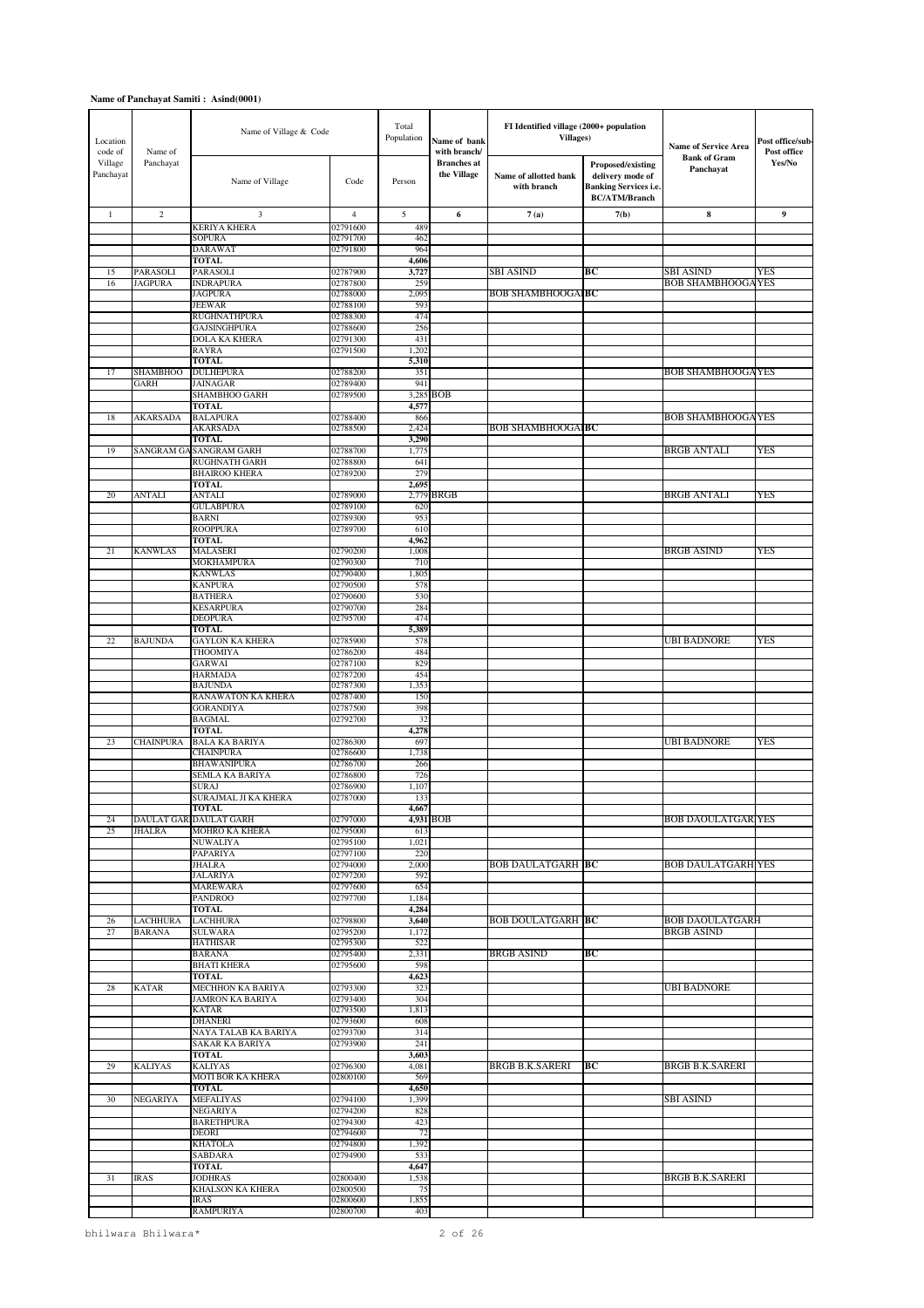| Location<br>code of  | Name of<br>Panchayat     | Name of Village & Code                 |                      | Total<br>Population | Name of bank<br>with branch/      | FI Identified village (2000+ population<br><b>Villages</b> ) |                                                                                               | <b>Name of Service Area</b>      | Post office/sub-<br>Post office |
|----------------------|--------------------------|----------------------------------------|----------------------|---------------------|-----------------------------------|--------------------------------------------------------------|-----------------------------------------------------------------------------------------------|----------------------------------|---------------------------------|
| Village<br>Panchayat |                          | Name of Village                        | Code                 | Person              | <b>Branches</b> at<br>the Village | Name of allotted bank<br>with branch                         | Proposed/existing<br>delivery mode of<br><b>Banking Services i.e.</b><br><b>BC/ATM/Branch</b> | <b>Bank of Gram</b><br>Panchayat | Yes/No                          |
| $\mathbf{1}$         | $\mathbf{2}$             | 3                                      | $\overline{4}$       | 5                   | 6                                 | 7(a)                                                         | 7(b)                                                                                          | 8                                | 9                               |
|                      |                          | <b>KHARDA</b>                          | 02800800             | 507                 |                                   |                                                              |                                                                                               |                                  |                                 |
|                      |                          | PATIYON KA KHERA                       | 02800900             | 358                 |                                   |                                                              |                                                                                               |                                  |                                 |
| 32                   | <b>AMBESAR</b>           | <b>TOTAL</b><br><b>AMBESAR</b>         | 02790100             | 4,736<br>2,557      |                                   | BOB SHAMBHOOGAI <b>BC</b>                                    |                                                                                               | <b>BOB SHAMBHOOGARH</b>          |                                 |
|                      |                          | <b>CHITORIYA</b>                       | 02790800             | 284                 |                                   |                                                              |                                                                                               |                                  |                                 |
|                      |                          | KANA KA KHERA                          | 02790900             | 137                 |                                   |                                                              |                                                                                               |                                  |                                 |
|                      |                          | MATAJI KA KHERA                        | 02796000             | 810                 |                                   |                                                              |                                                                                               |                                  |                                 |
|                      |                          | <b>TOTAL</b>                           |                      | 3,788               |                                   |                                                              |                                                                                               |                                  |                                 |
| 33<br>34             | SARERI<br><b>BARSANI</b> | <b>SARERI</b><br><b>ROOPPURA</b>       | 02799400<br>02788900 | 4,259<br>646        |                                   |                                                              |                                                                                               | <b>BOB SHAMBHOOGARH</b>          |                                 |
|                      |                          | DAULATPURA KI DHANI                    | 02789800             | 435                 |                                   |                                                              |                                                                                               |                                  |                                 |
|                      |                          | <b>BARSANI</b>                         | 02789900             | 3,902               |                                   | <b>BOB SHAMBHOOGAIBC</b>                                     |                                                                                               |                                  |                                 |
|                      |                          | <b>KOLI KHERA</b>                      | 02790000             | 348                 |                                   |                                                              |                                                                                               |                                  |                                 |
|                      |                          | <b>GANESHPURA</b>                      | 02791100             | 495                 |                                   |                                                              |                                                                                               |                                  |                                 |
|                      |                          | SANGANI<br>TOTAL                       | 02793200             | 142<br>5,968        |                                   |                                                              |                                                                                               |                                  |                                 |
| 35                   | <b>BADNOR</b>            | <b>BADNOR</b>                          | 02782600             |                     | 8,266 UBI                         |                                                              |                                                                                               | <b>UBI BADNORE</b>               |                                 |
| 36                   | <b>BHADSI</b>            | PRATON KA CHAURA                       | 02781500             | 38                  |                                   |                                                              |                                                                                               |                                  |                                 |
|                      |                          | <b>KEMARIYA</b>                        | 02781600             | 86                  |                                   |                                                              |                                                                                               |                                  |                                 |
|                      |                          | <b>KANSYA</b>                          | 02781700             | 212                 |                                   |                                                              |                                                                                               |                                  |                                 |
|                      |                          | <b>BHADSI</b>                          | 02781800             | 1,757               |                                   |                                                              |                                                                                               |                                  |                                 |
|                      |                          | SOHANPURA<br><b>TOTAL</b>              | 02781900             | 466<br>2,559        |                                   |                                                              |                                                                                               |                                  |                                 |
| 37                   | <b>BHOJPURA</b>          | <b>BHOJPURA</b>                        | 02782300             | 1,435               |                                   |                                                              |                                                                                               | <b>UBI BADNORE</b>               |                                 |
|                      |                          | <b>GOWALIYA</b>                        | 02782400             | 289                 |                                   |                                                              |                                                                                               |                                  |                                 |
|                      |                          | <b>KOLPURA</b>                         | 02786000             | 119                 |                                   |                                                              |                                                                                               |                                  |                                 |
|                      |                          | <b>BALEV</b>                           | 02786100             | 1,041               |                                   |                                                              |                                                                                               |                                  |                                 |
|                      |                          | <b>GIRDHARPURA</b><br><b>DHAWARIYA</b> | 02786400<br>02786500 | 949<br>226          |                                   |                                                              |                                                                                               |                                  |                                 |
|                      |                          | <b>TOTAL</b>                           |                      | 4,059               |                                   |                                                              |                                                                                               |                                  |                                 |
| 38                   | PARA                     | <b>JAISINGHPURA</b>                    | 02785500             | 530                 |                                   |                                                              |                                                                                               | SBI ASIND                        |                                 |
|                      |                          | <b>GAYATRI NAGAR</b>                   | 02785600             | 255                 |                                   |                                                              |                                                                                               |                                  |                                 |
|                      |                          | KISHANPURA @ RATARDI                   | 02785700             | 62:                 |                                   |                                                              |                                                                                               |                                  |                                 |
|                      |                          | <b>JHADOO KA KHERA</b><br>PARA         | 02785800<br>02787700 | 982<br>2,151        |                                   | SBI ASIND                                                    | ВC                                                                                            |                                  |                                 |
|                      |                          | <b>TOTAL</b>                           |                      | 4,543               |                                   |                                                              |                                                                                               |                                  |                                 |
| 39                   | <b>MOGAR</b>             | <b>BICHCHHU DARA</b>                   | 02782800             | 1,155               |                                   |                                                              |                                                                                               | UBI BADNORE                      |                                 |
|                      |                          | FATEHGARH @ MAWLA                      | 02785300             | 843                 |                                   |                                                              |                                                                                               |                                  |                                 |
|                      |                          | <b>MOGAR</b><br><b>TOTAL</b>           | 02785400             | 2,261<br>4,259      |                                   | SBI PATAN                                                    | ВC                                                                                            |                                  |                                 |
| 40                   | <b>OJIYANA</b>           | <b>SINGHPURA</b>                       | 02782900             | 535                 |                                   |                                                              |                                                                                               | <b>UBI BADNORE</b>               |                                 |
|                      |                          | LAXMIPURA @ KOTRA                      | 02783000             | 764                 |                                   |                                                              |                                                                                               |                                  |                                 |
|                      |                          | <b>BHAIROO PURA</b>                    | 02783100             | 158                 |                                   |                                                              |                                                                                               |                                  |                                 |
|                      |                          | <b>GOPALPURA</b>                       | 02784900             | 647                 |                                   |                                                              |                                                                                               |                                  |                                 |
|                      |                          | <b>LACHHMAN GARH</b><br><b>OJIYANA</b> | 02785000<br>02785100 | 243<br>1,072        |                                   |                                                              |                                                                                               |                                  |                                 |
|                      |                          | <b>MOTHI</b>                           | 02785200             | 1,665               |                                   |                                                              |                                                                                               |                                  |                                 |
|                      |                          | <b>TOTAL</b>                           |                      | 5,084               |                                   |                                                              |                                                                                               |                                  |                                 |
| 41                   |                          | CHATARPURA SAWAIPURA                   | 02783200             | 214                 |                                   |                                                              |                                                                                               | SBI PATAN                        |                                 |
|                      |                          | <b>CHATARPURA</b>                      | 02783300             | 1,201               |                                   |                                                              |                                                                                               |                                  |                                 |
|                      |                          | <b>KARNIPURA</b><br>MASINGHPURA        | 02783400<br>02783500 | 469<br>132          |                                   |                                                              |                                                                                               |                                  |                                 |
|                      |                          | <b>GOBINDPURA</b>                      | 02783600             | 412                 |                                   |                                                              |                                                                                               |                                  |                                 |
|                      |                          | <b>GARIYA KHERA</b>                    | 02783700             | 953                 |                                   |                                                              |                                                                                               |                                  |                                 |
|                      |                          | <b>PRATAPURA</b>                       | 02783800             | 797                 |                                   |                                                              |                                                                                               |                                  |                                 |
|                      |                          | <b>ROOPPURA</b><br><b>TOTAL</b>        | 02783900             | 325<br>4,503        |                                   |                                                              |                                                                                               |                                  |                                 |
| 42                   | PATAN                    | PATAN                                  | 02784800             |                     | 3,529 SBI                         |                                                              |                                                                                               | <b>SBI PATAN</b>                 |                                 |
| 43                   | MOTRAS                   | <b>JAWANPURA</b>                       | 02784300             | 233                 |                                   |                                                              |                                                                                               |                                  |                                 |
|                      |                          | SAWAIGARH                              | 02784400             | 256                 |                                   |                                                              |                                                                                               |                                  |                                 |
|                      |                          | <b>MOTRAS</b>                          | 02784500             | 2,667               |                                   | SBI PATAN                                                    | ВC                                                                                            |                                  |                                 |
|                      |                          | <b>AKHEGARH</b><br><b>TOTAL</b>        | 02784700             | 1,611<br>4,767      |                                   |                                                              |                                                                                               |                                  |                                 |
| 44                   | RAMPURA                  | <b>RAMPURA</b>                         | 02784000             | 1,975               |                                   |                                                              |                                                                                               | BRGB ANTALI                      |                                 |
|                      |                          | <b>JODHGARH</b>                        | 02784100             | 291                 |                                   |                                                              |                                                                                               |                                  |                                 |
|                      |                          | SAPOLA                                 | 02784200             | 1,629               |                                   |                                                              |                                                                                               |                                  |                                 |
|                      |                          | <b>GENPURA</b>                         | 02784600             | 950                 |                                   |                                                              |                                                                                               |                                  |                                 |
|                      |                          | TOTAL                                  |                      | 4,845               |                                   |                                                              |                                                                                               |                                  |                                 |

#### **Name of Panchayat Samiti : Hurda(0002)**

| 01 | SODAR         | <b>BHARLIYAS</b>      | 02806900 | 877   |                  |    | <b>BOB SARERI</b>         | <b>YES</b> |
|----|---------------|-----------------------|----------|-------|------------------|----|---------------------------|------------|
|    |               | <b>BAKHTAWARPURA</b>  | 02807100 | 555   |                  |    |                           |            |
|    |               | <b>SODAR</b>          | 02808400 | 1,561 |                  |    |                           |            |
|    |               | <b>INANI KHERA</b>    | 02808500 | 597   |                  |    |                           |            |
|    |               | <b>TOTAL</b>          |          | 3,590 |                  |    |                           |            |
| 02 | <b>GAGERA</b> | <b>CHHAPIYA KHERA</b> | 02802700 | 211   |                  |    | <b>SBI HURDA</b>          | <b>YES</b> |
|    |               | <b>GAGERA</b>         | 02802800 | 2,120 | <b>SBI HURDA</b> | ВC |                           |            |
|    |               | <b>RUDRAPURA</b>      | 02802900 | 100   |                  |    |                           |            |
|    |               | <b>SHIV NAGAR</b>     | 02803000 | 1.019 |                  |    |                           |            |
|    |               | <b>TOTAL</b>          |          | 3.450 |                  |    |                           |            |
| 03 | <b>KHEJRI</b> | <b>PRATAPPURA</b>     | 02801900 | 634   |                  |    | <b>SBI HURDA</b>          | <b>YES</b> |
|    |               | NAHARGARH             | 02802000 | 497   |                  |    |                           |            |
|    |               | <b>BHEEMLAT</b>       | 02802100 | 1,253 |                  |    |                           |            |
|    |               | <b>GARWAR</b>         | 02802200 | 183   |                  |    |                           |            |
|    |               | <b>MURAYLA</b>        | 02802300 | 324   |                  |    |                           |            |
|    |               | <b>KHEJRI</b>         | 02802400 | 2,169 | <b>SBI HURDA</b> | ВC |                           |            |
|    |               | <b>TOTAL</b>          |          | 5,060 |                  |    |                           |            |
| 04 | <b>LAMBA</b>  | PATIYON KA KHERA      | 02803100 | 803   |                  |    | <b>SBBJ KHARIGRAM YES</b> |            |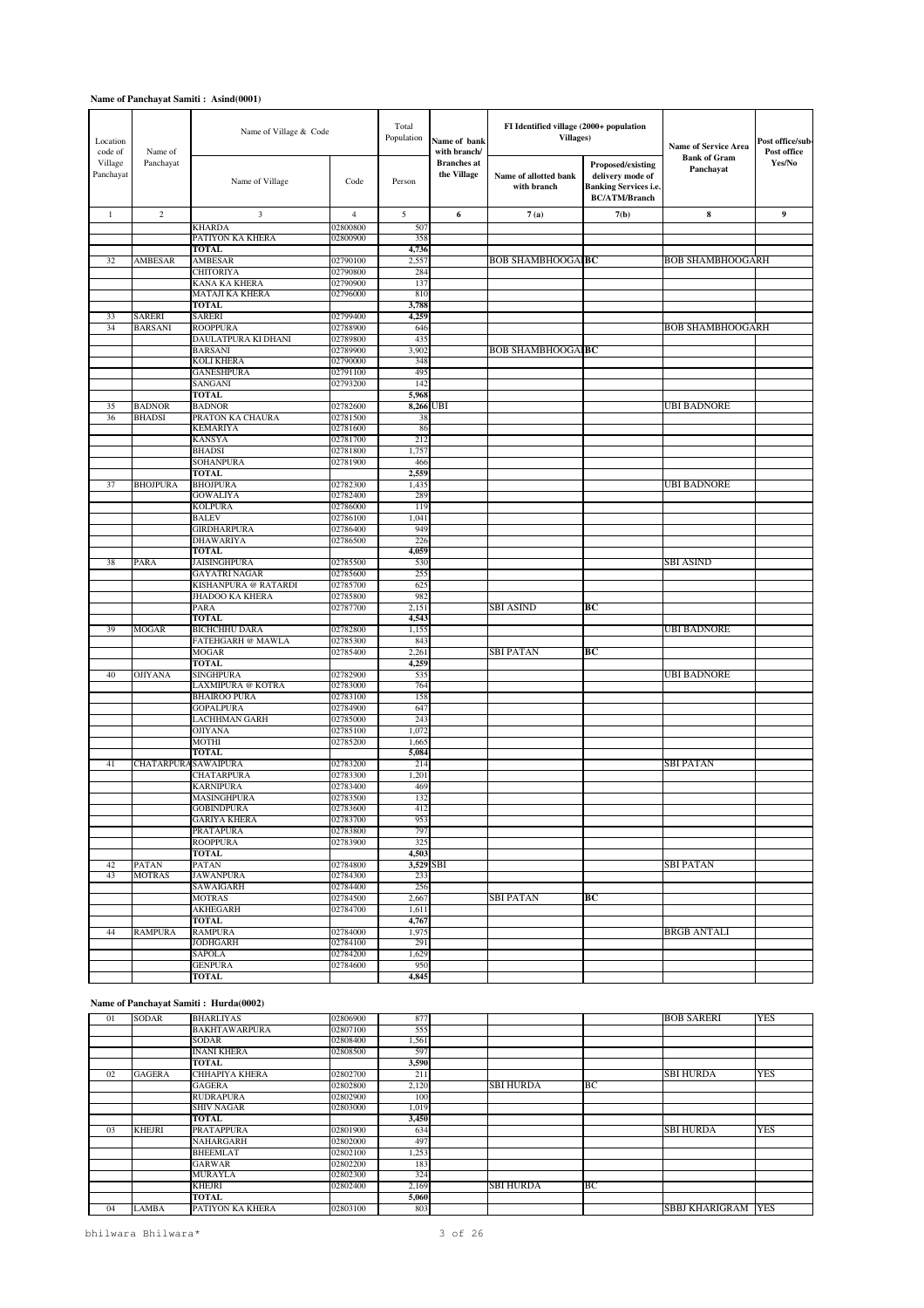| Location<br>code of  | Name of Village & Code<br>Name of |                                        |                      | Total<br>Population | Name of bank<br>with branch/      | FI Identified village (2000+ population<br><b>Villages)</b> |                                                                                               | <b>Name of Service Area</b>                            | Post office/sub-<br>Post office |
|----------------------|-----------------------------------|----------------------------------------|----------------------|---------------------|-----------------------------------|-------------------------------------------------------------|-----------------------------------------------------------------------------------------------|--------------------------------------------------------|---------------------------------|
| Village<br>Panchayat | Panchayat                         | Name of Village                        | Code                 | Person              | <b>Branches</b> at<br>the Village | Name of allotted bank<br>with branch                        | Proposed/existing<br>delivery mode of<br><b>Banking Services i.e.</b><br><b>BC/ATM/Branch</b> | <b>Bank of Gram</b><br>Panchayat                       | Yes/No                          |
| $\mathbf{1}$         | $\sqrt{2}$                        | 3                                      | $\overline{4}$       | 5                   | 6                                 | 7(a)                                                        | 7(b)                                                                                          | $\bf8$                                                 | 9                               |
|                      |                                   | LAMBA                                  | 02803200             | 4,575               |                                   | SBBJ GULABPURA                                              | BС                                                                                            |                                                        |                                 |
|                      |                                   | <b>TOTAL</b>                           |                      | 5,378               |                                   |                                                             |                                                                                               |                                                        |                                 |
| 05                   |                                   | TONKARWAD TONKARWAD<br><b>DHANPURA</b> | 02807300<br>02808200 | 2,431<br>757        |                                   | <b>BOB RUPAHELI KAL BC</b>                                  |                                                                                               | <b>BOB RUPAHELI KAI YES</b>                            |                                 |
|                      |                                   | <b>SURAS</b>                           | 02808300             | 762                 |                                   |                                                             |                                                                                               |                                                        |                                 |
|                      |                                   | <b>TOTAL</b>                           |                      | 3,950               |                                   |                                                             |                                                                                               |                                                        |                                 |
| 06                   | <b>KANWALIYASJAL KHERA</b>        |                                        | 02807500             | 1,081               |                                   |                                                             |                                                                                               | <b>BRGB KANWALIYA, YES</b>                             |                                 |
|                      |                                   | <b>KANWALIYAS</b>                      | 02807800             |                     | 3,544 BRGB                        |                                                             |                                                                                               |                                                        |                                 |
|                      |                                   | SANODIYA<br><b>TOTAL</b>               | 02808000             | 1,687               |                                   |                                                             |                                                                                               |                                                        |                                 |
| 07                   | <b>DANTRA</b>                     | DANTRA                                 | 02802500             | 6,312<br>2,641      |                                   | <b>BRGB ANTALI</b>                                          | BС                                                                                            | <b>BRGB ANTALI</b>                                     | YES                             |
|                      |                                   | <b>MADANPURA</b>                       | 02806400             | 159                 |                                   |                                                             |                                                                                               |                                                        |                                 |
|                      |                                   | <b>TOTAL</b>                           |                      | 2,800               |                                   |                                                             |                                                                                               |                                                        |                                 |
| 08                   | <b>JALAMPURA</b>                  | <b>JALAMPURA</b>                       | 02802600             | 1,595               |                                   |                                                             |                                                                                               | SBI HURDA                                              | YES                             |
|                      |                                   | <b>ATALPURA</b>                        | 02806100             | 909                 |                                   |                                                             |                                                                                               |                                                        |                                 |
|                      |                                   | TOTAL                                  |                      | 2,504               |                                   |                                                             |                                                                                               |                                                        |                                 |
| 09                   | <b>SARERI</b>                     | <b>BHAWANIPURA</b><br><b>JALIMPURA</b> | 02807900<br>02808800 | 837<br>550          |                                   |                                                             |                                                                                               | <b>BOB SARERI</b>                                      | YES                             |
|                      |                                   | <b>SARERI</b>                          | 02808900             |                     | 2,780 BOB                         |                                                             |                                                                                               |                                                        |                                 |
|                      |                                   | DHUWALIYA                              | 02809000             | 1,913               |                                   |                                                             |                                                                                               |                                                        |                                 |
|                      |                                   | TOTAL                                  |                      | 6,080               |                                   |                                                             |                                                                                               |                                                        |                                 |
| 10                   | <b>HURDA</b>                      | <b>GULABPURA (RURAL)</b>               | 02803300             | 53                  |                                   |                                                             |                                                                                               | <b>SBBJ HURDA</b>                                      | YES                             |
|                      |                                   | <b>HURDA MAGRA</b>                     | 02803400             | 3,370               | SBBJ                              |                                                             |                                                                                               |                                                        |                                 |
|                      |                                   | <b>HURDA SEJA</b><br><b>TOTAL</b>      | 02803500             | 8,454<br>11,877     | <b>SBBJ</b>                       |                                                             |                                                                                               |                                                        |                                 |
| 11                   | <b>KOTRI</b>                      | <b>ANANDIPURA</b>                      | 02803600             | 832                 |                                   |                                                             |                                                                                               | <b>SBBJ HURDA</b>                                      | YES                             |
|                      |                                   | LACHHMIPURA                            | 02803700             | 711                 |                                   |                                                             |                                                                                               |                                                        |                                 |
|                      |                                   | <b>KOTRI</b>                           | 02803800             | 1,785               |                                   |                                                             |                                                                                               |                                                        |                                 |
|                      |                                   | <b>TOTAL</b>                           |                      | 3,328               |                                   |                                                             |                                                                                               |                                                        |                                 |
| 12                   | <b>AGOOCHA</b>                    | <b>AGOOCHA</b>                         | 02803900             | 6,224               | SBBJ                              |                                                             |                                                                                               | SBBJ AAGOONCHA YES                                     |                                 |
|                      |                                   | <b>BHAIROON KHERA</b>                  | 02804000             |                     |                                   |                                                             |                                                                                               |                                                        |                                 |
|                      |                                   | <b>BHAGWANPURA</b><br><b>TOTAL</b>     | 02804600             | 441<br>6,665        |                                   |                                                             |                                                                                               |                                                        |                                 |
| 13                   | <b>BARANTIYA</b>                  | <b>BHAIROON KHERA</b>                  | 02804100             | 1,041               |                                   |                                                             |                                                                                               | SBBJ AAGOONCHA   YES                                   |                                 |
|                      |                                   | <b>AMARTIYA</b>                        | 02804200             | 1,004               |                                   |                                                             |                                                                                               |                                                        |                                 |
|                      |                                   | <b>BARANTIYA</b>                       | 02804300             | 1,540               |                                   |                                                             |                                                                                               |                                                        |                                 |
|                      |                                   | LACHHMANGARH                           | 02804400             |                     |                                   |                                                             |                                                                                               |                                                        |                                 |
|                      |                                   | <b>BALAPURA</b>                        | 02804500             | 411                 |                                   |                                                             |                                                                                               |                                                        |                                 |
| 14                   | <b>BARLA</b>                      | <b>TOTAL</b><br><b>JAISINGHPURA</b>    | 02804700             | 3,996<br>734        |                                   |                                                             |                                                                                               | <b>BRGB ANTALI</b>                                     | YES                             |
|                      |                                   | <b>DEOPURA</b>                         | 02804800             | 355                 |                                   |                                                             |                                                                                               |                                                        |                                 |
|                      |                                   | <b>GAJSINGHPURA</b>                    | 02804900             | 280                 |                                   |                                                             |                                                                                               |                                                        |                                 |
|                      |                                   | <b>SULTANPURA</b>                      | 02805000             | 639                 |                                   |                                                             |                                                                                               |                                                        |                                 |
|                      |                                   | <b>BARLA</b>                           | 02805100             | 892                 |                                   |                                                             |                                                                                               |                                                        |                                 |
|                      |                                   | <b>CHATARPURA</b>                      | 02805200             | 454                 |                                   |                                                             |                                                                                               |                                                        |                                 |
| 15                   | <b>TASWARIYA</b>                  | <b>TOTAL</b><br><b>HARIPURA</b>        | 02805900             | 3,354<br>843        |                                   |                                                             |                                                                                               | SBI HURDA                                              | YES                             |
|                      |                                   | <b>TASWARIYA</b>                       | 02806000             | 1,813               |                                   |                                                             |                                                                                               |                                                        |                                 |
|                      |                                   | <b>MADERA</b>                          | 02806200             | 1,444               |                                   |                                                             |                                                                                               |                                                        |                                 |
|                      |                                   | <b>TOTAL</b>                           |                      | 4,100               |                                   |                                                             |                                                                                               |                                                        |                                 |
| 16                   | <b>ROOPAHELI</b>                  | <b>ROOPAHELI</b>                       | 02805800             | 3,625               |                                   |                                                             |                                                                                               | <b>BOB RUPAHELI KAI YES</b>                            |                                 |
|                      |                                   | NANGAJI KA KHERA                       | 02807600<br>02807700 | 440<br>279          |                                   |                                                             |                                                                                               | <b>BOB RUPAHELI KALAN</b><br><b>BOB RUPAHELI KALAN</b> |                                 |
|                      |                                   | <b>GAROLIYA KHERA</b><br><b>TOTAL</b>  |                      | 4,344               |                                   |                                                             |                                                                                               |                                                        |                                 |
| 17                   | <b>BHOJRAS</b>                    | <b>BALWANTPURA</b>                     | 02805300             | 666                 |                                   |                                                             |                                                                                               | <b>BOB RUPAHELI KAI YES</b>                            |                                 |
|                      |                                   | <b>CHAINPURIYA</b>                     | 02805400             | 722                 |                                   |                                                             |                                                                                               | <b>BOB RUPAHELI KALAN</b>                              |                                 |
|                      |                                   | <b>BHOJRAS</b>                         | 02805500             | 2,546               |                                   | <b>BOB RUPAHELI KAL BC</b>                                  |                                                                                               | <b>BOB RUPAHELI KALAN</b>                              |                                 |
|                      |                                   | LACHHMANPURA                           | 02805600             | 458                 |                                   |                                                             |                                                                                               |                                                        |                                 |
|                      |                                   | <b>APALIYAS</b><br><b>TOTAL</b>        | 02805700             | 845<br>5,237        |                                   |                                                             |                                                                                               |                                                        |                                 |
| 18                   | <b>GARHWALON</b>                  | <b>BOR KHERA</b>                       | 02808100             | 1,628               |                                   |                                                             |                                                                                               | <b>BRGB KANWALIYA, YES</b>                             |                                 |
|                      | <b>KHERA</b>                      | <b>PARDODAS</b>                        | 02808600             | 1,173               |                                   |                                                             |                                                                                               |                                                        |                                 |
|                      |                                   | <b>GARHWALON KA KHERA</b>              | 02808700             | 688                 |                                   |                                                             |                                                                                               |                                                        |                                 |
|                      |                                   | <b>TOTAL</b>                           |                      | 3,489               |                                   |                                                             |                                                                                               |                                                        |                                 |
| 19                   | PHALAMADA                         | PHALAMADA                              | 02806700             | 985                 |                                   |                                                             |                                                                                               | <b>BOB SARERI</b>                                      | <b>YES</b>                      |
|                      |                                   | HAJIYAS                                | 02806800             | 1,205               |                                   |                                                             |                                                                                               |                                                        |                                 |
|                      |                                   | <b>KANPURA</b><br><b>TOTAL</b>         | 02807000             | 544<br>2,734        |                                   |                                                             |                                                                                               |                                                        |                                 |
| 20                   | UKHALIYA                          | <b>JOONI KHERA</b>                     | 02806300             | 311                 |                                   |                                                             |                                                                                               | SBI HURDA                                              | YES                             |
|                      |                                   | <b>KUSHALPURA</b>                      | 02806500             | 505                 |                                   |                                                             |                                                                                               |                                                        |                                 |
|                      |                                   | <b>UKHALIYA</b>                        | 02806600             | 883                 |                                   |                                                             |                                                                                               |                                                        |                                 |
|                      |                                   | <b>DEORIYA</b>                         | 02807200             | 618                 |                                   |                                                             |                                                                                               |                                                        |                                 |
|                      |                                   | <b>AMERPURA</b>                        | 02807400             | 523                 |                                   |                                                             |                                                                                               |                                                        |                                 |
|                      |                                   | <b>TOTAL</b>                           |                      | 2,840               |                                   |                                                             |                                                                                               |                                                        |                                 |

#### **Name of Panchayat Samiti : Shahpura(0003)**

| 01      | ARNIYA RASA ARNI     |                        | 02820400 | 1.748 |                      |     | <b>BOB SHAHPURA</b>  | YES         |
|---------|----------------------|------------------------|----------|-------|----------------------|-----|----------------------|-------------|
|         |                      | <b>SHAMBHOOPURA</b>    | 02820500 | 277   |                      |     |                      |             |
|         |                      | <b>ARNIYA RASAN</b>    | 02820600 | 2.190 | <b>BOB SHAHPURA</b>  | IВC |                      |             |
|         |                      | TOTAL                  |          | 4.215 |                      |     |                      |             |
| 02      |                      | AMLI KALAL AMLI KALAL  | 02819000 | 2.027 | <b>BRGB SHAHPURA</b> | IВC | <b>BRGB SHAHPURA</b> | <b>TYES</b> |
|         |                      | <b>NASARDA</b>         | 02819100 | 883   |                      |     |                      |             |
|         |                      | TOTAL                  |          | 2.910 |                      |     |                      |             |
| $^{03}$ | DABLA KACH DEO KHERA |                        | 02819800 | 400   |                      |     | <b>BOB SHAHPURA</b>  | <b>YES</b>  |
|         |                      | PONDRIKJI KA KHERA     | 02819900 | 203   |                      |     |                      |             |
|         |                      | <b>KALINJARI</b>       | 02820000 | 574   |                      |     |                      |             |
|         |                      | <b>DHANI BHAVSAGAR</b> | 02820100 | 763   |                      |     |                      |             |
|         |                      | <b>DABLA KACHRA</b>    | 02820300 | 1.119 |                      |     |                      |             |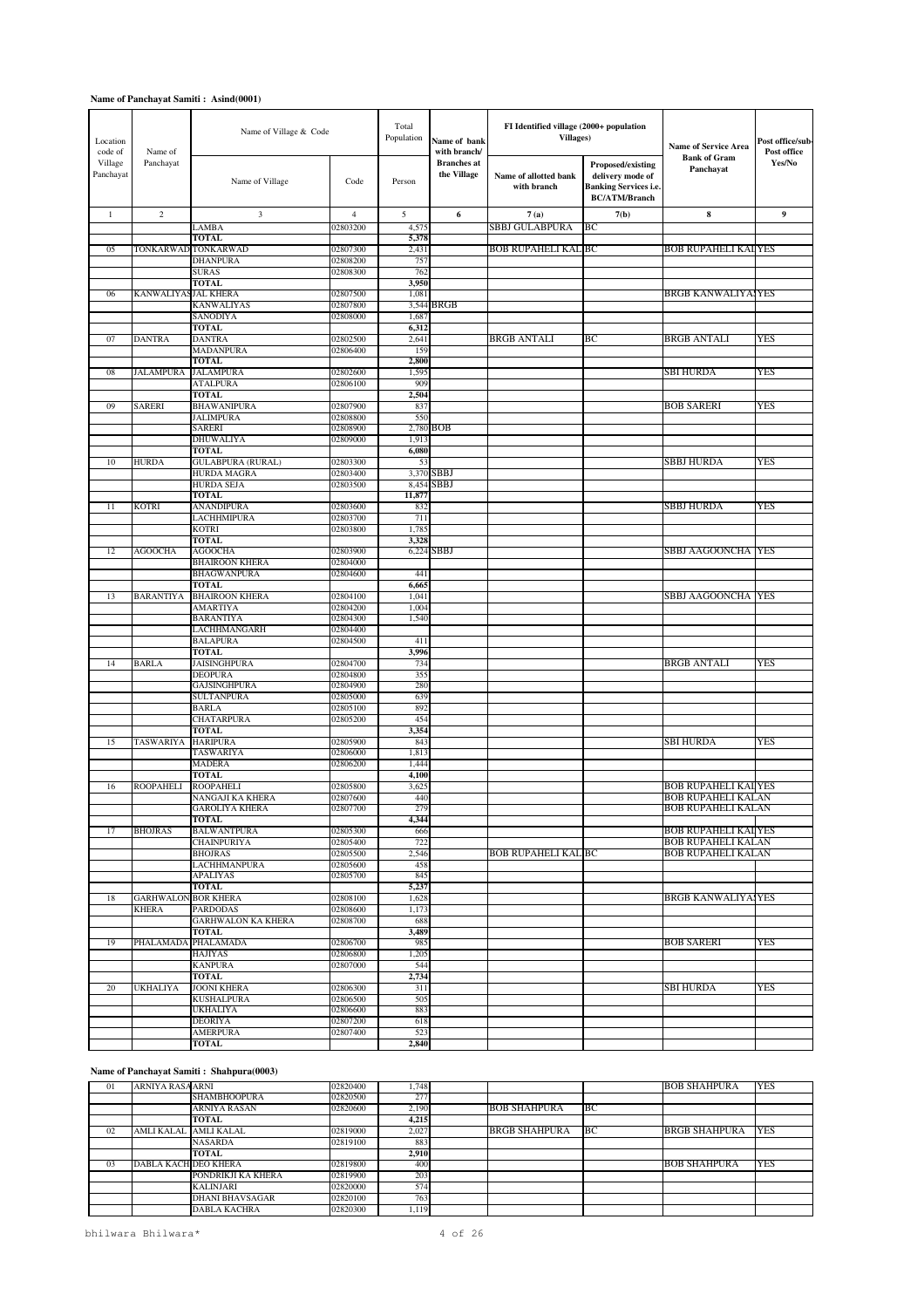| Location<br>code of  | Name of             | Name of Village & Code                                             |                      | Total<br>Population | Name of bank<br>with branch/      | FI Identified village (2000+ population<br><b>Villages</b> ) |                                                                                               | <b>Name of Service Area</b>      | Post office/sub-<br>Post office |
|----------------------|---------------------|--------------------------------------------------------------------|----------------------|---------------------|-----------------------------------|--------------------------------------------------------------|-----------------------------------------------------------------------------------------------|----------------------------------|---------------------------------|
| Village<br>Panchayat | Panchayat           | Name of Village                                                    | Code                 | Person              | <b>Branches</b> at<br>the Village | Name of allotted bank<br>with branch                         | Proposed/existing<br>delivery mode of<br><b>Banking Services i.e.</b><br><b>BC/ATM/Branch</b> | <b>Bank of Gram</b><br>Panchayat | Yes/No                          |
| $\mathbf{1}$         | $\overline{c}$      | 3                                                                  | $\overline{4}$       | 5                   | 6                                 | 7(a)                                                         | 7(b)                                                                                          | 8                                | 9                               |
| 04                   |                     | <b>TOTAL</b><br>ARNIYA GHOF SHREE NAGAR                            | 02815600             | 3,059<br>635        |                                   |                                                              |                                                                                               | <b>BOB KANECHAN</b>              | <b>YES</b>                      |
|                      |                     | <b>SANKHLIYA</b>                                                   | 02815700             | 667                 |                                   |                                                              |                                                                                               |                                  |                                 |
|                      |                     | <b>MEODA</b>                                                       | 02817200             | 387                 |                                   |                                                              |                                                                                               |                                  |                                 |
|                      |                     | NARAYAN PURA<br>ARNIYA GHORA                                       | 02817300<br>02817400 | 262<br>1,297        |                                   |                                                              |                                                                                               |                                  |                                 |
|                      |                     | SARDARPURA (ARNIYAKA)                                              | 02817600             | 851                 |                                   |                                                              |                                                                                               |                                  |                                 |
| 05                   | <b>RAHAR</b>        | <b>TOTAL</b><br><b>BHEEMPURA</b>                                   | 02815500             | 4,099<br>758        |                                   |                                                              |                                                                                               | <b>BOB SHAHPURA</b>              | YES                             |
|                      |                     | <b>RAHAR</b>                                                       | 02818000             | 1,755               |                                   |                                                              |                                                                                               |                                  |                                 |
|                      |                     | <b>BHAGWAN PURA</b>                                                | 02818100             | 371                 |                                   |                                                              |                                                                                               |                                  |                                 |
| 06                   | <b>MATAJI KA</b>    | <b>TOTAL</b><br><b>AMARPURA</b>                                    | 02817700             | 2,884<br>431        |                                   |                                                              |                                                                                               | <b>BOB SHAHPURA</b>              | <b>YES</b>                      |
|                      | <b>KHERA</b>        | <b>SANTOKPURA</b>                                                  | 02817800             | 543                 |                                   |                                                              |                                                                                               |                                  |                                 |
|                      |                     | TOPA @ NAYAGAON<br><b>BALAPURA</b>                                 | 02817900<br>02819300 | 479<br>502          |                                   |                                                              |                                                                                               |                                  |                                 |
|                      |                     | LAXMIPURA                                                          | 02819400             | 70                  |                                   |                                                              |                                                                                               |                                  |                                 |
|                      |                     | <b>MATAJI KA KHERA</b><br><b>TOTAL</b>                             | 02819500             | 914<br>2,939        |                                   |                                                              |                                                                                               |                                  |                                 |
| 07                   | <b>DABLA CHAN</b>   | <b>MAL KHERA</b>                                                   | 02818200             | 557                 |                                   |                                                              |                                                                                               | BRGB SHAHPURA                    | YES                             |
|                      |                     | <b>GURUJI KA KHERA</b>                                             | 02818300             | 156                 |                                   |                                                              |                                                                                               |                                  |                                 |
|                      |                     | <b>DABLA CHANDA</b><br><b>MUHALA</b>                               | 02818500<br>02818800 | 953<br>1,136        |                                   |                                                              |                                                                                               |                                  |                                 |
|                      |                     | <b>BALAND</b>                                                      | 02818900             | 1,244               |                                   |                                                              |                                                                                               |                                  |                                 |
| 08                   | <b>LASARIYA</b>     | <b>TOTAL</b><br><b>DEOPURI</b>                                     | 02814800             | 4,046<br>1,149      |                                   |                                                              |                                                                                               | <b>BRGB SHAHPURA</b>             | YES                             |
|                      |                     | ANTOLI                                                             | 02818400             | 641                 |                                   |                                                              |                                                                                               |                                  |                                 |
|                      |                     | <b>KOTRI MEENA</b>                                                 | 02818600             | 769                 |                                   |                                                              |                                                                                               |                                  |                                 |
|                      |                     | LASARIYA<br><b>TOTAL</b>                                           | 02818700             | 1,926<br>4,485      |                                   |                                                              |                                                                                               |                                  |                                 |
| 09                   | <b>KADI SAHNA</b>   | <b>KADI SAHNA</b>                                                  | 02819200             | 2,981               |                                   | <b>BRGB SHAHPURA</b>                                         | BС                                                                                            | <b>BRGB SHAHPURA</b>             | YES                             |
|                      |                     | <b>KALYANPURA</b>                                                  | 02819600             | 789                 |                                   |                                                              |                                                                                               |                                  |                                 |
|                      |                     | SURAJPURA (KADI SAHNA)<br><b>TOTAL</b>                             | 02819700             | 47<br>3,817         |                                   |                                                              |                                                                                               |                                  |                                 |
| 10                   | <b>DHEEKOLA</b>     | <b>BHEEMNAGAR</b>                                                  | 02822000             | 449                 |                                   |                                                              |                                                                                               | BRGB DHIKOLA                     | <b>YES</b>                      |
|                      |                     | <b>RAGASPURIYA</b><br><b>DHEEKOLA</b>                              | 02822100<br>02822200 | 15<br>3,923         | <b>BRGB</b>                       |                                                              |                                                                                               |                                  |                                 |
|                      |                     | <b>NOGAWAN</b>                                                     | 02823200             | 548                 |                                   |                                                              |                                                                                               |                                  |                                 |
| 11                   | <b>MINDOLIYA</b>    | <b>TOTAL</b><br>KHERI JEEVRAJPURA                                  | 02820200             | 4,935<br>75         |                                   |                                                              |                                                                                               | <b>BOB SHAHPURA</b>              | YES                             |
|                      |                     | AMARPURA MADANPURA                                                 | 02820700             | 787                 |                                   |                                                              |                                                                                               |                                  |                                 |
|                      |                     | PETAUMMAIDSAGAR                                                    | 02821800             |                     |                                   |                                                              |                                                                                               |                                  |                                 |
|                      |                     | <b>RAGHUNATHPURA</b><br>MINDOLIYA                                  | 02821900<br>02823400 | 719<br>1,294        |                                   |                                                              |                                                                                               |                                  |                                 |
|                      |                     | <b>TOTAL</b>                                                       |                      | 2,875               |                                   |                                                              |                                                                                               |                                  |                                 |
| 12                   | <b>LULAS</b>        | <b>CHALANIYA</b><br>LULAS                                          | 02823300<br>02823600 | 1,006<br>715        |                                   |                                                              |                                                                                               | <b>BRGB DHIKOLA</b>              | <b>YES</b>                      |
|                      |                     | <b>RAMPURA NAYA</b>                                                | 02823700             | 978                 |                                   |                                                              |                                                                                               |                                  |                                 |
|                      |                     | <b>PALSA</b>                                                       | 02823800             | 433                 |                                   |                                                              |                                                                                               |                                  |                                 |
|                      |                     | <b>MUNDETI</b><br><b>TOTAL</b>                                     | 02824100             | 309<br>3,441        |                                   |                                                              |                                                                                               |                                  |                                 |
| 13                   | <b>GIRDIYA</b>      | <b>GIRDIYA</b>                                                     | 02823500             | 1,013               |                                   |                                                              |                                                                                               | <b>BRGB DHIKOLA</b>              | YES                             |
|                      |                     | NARSINGH PURA<br>SALARIYA KHURD                                    | 02823900<br>02824400 | 413<br>1,192        |                                   |                                                              |                                                                                               |                                  |                                 |
|                      |                     | <b>KHERI KHURD</b>                                                 | 02824500             | 548                 |                                   |                                                              |                                                                                               |                                  |                                 |
| 14                   | <b>BHOJPUR</b>      | <b>TOTAL</b><br>KAGSON KA KHERA                                    | 02824000             | 3,166<br>470        |                                   |                                                              |                                                                                               | <b>BRGB DHIKOLA</b>              | YES                             |
|                      |                     | <b>MUNDETA</b>                                                     | 02824200             | 1,082               |                                   |                                                              |                                                                                               |                                  |                                 |
|                      |                     | <b>BHOJPUR</b>                                                     | 02824300             | 1,002               |                                   |                                                              |                                                                                               |                                  |                                 |
| 15                   | PHOOLIYA            | <b>TOTAL</b><br><b>BARESARA</b>                                    | 02822300             | 2,554<br>724        |                                   |                                                              |                                                                                               | <b>BRGB DHIKOLA</b>              | <b>YES</b>                      |
|                      | <b>KHURD</b>        | PHOOLIYA KHURD                                                     | 02822400             | 1,487               |                                   |                                                              |                                                                                               |                                  |                                 |
|                      |                     | KHERA RAJPURA @<br><b>SURATSINGH KA KHERA</b>                      | 02822500             | 625                 |                                   |                                                              |                                                                                               |                                  |                                 |
|                      |                     | <b>TOTAL</b>                                                       |                      | 2,836               |                                   |                                                              |                                                                                               |                                  |                                 |
| 16                   | <b>ITMARIA</b>      | TASWARIYA KHURD<br><b>INTMARIYA</b>                                | 02822600<br>02822700 | 994<br>1,419        |                                   |                                                              |                                                                                               | <b>BRGB DHIKOLA</b>              | YES                             |
|                      |                     | KASHIRAMJI KA KHERA                                                | 02822800             | 301                 |                                   |                                                              |                                                                                               |                                  |                                 |
|                      |                     | NAHARGARH<br><b>UMMAIDNAGAR</b>                                    | 02822900<br>02823000 | 277<br>342          |                                   |                                                              |                                                                                               |                                  |                                 |
|                      |                     | <b>KARAMDAS</b>                                                    | 02823100             | 1,161               |                                   |                                                              |                                                                                               |                                  |                                 |
|                      |                     | <b>TOTAL</b>                                                       |                      | 4,494               |                                   |                                                              |                                                                                               |                                  |                                 |
| 17                   |                     | DAULATPURA SEWNI @ SURAJPURA@GOPALPUI02820800<br><b>DAULATPURA</b> | 02821600             | 1,065<br>1,003      |                                   |                                                              |                                                                                               | SBBJ SHAHPURA                    | <b>YES</b>                      |
|                      |                     | <b>RAGHURAJPURA</b>                                                | 02821700             | 902                 |                                   |                                                              |                                                                                               |                                  |                                 |
| 18                   | PRATAPPURA SHIVPURA | <b>TOTAL</b>                                                       | 02820900             | 2,970<br>439        |                                   |                                                              |                                                                                               | <b>SBBJ SHAHPURA</b>             | YES                             |
|                      |                     | <b>MATHURANATH PURA</b>                                            | 02821000             | $\overline{0}$      |                                   |                                                              |                                                                                               |                                  |                                 |
|                      |                     | <b>SOLA KA KHERA</b>                                               | 02821100             | 317                 |                                   |                                                              |                                                                                               |                                  |                                 |
|                      |                     | <b>JUWARA KA KHERA</b><br><b>PRATAPPURA</b>                        | 02821200<br>02821400 | 169<br>1,174        |                                   |                                                              |                                                                                               |                                  |                                 |
|                      |                     | <b>RAIPURA</b>                                                     | 02821500             | 916                 |                                   |                                                              |                                                                                               |                                  |                                 |
| 19                   | <b>BORDA</b>        | <b>TOTAL</b><br>FATEHPURA @ BESKI                                  | 02816900             | 3,015<br>261        |                                   |                                                              |                                                                                               | SBBJ SHAHPURA                    | YES                             |
|                      |                     | <b>BORDA</b>                                                       | 02817000             | 2,172               |                                   | SBBJ SHAHPURA                                                |                                                                                               |                                  |                                 |
|                      |                     | <b>NIMBERA</b><br><b>NAYA KHERA</b>                                | 02817100<br>02821300 | 441<br>334          |                                   |                                                              |                                                                                               |                                  |                                 |
|                      |                     | <b>TOTAL</b>                                                       |                      | 3,208               |                                   |                                                              |                                                                                               |                                  |                                 |
| 20                   | <b>KOTHIYA</b>      | <b>KHERA PALOLA</b>                                                | 02809100             | 543                 |                                   |                                                              |                                                                                               | <b>BOB KOTHIA</b>                | YES                             |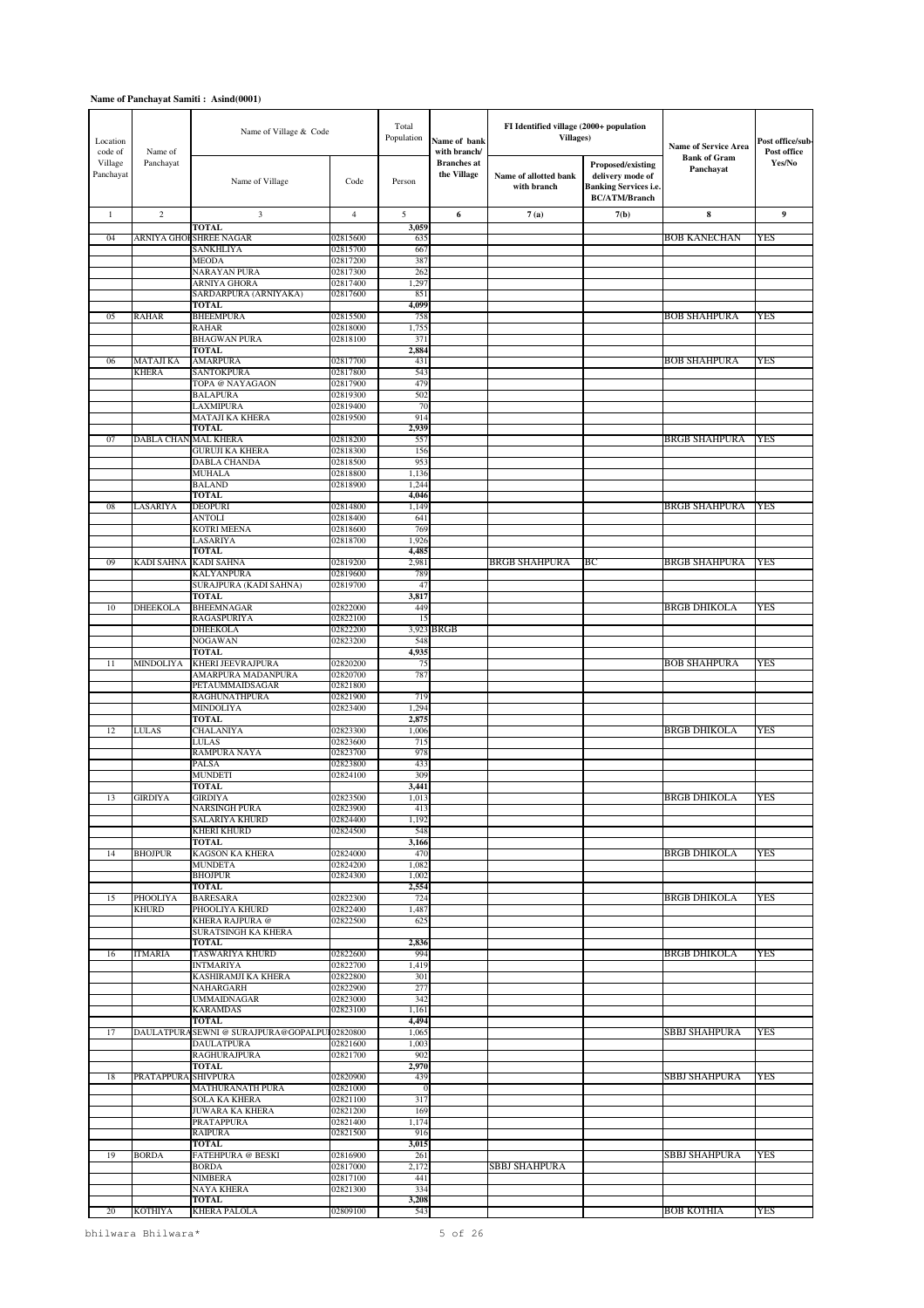| Location<br>code of  | Name of          | Name of Village & Code                                    |                      | Total<br>Population    | Name of bank<br>with branch/      | FI Identified village (2000+ population<br><b>Villages)</b> |                                                                                               | <b>Name of Service Area</b>                                | Post office/sub-<br>Post office |
|----------------------|------------------|-----------------------------------------------------------|----------------------|------------------------|-----------------------------------|-------------------------------------------------------------|-----------------------------------------------------------------------------------------------|------------------------------------------------------------|---------------------------------|
| Village<br>Panchayat | Panchayat        | Name of Village                                           | Code                 | Person                 | <b>Branches</b> at<br>the Village | Name of allotted bank<br>with branch                        | Proposed/existing<br>delivery mode of<br><b>Banking Services i.e.</b><br><b>BC/ATM/Branch</b> | <b>Bank of Gram</b><br>Panchayat                           | Yes/No                          |
| $\mathbf{1}$         | $\overline{c}$   | 3                                                         | $\overline{4}$       | 5                      | 6                                 | 7(a)                                                        | 7(b)                                                                                          | $\bf{8}$                                                   | 9                               |
|                      |                  | <b>KOTHIYA</b>                                            | 02809200             | 3,848                  | <b>BOB</b>                        |                                                             |                                                                                               |                                                            |                                 |
| 21                   | <b>ARWAR</b>     | <b>TOTAL</b><br><b>KALYANPURA</b>                         | 02810000             | 4,391<br>774           |                                   |                                                             |                                                                                               | <b>BOB KOTHIA</b>                                          | <b>YES</b>                      |
|                      |                  | PURANI RAJYAS                                             | 02810100             | 12                     |                                   |                                                             |                                                                                               |                                                            |                                 |
|                      |                  | PURANI ARWAR                                              | 02810200             | 1,142                  |                                   |                                                             |                                                                                               |                                                            |                                 |
|                      |                  | <b>NAI ARWAR</b><br><b>SARDARPURA</b>                     | 02810300<br>02810400 | 1,301<br>371           |                                   |                                                             |                                                                                               |                                                            |                                 |
|                      |                  | <b>BARLA (ARWAR KA)</b>                                   | 02810500             | 216                    |                                   |                                                             |                                                                                               |                                                            |                                 |
|                      |                  | <b>DIYAS</b>                                              | 02813000             | 843                    |                                   |                                                             |                                                                                               |                                                            |                                 |
|                      |                  | PURANA SARSOONDA                                          | 02813100             |                        |                                   |                                                             |                                                                                               |                                                            |                                 |
| 22                   | SANGARIYA        | <b>TOTAL</b><br><b>KAYAMPURA</b>                          | 02809800             | 4,659<br>413           |                                   |                                                             |                                                                                               | <b>BRGB SANGRIA</b>                                        | YES                             |
|                      |                  | SANGARIYA                                                 | 02810600             |                        | 3,532 BRGB                        |                                                             |                                                                                               |                                                            |                                 |
|                      |                  | <b>KHERA RAJPURA</b>                                      | 02810700             | 596                    |                                   |                                                             |                                                                                               |                                                            |                                 |
|                      | <b>ITARIYA</b>   | <b>TOTAL</b>                                              |                      | 4,541                  |                                   |                                                             |                                                                                               | <b>BOB KOTHIA</b>                                          | YES                             |
| 23                   |                  | ARANIYA CHAUHAN<br><b>DAULATPURA</b>                      | 02809300<br>02809400 | 451<br>227             |                                   |                                                             |                                                                                               |                                                            |                                 |
|                      |                  | <b>RANJEETPURA</b>                                        | 02809500             | 108                    |                                   |                                                             |                                                                                               |                                                            |                                 |
|                      |                  | <b>BAGTHALA</b>                                           | 02809600             | 518                    |                                   |                                                             |                                                                                               |                                                            |                                 |
|                      |                  | <b>BAORI</b>                                              | 02809700<br>02809900 | 834                    |                                   |                                                             |                                                                                               |                                                            |                                 |
|                      |                  | <b>ITARIYA</b><br><b>TOTAL</b>                            |                      | 1,486<br>3,624         |                                   |                                                             |                                                                                               |                                                            |                                 |
| 24                   | <b>DEORIYA</b>   | <b>DEORIYA</b>                                            | 02812600             | 1,804                  |                                   |                                                             |                                                                                               | <b>BOB SHAHPURA</b>                                        | YES                             |
|                      |                  | <b>NAI RAJYAS</b>                                         | 02812700             | 2,239                  |                                   | BRGB SANGRIA                                                | ВC                                                                                            |                                                            |                                 |
|                      |                  | <b>PANOTIYA</b><br><b>TOTAL</b>                           | 02812800             | 1,700                  |                                   |                                                             |                                                                                               |                                                            |                                 |
| 25                   | <b>KANECHHAN</b> | <b>NATHRIYAS</b>                                          | 02812900             | 5,743<br>231           |                                   |                                                             |                                                                                               | <b>BOB KANECHAN</b>                                        | YES                             |
|                      | <b>KHURD</b>     | AMLI KALOOSINGH                                           | 02813500             | 930                    |                                   |                                                             |                                                                                               |                                                            |                                 |
|                      |                  | <b>DHOKALIYA</b>                                          | 02813600             | 576                    |                                   |                                                             |                                                                                               |                                                            |                                 |
|                      |                  | KANECHHAN KHURI<br><b>GANESHPURA</b>                      | 02813700<br>02815800 | 832<br>35 <sup>2</sup> |                                   |                                                             |                                                                                               |                                                            |                                 |
|                      |                  | <b>DELAS</b>                                              | 02815900             | 901                    |                                   |                                                             |                                                                                               |                                                            |                                 |
|                      |                  | <b>TOTAL</b>                                              |                      | 3,823                  |                                   |                                                             |                                                                                               |                                                            |                                 |
| 26                   | <b>TAHNAL</b>    | <b>ROOPPURA</b>                                           | 02816000             | 2,055                  |                                   | SBBJ SHAHPURA                                               | ВC                                                                                            | SBBJ SHAHPURA                                              | YES                             |
|                      |                  | NAYA TALAB<br>SHAMBHOOPURA                                | 02816100<br>02816700 | 336<br>637             |                                   |                                                             |                                                                                               |                                                            |                                 |
|                      |                  | <b>TAHNAL</b>                                             | 02816800             | 1,411                  |                                   |                                                             |                                                                                               |                                                            |                                 |
|                      |                  | <b>TOTAL</b>                                              |                      | 4,439                  |                                   |                                                             |                                                                                               |                                                            |                                 |
| 27                   | <b>KHAMOR</b>    | <b>BEH KA KHERA</b>                                       | 02813200             | 433                    |                                   |                                                             |                                                                                               | <b>BRGB GULABPURA YES</b>                                  |                                 |
|                      |                  | <b>RAMPURA</b><br><b>KHAMOR</b>                           | 02813300<br>02813400 | 424<br>4,108           |                                   | <b>BRGB GULABPURA</b>                                       | BC                                                                                            |                                                            |                                 |
|                      |                  | <b>TOTAL</b>                                              |                      | 4,965                  |                                   |                                                             |                                                                                               |                                                            |                                 |
| 28                   | <b>BILIYA</b>    | <b>BILIYA</b>                                             | 02816200             | 968                    |                                   |                                                             |                                                                                               | <b>BRGB GULABPURA YES</b>                                  |                                 |
|                      |                  | <b>SARANSH</b><br><b>DEORI</b>                            | 02816300<br>02816400 | 714                    |                                   |                                                             |                                                                                               |                                                            |                                 |
|                      |                  | SAMELIYA                                                  | 02816500             | 615<br>1,44            |                                   |                                                             |                                                                                               |                                                            |                                 |
|                      |                  | SURAJPURA (BILIYAKA)                                      | 02816600             | 425                    |                                   |                                                             |                                                                                               |                                                            |                                 |
|                      |                  | <b>TOTAL</b>                                              |                      | 4,165                  |                                   |                                                             |                                                                                               |                                                            |                                 |
| 29<br>30             | <b>TASWARIYA</b> | PHOOLIYA KAPHOOLIYA KALAN<br><b>RATANPURA</b>             | 02811900<br>02811800 | 815                    | 6,631 ICICI                       |                                                             |                                                                                               | <b>ICICI PHULIA KALA YES</b><br><b>ICICI BACHHKHERAYES</b> |                                 |
|                      | <b>BANSA</b>     | TASWARIYA BANSA                                           | 02814300             | 2,372                  |                                   | <b>ICICI BACHHKHERA BC</b>                                  |                                                                                               |                                                            |                                 |
|                      |                  | TOTAL                                                     |                      | 3,187                  |                                   |                                                             |                                                                                               |                                                            |                                 |
| 31                   | DHANOP           | MATAJI KA KHERA                                           | 02810800             | 325                    |                                   |                                                             |                                                                                               | <b>BRGB SANGRIA</b>                                        | YES                             |
|                      |                  | MALI KHERA @ MAGANPURA<br>JORA KA KHERA                   | 02810900<br>02811000 | 493<br>239             |                                   |                                                             |                                                                                               |                                                            |                                 |
|                      |                  | <b>DHANOP</b>                                             | 02811100             | 3,592                  |                                   | <b>BRGB SANGARIA</b>                                        | BC                                                                                            |                                                            |                                 |
|                      |                  | <b>UMA KA KHERA</b>                                       | 02811200             | 357                    |                                   |                                                             |                                                                                               |                                                            |                                 |
|                      |                  | <b>TOTAL</b>                                              |                      | 5,006                  |                                   |                                                             |                                                                                               |                                                            |                                 |
| 32<br>33             |                  | <b>BACHH KHER BACHH KHERA</b><br>KANECHHAN NAYA SARSOONDA | 02814900<br>02813800 | 730                    | 2,902 ICICI                       |                                                             |                                                                                               | <b>ICICI BACHHKHERAYES</b><br><b>BOB KANECHAN</b>          | <b>YES</b>                      |
|                      | <b>KALAN</b>     | KANECHHAN KALAN                                           | 02813900             |                        | 3,914 BOB                         |                                                             |                                                                                               |                                                            |                                 |
|                      |                  | PETA NAHAR SAGAR                                          | 02814000             | $\Omega$               |                                   |                                                             |                                                                                               |                                                            |                                 |
| 34                   |                  | <b>TOTAL</b><br>HUKAMPURA SANTOSH PURA                    | 02812000             | 4,644<br>298           |                                   |                                                             |                                                                                               | <b>ICICI PHULIA KALA YES</b>                               |                                 |
|                      |                  | <b>RAJPURA</b>                                            | 02812100             | 947                    |                                   |                                                             |                                                                                               |                                                            |                                 |
|                      |                  | <b>HUKAMPURA</b>                                          | 02812200             | 1,640                  |                                   |                                                             |                                                                                               |                                                            |                                 |
|                      |                  | <b>HANSPURA</b>                                           | 02812300             | 332                    |                                   |                                                             |                                                                                               |                                                            |                                 |
|                      |                  | <b>RALAYTA</b><br><b>GEGWA</b>                            | 02812400<br>02812500 | 708<br>498             |                                   |                                                             |                                                                                               |                                                            |                                 |
|                      |                  | <b>TOTAL</b>                                              |                      | 4,423                  |                                   |                                                             |                                                                                               |                                                            |                                 |
| 35                   | SANGARI          | KHERA HETAM                                               | 02811300             | 572                    |                                   |                                                             |                                                                                               | <b>ICICI PHULIA KALA YES</b>                               |                                 |
|                      |                  | <b>GANPATIYA KHERA</b>                                    | 02811400             | 978                    |                                   |                                                             |                                                                                               |                                                            |                                 |
|                      |                  | SANGARI<br><b>RAMPURA</b>                                 | 02811500<br>02811600 | 687<br>827             |                                   |                                                             |                                                                                               |                                                            |                                 |
|                      |                  | <b>CHANDMA</b>                                            | 02811700             | 1,251                  |                                   |                                                             |                                                                                               |                                                            |                                 |
|                      |                  | <b>TOTAL</b>                                              |                      | 4,315                  |                                   |                                                             |                                                                                               |                                                            |                                 |
| 36                   | <b>BANSERA</b>   | BARLA (TASWARIYAKA)                                       | 02814400             | 1,459                  |                                   |                                                             |                                                                                               | <b>ICICI BACHHKHERAYES</b>                                 |                                 |
|                      |                  | <b>KAJORIYA</b><br><b>BANSERA</b>                         | 02814500<br>02814600 | 737<br>1,303           |                                   |                                                             |                                                                                               |                                                            |                                 |
|                      |                  | RAGHUNATHPURA (BANSERA KA 02814700                        |                      | 377                    |                                   |                                                             |                                                                                               |                                                            |                                 |
|                      |                  | <b>TOTAL</b>                                              |                      | 3,876                  |                                   |                                                             |                                                                                               |                                                            |                                 |
| 37                   | <b>BALA PURA</b> | <b>MOTI PURA</b>                                          | 02815000             | 490                    |                                   |                                                             |                                                                                               | <b>ICICI BACHHKHERAYES</b>                                 |                                 |
|                      |                  | <b>BALA PURA</b><br><b>AMLI BARETH</b>                    | 02815100<br>02815200 | 1,452<br>1,354         |                                   |                                                             |                                                                                               |                                                            |                                 |
|                      |                  | <b>TOTAL</b>                                              |                      | 3,296                  |                                   |                                                             |                                                                                               |                                                            |                                 |
| 38                   | <b>DOHARIYA</b>  | <b>UMMEDPURA</b>                                          | 02814100             | 963                    |                                   |                                                             |                                                                                               | <b>BRGB SHAHPURA</b>                                       | <b>YES</b>                      |
|                      |                  | <b>SARDAR PURA</b>                                        | 02814200             | 614                    |                                   |                                                             |                                                                                               |                                                            |                                 |
|                      |                  | <b>KASHI PURIYA</b><br>DOHARIYA                           | 02815300<br>02815400 | 1,013<br>1,663         |                                   |                                                             |                                                                                               |                                                            |                                 |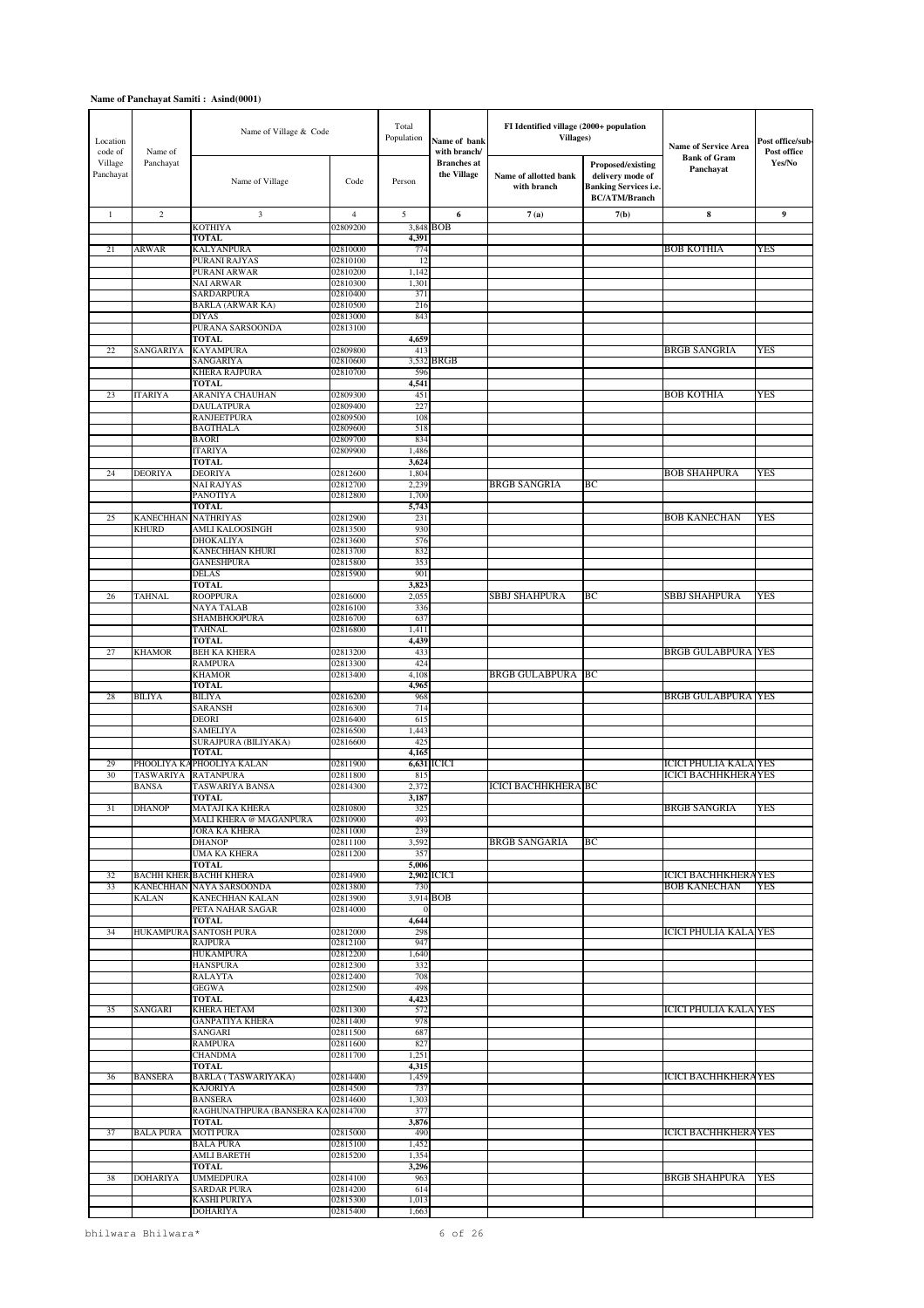| Location<br>code of  | Name of Village & Code<br>Name of |                         |          | Total<br>Population | Name of bank<br>with branch/      | FI Identified village (2000+ population<br><b>Villages</b> ) |                                                                                               | <b>Name of Service Area</b>      | Post office/sub-<br>Post office |
|----------------------|-----------------------------------|-------------------------|----------|---------------------|-----------------------------------|--------------------------------------------------------------|-----------------------------------------------------------------------------------------------|----------------------------------|---------------------------------|
| Village<br>Panchayat | Panchayat                         | Name of Village         | Code     | Person              | <b>Branches</b> at<br>the Village | Name of allotted bank<br>with branch                         | Proposed/existing<br>delivery mode of<br><b>Banking Services i.e.</b><br><b>BC/ATM/Branch</b> | <b>Bank of Gram</b><br>Panchayat | Yes/No                          |
|                      |                                   |                         |          |                     | 6                                 | 7(a)                                                         | 7(b)                                                                                          |                                  |                                 |
|                      |                                   | <b>SHAHPURA (RURAL)</b> | 02817500 | 124                 |                                   |                                                              |                                                                                               |                                  |                                 |
|                      |                                   | TOTAL                   |          | 4,377               |                                   |                                                              |                                                                                               |                                  |                                 |

# **Name of Panchayat Samiti : Banera(0004)**

| 01 | <b>BANERA</b>      | <b>BANERA</b>                  | 02831500 |                | 10,602 SBBJ |                  | SBBJ        | <b>SBBJ BANERA</b>         | <b>YES</b> |
|----|--------------------|--------------------------------|----------|----------------|-------------|------------------|-------------|----------------------------|------------|
| 02 |                    | SARDARNAGA SARDARNAGAR         | 02829400 |                | 3,875 SBBJ  |                  | <b>SBBJ</b> | <b>SBBJ SARDARNAGA YES</b> |            |
| 03 | <b>BAMNIYA</b>     | <b>LAMBA</b>                   | 02829100 | 896            |             |                  |             | <b>BRGB BANERA</b>         | YES        |
|    |                    | <b>BAMNIYA</b>                 | 02829200 | 1,516          |             |                  |             |                            |            |
|    |                    | <b>BHEEMPURA</b>               | 02829500 | 518            |             |                  |             |                            |            |
|    |                    | TOTAL                          |          | 2,930          |             |                  |             |                            |            |
| 04 | <b>UPREDA</b>      | <b>PRATAPPURA</b>              | 02827100 | 197            |             |                  |             | <b>BRGB BANERA</b>         | <b>YES</b> |
|    |                    | <b>UPREDA</b>                  |          |                |             |                  |             |                            |            |
|    |                    |                                | 02827200 | 1,608          |             |                  |             |                            |            |
|    |                    | NOLA KA KHERA                  | 02827300 | 273            |             |                  |             |                            |            |
|    |                    | <b>MORIYA KHERA</b>            | 02827400 | 3              |             |                  |             |                            |            |
|    |                    | <b>KHATAN KHERI</b>            | 02827500 | 977            |             |                  |             |                            |            |
|    |                    | <b>TOTAL</b>                   |          | 3,058          |             |                  |             |                            |            |
| 05 |                    | <b>BALDARKHA BALDARKHA</b>     | 02825100 | 1,621          |             |                  |             | <b>BRGB BANERA</b>         | YES        |
|    |                    | <b>MANDI</b>                   | 02825300 | -1             |             |                  |             |                            |            |
|    |                    | <b>DAGAS</b>                   | 02825400 | 704            |             |                  |             |                            |            |
|    |                    |                                |          | 1,549          |             |                  |             |                            |            |
|    |                    | <b>JHATAL</b>                  | 02826800 |                |             |                  |             |                            |            |
|    |                    | <b>TOTAL</b>                   |          | 3,875          |             |                  |             |                            |            |
| 06 | MUSHI              | <b>MUSHA</b>                   | 02826900 | 608            |             |                  |             |                            |            |
|    |                    | MUSHI                          | 02827000 | 2,433          |             | BRGB BANERA      | ВC          | <b>BRGB BANERA</b>         | <b>YES</b> |
|    |                    | <b>TOTAL</b>                   |          | 3,041          |             |                  |             |                            |            |
| 07 | <b>GHARTA</b>      | <b>GHARTA</b>                  | 02825000 | 1,732          |             |                  |             | <b>BOB DABLA</b>           | <b>YES</b> |
|    |                    | <b>BHATERA</b>                 | 02825200 | 1,779          |             |                  |             |                            |            |
|    |                    | <b>TOTAL</b>                   |          | 3,511          |             |                  |             |                            |            |
| 08 | <b>DABLA</b>       | <b>DABLA</b>                   | 02824900 |                | 2,918 BOB   |                  | BOB         | <b>BOB DABLA</b>           | <b>YES</b> |
|    |                    | KUNDIYA KHURD                  | 02825700 | 747            |             |                  |             |                            |            |
|    |                    |                                |          |                |             |                  |             |                            |            |
|    |                    | TOTAL                          |          | 3,665          |             |                  |             |                            |            |
| 09 | <b>RAYLA</b>       | <b>RAYLA</b>                   | 02826100 |                | 8,297 ICICI |                  | ICICI       | <b>ICICI RAILA</b>         | <b>YES</b> |
| 10 | LAMBIA KAL/LOTIYAS |                                | 02826400 | 1,040          |             |                  |             | <b>ICICI RAILA</b>         | YES        |
|    |                    | LAMBIA KALAN                   | 02827900 | 2,808          |             | ICICI RAILA      | BС          |                            |            |
|    |                    | <b>TOTAL</b>                   |          | 3,848          |             |                  |             |                            |            |
| 11 | <b>LAMBIA KHU</b>  | <b>ILAMBIA KHURD</b>           | 02827800 | 2,089          |             | ICICI RAILA      | BС          | <b>SBI RAILA</b>           | <b>YES</b> |
|    |                    | <b>ROOPPURA</b>                | 02828700 | 315            |             |                  |             |                            |            |
|    |                    | <b>SARDARPURA</b>              | 02828800 | 336            |             |                  |             |                            |            |
|    |                    |                                |          |                |             |                  |             |                            |            |
|    |                    | <b>TOTAL</b>                   |          | 2,740          |             |                  |             |                            |            |
| 12 | <b>BERAN</b>       | <b>BERAN</b>                   | 02828300 | 2,501          |             | ICICI RAILA      | BС          | <b>ICICI RAILA</b>         | YES        |
|    |                    | <b>SAMELPURA</b>               | 02828400 |                |             |                  |             |                            |            |
|    |                    | <b>JASWANPURA</b>              | 02828500 | 1,001          |             |                  |             |                            |            |
|    |                    | <b>SURAJPURA</b>               | 02828600 | 521            |             |                  |             |                            |            |
|    |                    | <b>TOTAL</b>                   |          | 4,023          |             |                  |             |                            |            |
| 13 | <b>ROOPAHELI</b>   | ROOPAHELI KHURD                | 02828000 | 2,050          |             | ICICI RAILA      | BС          | <b>ICICI RAILA</b>         | YES        |
|    | <b>KHURD</b>       | <b>KANWALIYA</b>               | 02828100 | 431            |             |                  |             |                            |            |
|    |                    | DODWANIYON KA KHERA            | 02828200 | 1,352          |             |                  |             |                            |            |
|    |                    |                                |          |                |             |                  |             |                            |            |
|    |                    | TOTAL                          |          | 3,833          |             |                  |             |                            |            |
|    | <b>BALESARIYA</b>  | <b>DUDLA</b>                   | 02829900 | 937            |             |                  |             | <b>ICICI RAILA</b>         | <b>YES</b> |
| 14 |                    |                                |          |                |             |                  |             |                            |            |
|    |                    | <b>HATHIPURA</b>               | 02830100 | 264            |             |                  |             |                            |            |
|    |                    | <b>BALESARIYA</b>              | 02830300 | 1,322          |             |                  |             |                            |            |
|    |                    | RAMPURIYA @ PAYRA              | 02830400 | 797            |             |                  |             |                            |            |
|    |                    | DANTA NILAWARI                 | 02830500 | 895            |             |                  |             |                            |            |
|    |                    |                                |          |                |             |                  |             |                            |            |
|    |                    | <b>TOTAL</b>                   |          | 4,215          |             |                  |             |                            |            |
| 15 | <b>KASORIYA</b>    | <b>VIJAYPUR</b>                | 02824600 | 1,013          |             |                  |             | BOB DABLA                  | YES        |
|    |                    | <b>KASORIYA</b>                | 02824700 | 2,025          |             | <b>BOB DABLA</b> | BС          |                            |            |
|    |                    | JASORIYA                       | 02824800 | 1,194          |             |                  |             |                            |            |
|    |                    | <b>TOTAL</b>                   |          | 4,232          |             |                  |             |                            |            |
| 16 | <b>MENGRAS</b>     | <b>SADAS</b>                   | 02826500 | 841            |             |                  |             | <b>BRGB BANERA</b>         | YES        |
|    |                    | <b>MENGRAS</b>                 | 02827700 | 1,582          |             |                  |             |                            |            |
|    |                    | <b>TOTAL</b>                   |          | 2,423          |             |                  |             |                            |            |
| 17 | <b>RAKSHI</b>      | BESKALAI                       | 02827600 | 1,069          |             |                  |             | <b>BRGB BANERA</b>         | <b>YES</b> |
|    |                    | <b>RAKSHI</b>                  | 02829000 | 1,787          |             |                  |             |                            |            |
|    |                    |                                |          |                |             |                  |             |                            |            |
|    |                    | <b>TOTAL</b>                   |          | 2,856          |             |                  |             |                            |            |
| 18 |                    | SALRIYA KAL SALARIYA KALAN     | 02828900 | 1,375          |             |                  |             |                            |            |
|    |                    | <b>KODLAI</b>                  | 02829600 | 1,042          |             |                  |             |                            |            |
|    |                    | <b>SULTAN GARH</b>             | 02829700 | 1,449          |             |                  |             |                            |            |
|    |                    | DHOLA DANTA                    | 02829800 |                |             |                  |             |                            |            |
|    |                    | <b>KALYANPURA</b>              | 02830000 | 670            |             |                  |             |                            |            |
|    |                    | <b>TOTAL</b>                   |          | 4,536          |             |                  |             |                            |            |
| 19 | <b>KANKOLIYA</b>   | <b>JORAWARPURA</b>             | 02829300 | 572            |             |                  |             | SBBJ SARDARNAGA YES        |            |
|    |                    | <b>MAHTAB SAGAR</b>            | 02831700 | -6             |             |                  |             |                            |            |
|    |                    | SANGRAMPURA                    | 02831800 | 370            |             |                  |             |                            |            |
|    |                    | LASADIYA                       | 02831900 | 890            |             |                  |             |                            |            |
|    |                    |                                |          |                |             |                  |             |                            |            |
|    |                    | <b>KUNWAR</b>                  | 02832000 | 587            |             |                  |             |                            |            |
|    |                    | KANKOLIYA                      | 02832100 | 1,276          |             |                  |             |                            |            |
|    |                    | TOTAL                          |          | 3,701          |             |                  |             |                            |            |
| 20 | <b>BABRANA</b>     | <b>KISHANPURIYA</b>            | 02831600 | 25             |             |                  |             | SBBJ SARDARNAGA YES        |            |
|    |                    | <b>BABRANA</b>                 | 02832200 | 1,579          |             |                  |             |                            |            |
|    |                    | <b>AMLI</b>                    | 02832300 | 650            |             |                  |             |                            |            |
|    |                    | <b>LAPIYA</b>                  | 02832400 | 1,719          |             |                  |             |                            |            |
|    |                    | GOPALPURA                      | 02832500 | 190            |             |                  |             |                            |            |
|    |                    | <b>TOTAL</b>                   |          |                |             |                  |             |                            |            |
|    |                    |                                |          | 4,163          |             |                  |             |                            |            |
| 21 | <b>KHERLIYA</b>    | <b>KHERLIYA</b>                | 02832600 | 976            |             |                  |             | SBBJ BANERA                | YES        |
|    |                    | <b>LAKSHMIPURA</b>             | 02832700 | 459            |             |                  |             |                            |            |
|    |                    | <b>GANESHPURA</b>              | 02832800 | 524            |             |                  |             |                            |            |
|    |                    | <b>DAULATPURA</b>              | 02832900 | 197            |             |                  |             |                            |            |
|    |                    | <b>KALSANS</b><br><b>TOTAL</b> | 02833000 | 1,260<br>3,416 |             |                  |             |                            |            |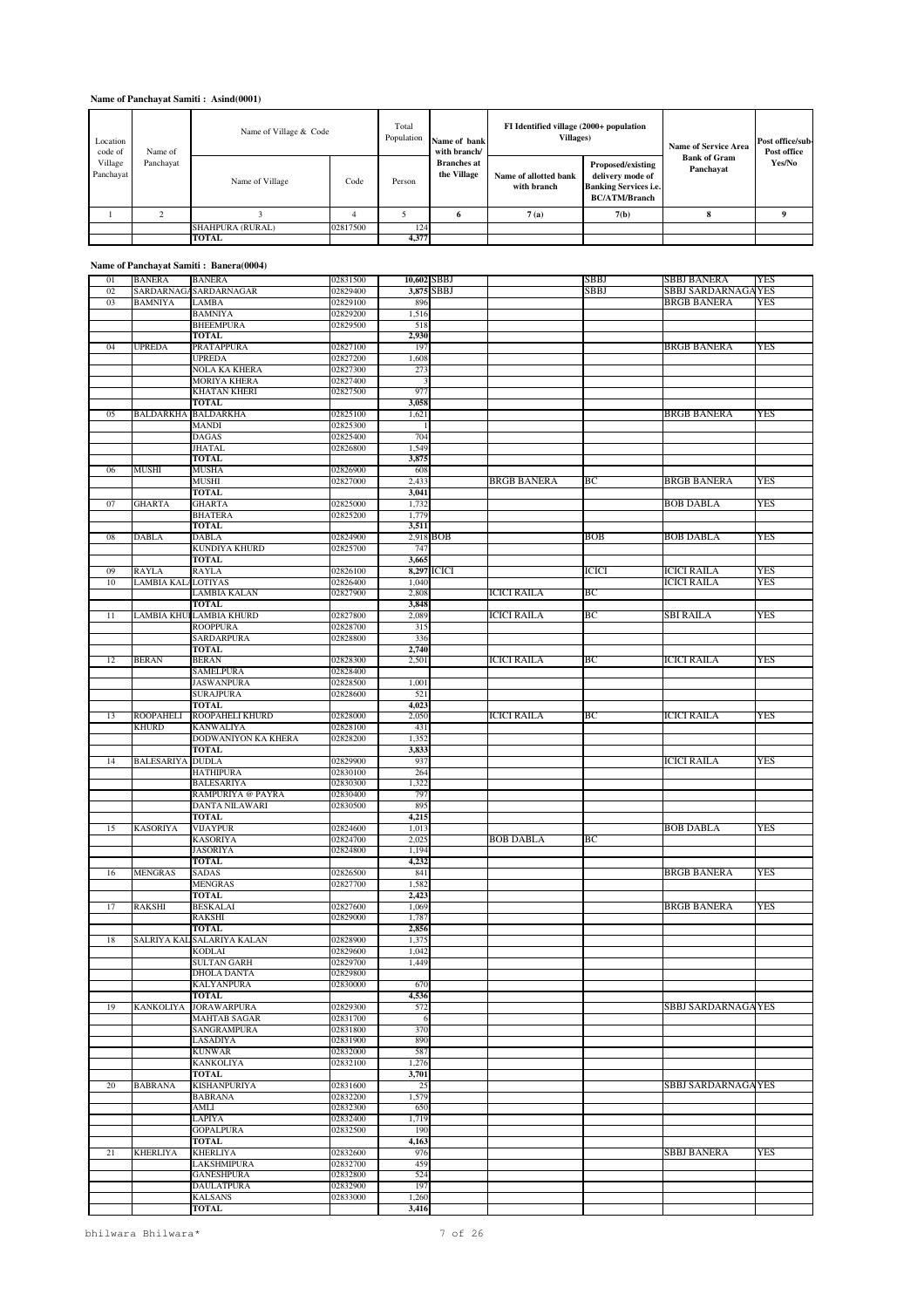| Location<br>code of  | Name of                    | Name of Village & Code   |                | Total<br>Population | Name of bank<br>with branch/      | FI Identified village (2000+ population<br><b>Villages</b> ) |                                                                                               | <b>Name of Service Area</b><br><b>Bank of Gram</b> | Post office/sub-<br>Post office |
|----------------------|----------------------------|--------------------------|----------------|---------------------|-----------------------------------|--------------------------------------------------------------|-----------------------------------------------------------------------------------------------|----------------------------------------------------|---------------------------------|
| Village<br>Panchayat | Panchayat                  | Name of Village          | Code           | Person              | <b>Branches</b> at<br>the Village | Name of allotted bank<br>with branch                         | Proposed/existing<br>delivery mode of<br><b>Banking Services i.e.</b><br><b>BC/ATM/Branch</b> | Panchavat                                          | Yes/No                          |
| 1                    | $\overline{c}$             | 3                        | $\overline{4}$ | 5                   | 6                                 | 7(a)                                                         | 7(b)                                                                                          | 8                                                  | 9                               |
| 22                   |                            | KUNDIYA KALKUNDIYA KALAN | 02825800       | 3,403               |                                   | <b>BOB DABLA</b>                                             | ВC                                                                                            | <b>BOB DABLA</b>                                   | YES                             |
|                      |                            | <b>GORA KA KHERA</b>     | 02825900       | 630                 |                                   |                                                              |                                                                                               |                                                    |                                 |
|                      |                            | <b>THEEKARIYA</b>        | 02826000       | 102                 |                                   |                                                              |                                                                                               |                                                    |                                 |
|                      |                            | <b>TOTAL</b>             |                | 4.135               |                                   |                                                              |                                                                                               |                                                    |                                 |
| 23                   | <b>NIMBAHERA</b>           | KOTRI                    | 02825500       | 380                 |                                   |                                                              |                                                                                               | <b>SBI RAILA</b>                                   | <b>YES</b>                      |
|                      | <b>KALAN</b>               | <b>JALIYA KHERA</b>      | 02825600       | 62                  |                                   |                                                              |                                                                                               |                                                    |                                 |
|                      |                            | <b>DHAMANIYA</b>         | 02826200       | 648                 |                                   |                                                              |                                                                                               |                                                    |                                 |
|                      |                            | <b>SOMSYAS</b>           | 02826300       | 735                 |                                   |                                                              |                                                                                               |                                                    |                                 |
|                      |                            | <b>NIMBAHERA KALAN</b>   | 02826600       | 1,069               |                                   |                                                              |                                                                                               |                                                    |                                 |
|                      |                            | <b>NIMBAHERA KHURD</b>   | 02826700       | 576                 |                                   |                                                              |                                                                                               |                                                    |                                 |
|                      |                            | <b>TOTAL</b>             |                | 3,470               |                                   |                                                              |                                                                                               |                                                    |                                 |
| 24                   |                            | MAHUWA KHUMAHUWA KHURD   | 02831200       | 3.519               |                                   | <b>SBBJ BANERA</b>                                           | ВC                                                                                            | <b>SBBJ BANERA</b>                                 | <b>YES</b>                      |
| 25                   | <b>BARAN</b>               | <b>BARAN</b>             | 02830200       | 1.689               |                                   |                                                              |                                                                                               | <b>SBBJ BANERA</b>                                 | <b>YES</b>                      |
|                      |                            | RAMSING PURA @           | 02830600       | 1.977               |                                   |                                                              |                                                                                               |                                                    |                                 |
|                      |                            | <b>RAISINGHPURA</b>      |                |                     |                                   |                                                              |                                                                                               |                                                    |                                 |
|                      |                            | <b>TOTAL</b>             |                | 3,666               |                                   |                                                              |                                                                                               |                                                    |                                 |
| 26                   | <b>CHAMANPUR KAJLODIYA</b> |                          | 02830700       | 764                 |                                   |                                                              |                                                                                               | <b>SBBJ BANERA</b>                                 | YES                             |
|                      |                            | <b>KILPURIYA</b>         | 02830800       | 152                 |                                   |                                                              |                                                                                               |                                                    |                                 |
|                      |                            | <b>CHAMANPURA</b>        | 02830900       | 1,514               |                                   |                                                              |                                                                                               |                                                    |                                 |
|                      |                            | <b>CHHATRI KHERA</b>     | 02831000       | 400                 |                                   |                                                              |                                                                                               |                                                    |                                 |
|                      |                            | <b>RANEEGPURA</b>        | 02831100       | 531                 |                                   |                                                              |                                                                                               |                                                    |                                 |
|                      |                            | <b>KAMALPURA</b>         | 02831300       | 811                 |                                   |                                                              |                                                                                               |                                                    |                                 |
|                      |                            | <b>NANODIYA</b>          | 02831400       | 420                 |                                   |                                                              |                                                                                               |                                                    |                                 |
|                      |                            | <b>TOTAL</b>             |                | 4,592               |                                   |                                                              |                                                                                               |                                                    |                                 |

#### **Name of Panchayat Samiti : Mandal(0005)**

|                | Aandal(0005KIDIMAL        | <b>KIDIMAL</b>           | 02833600 | 1,809 |            |                      |    | <b>BRGB SHIVPUR</b>  | <b>YES</b> |
|----------------|---------------------------|--------------------------|----------|-------|------------|----------------------|----|----------------------|------------|
|                |                           | DHORAKA BARIYA           | 02833700 | 390   |            |                      |    |                      |            |
|                |                           | SALYA                    | 02833800 | 386   |            |                      |    |                      |            |
|                |                           | <b>CHANESEN</b>          | 02834300 | 681   |            |                      |    |                      |            |
|                |                           | KHATANON KA BARIYA       | 02834400 | 223   |            |                      |    |                      |            |
|                |                           | <b>TOTAL</b>             |          | 3,489 |            |                      |    |                      |            |
| 02             | <b>NARELI</b>             | <b>KACHOLIYA</b>         | 02833900 | 470   |            |                      |    | <b>BRGB SHIVPUR</b>  | <b>YES</b> |
|                |                           | <b>NIMBIYA</b>           | 02834000 | 676   |            |                      |    |                      |            |
|                |                           | <b>RAMPURIYA</b>         | 02834100 | 567   |            |                      |    |                      |            |
|                |                           | <b>NARELI</b>            | 02834200 | 953   |            |                      |    |                      |            |
|                |                           | <b>GORANA</b>            | 02834500 | 1,176 |            |                      |    |                      |            |
|                |                           | TIKHI KA BARIYA          | 02834600 | 371   |            |                      |    |                      |            |
|                |                           | <b>TOTAL</b>             |          | 4,213 |            |                      |    |                      |            |
| 03             | <b>GYANGARH</b>           | <b>GYANGARH</b>          | 02834700 | 2,190 |            | <b>BRGB CHITAMBA</b> | BС | <b>BRGB CHITAMBA</b> | <b>YES</b> |
|                |                           | <b>ROOPPURA</b>          | 02835200 | 685   |            |                      |    |                      |            |
|                |                           | <b>RUGHNATHPURA</b>      | 02835300 | 418   |            |                      |    |                      |            |
|                |                           | <b>TOTAL</b>             |          | 3,293 |            |                      |    |                      |            |
| 04             | <b>THANA</b>              | <b>GOMOKA BADIA</b>      | 02833100 | 339   |            |                      |    | <b>BRGB SHIVPUR</b>  | YES        |
|                |                           | <b>THANA</b>             | 02833200 | 2,028 |            | <b>BRGB SHIVPUR</b>  | BС |                      |            |
|                |                           | <b>DHAPRA</b>            | 02833300 | 974   |            |                      |    |                      |            |
|                |                           | <b>TOTAL</b>             |          | 3,341 |            |                      |    |                      |            |
| 0 <sub>5</sub> | <b>GORDHANPUF BAGJANA</b> |                          | 02835400 | 527   |            |                      |    | <b>BRGB CHITAMBA</b> | <b>YES</b> |
|                |                           | <b>KANGSON KA BARIYA</b> | 02837000 | 379   |            |                      |    |                      |            |
|                |                           | <b>GARWAY</b>            | 02837100 | 367   |            |                      |    |                      |            |
|                |                           |                          |          |       |            |                      |    |                      |            |
|                |                           | <b>GORDHANPURA</b>       | 02837200 | 815   |            |                      |    |                      |            |
|                |                           | <b>SOOLIYA</b>           | 02837300 | 1,248 |            |                      |    |                      |            |
|                |                           | <b>TOTAL</b>             |          | 3,336 |            |                      |    |                      |            |
| 06             | <b>BHABHANA</b>           | SAREDI                   | 02836400 | 464   |            |                      |    | <b>BRGB CHITAMBA</b> | <b>YES</b> |
|                |                           | <b>GUNDALI KHERA</b>     | 02836500 | 327   |            |                      |    |                      |            |
|                |                           | <b>ALAGWAS</b>           | 02836600 | 1,337 |            |                      |    |                      |            |
|                |                           | <b>BHABHANA</b>          | 02836700 | 954   |            |                      |    |                      |            |
|                |                           | <b>SAREDI KHERA</b>      | 02838900 | 296   |            |                      |    |                      |            |
|                |                           | <b>TOTAL</b>             |          | 3,378 |            |                      |    |                      |            |
| 07             | <b>CHITAMBA</b>           | <b>FAKOLIYA</b>          | 02835500 | 672   |            |                      |    | <b>BRGB CHITAMBA</b> | <b>YES</b> |
|                |                           | <b>CHITAMBA</b>          | 02835600 |       | 1,681 BRGB |                      |    |                      |            |
|                |                           | SIJARI KA BARIYA         | 02835700 | 393   |            |                      |    |                      |            |
|                |                           | <b>TOTAL</b>             |          | 2,746 |            |                      |    |                      |            |
| 08             | <b>RAMPURIYA</b>          | <b>SABAL PURA</b>        | 02840900 | 853   |            |                      |    | <b>BOB KAREDA</b>    | <b>YES</b> |
|                |                           | JARANA                   | 02841000 | 411   |            |                      |    |                      |            |
|                |                           | <b>DELAS</b>             | 02841100 | 1,003 |            |                      |    |                      |            |
|                |                           | <b>RAMPURIYA</b>         | 02841400 | 805   |            |                      |    |                      |            |
|                |                           | DHANIYA SOMANIYA         | 02841500 | 754   |            |                      |    |                      |            |
|                |                           | <b>TOTAL</b>             |          | 3,826 |            |                      |    |                      |            |
| 09             |                           | CHAWANDIY/KHERIMATA      | 02841200 | 450   |            |                      |    | SBBJ BEMALI          | YES        |
|                |                           | CHAWANDIYA               | 02841300 | 1,788 |            |                      |    |                      |            |
|                |                           | <b>GOPALPURA</b>         | 02841900 | 1.036 |            |                      |    |                      |            |
|                |                           | <b>TOTAL</b>             |          | 3,274 |            |                      |    |                      |            |
| 10             | <b>NIMBAHERA</b>          | <b>BHENROO KHERA</b>     | 02838700 | 930   |            |                      |    | <b>BOB KAREDA</b>    | YES        |
|                | <b>JATAN</b>              | MANOHARPURA              | 02838800 | 568   |            |                      |    |                      |            |
|                |                           | NIMBAHERA JATAN          | 02840600 | 2,126 |            | <b>BOB KAREDA</b>    | BС |                      |            |
|                |                           | <b>JASWANTPURA</b>       | 02840700 | 310   |            |                      |    |                      |            |
|                |                           | <b>BHOPAN KI KAMERI</b>  | 02840800 | 309   |            |                      |    |                      |            |
|                |                           | <b>TOTAL</b>             |          | 4,243 |            |                      |    |                      |            |
| 11             | <b>LESWA</b>              | <b>LESWA</b>             | 02848300 | 2,224 |            | BRGB LUHARIA         | ВC | BRGB LUHARIA         | YES        |
|                |                           | NAHARGARH                | 02848400 | 355   |            |                      |    |                      |            |
|                |                           |                          |          |       |            |                      |    |                      |            |
|                |                           | <b>TOTAL</b>             |          | 2.579 |            |                      |    |                      |            |
| 12             | <b>CHANKHER</b>           | <b>CHANKHER</b>          | 02847100 | 1,351 |            |                      |    | <b>BRGB LUHARIA</b>  | YES        |
|                |                           | <b>NAYA KHERA</b>        | 02847200 | 255   |            |                      |    |                      |            |
|                |                           | <b>BAKLI</b>             | 02847300 | 911   |            |                      |    |                      |            |
|                |                           | TOTAL                    |          | 2,517 |            |                      |    |                      |            |
| 13             | <b>CHANDRAS</b>           | <b>GOVINDPURA</b>        | 02847500 | 1.078 |            |                      |    | SBBJ BEMALI          | YES        |
|                |                           | <b>SOJI KA KHERA</b>     | 02847600 | 456   |            |                      |    |                      |            |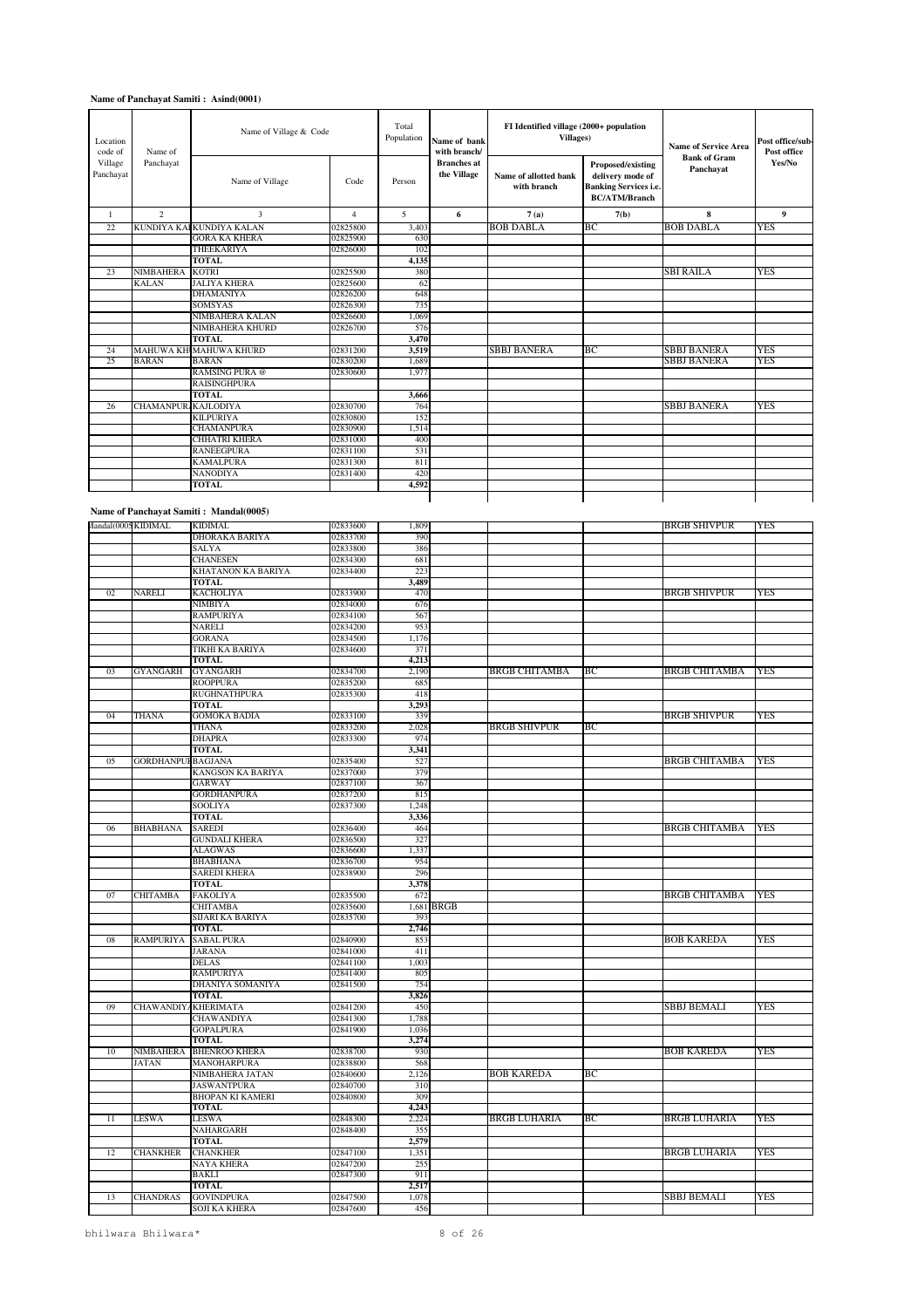| Location<br>code of  | Name of            | Name of Village & Code                    |                      | Total<br>Population | Name of bank<br>with branch/      | FI Identified village (2000+ population<br><b>Villages</b> ) |                                                                                               | <b>Name of Service Area</b>      | Post office/sub-<br>Post office |
|----------------------|--------------------|-------------------------------------------|----------------------|---------------------|-----------------------------------|--------------------------------------------------------------|-----------------------------------------------------------------------------------------------|----------------------------------|---------------------------------|
| Village<br>Panchayat | Panchayat          | Name of Village                           | Code                 | Person              | <b>Branches</b> at<br>the Village | Name of allotted bank<br>with branch                         | Proposed/existing<br>delivery mode of<br><b>Banking Services i.e.</b><br><b>BC/ATM/Branch</b> | <b>Bank of Gram</b><br>Panchayat | Yes/No                          |
| $\mathbf{1}$         | $\sqrt{2}$         | 3                                         | $\overline{4}$       | 5                   | 6                                 | 7(a)                                                         | 7(b)                                                                                          | $\bf{8}$                         | 9                               |
|                      |                    | <b>CHANDRAS</b>                           | 02847700             | 2,063               |                                   | SBBJ BEMALI                                                  | BС                                                                                            |                                  |                                 |
|                      |                    | MANGALPURA<br><b>TOTAL</b>                | 02847800             | 345<br>3,942        |                                   |                                                              |                                                                                               |                                  |                                 |
| 14                   | MOTA KA KHI TOKRAN |                                           | 02834800             | 815                 |                                   |                                                              |                                                                                               | <b>BRGB SHIVPUR</b>              | YES                             |
|                      |                    | MOTA KA KHERA                             | 02834900             | 992                 |                                   |                                                              |                                                                                               |                                  |                                 |
|                      |                    | <b>TAGARIYA</b><br><b>KUNWAR</b>          | 02835000<br>02835100 | 524<br>466          |                                   |                                                              |                                                                                               |                                  |                                 |
|                      |                    | <b>KARTHA</b>                             | 02836100             | 969                 |                                   |                                                              |                                                                                               |                                  |                                 |
|                      |                    | <b>TOTAL</b>                              |                      | 3,766               |                                   |                                                              |                                                                                               |                                  |                                 |
| 15                   | <b>AMARGARH</b>    | <b>SAMRATH PURA</b><br>LASADIYA           | 02850700<br>02850800 | 165<br>739          |                                   |                                                              |                                                                                               | <b>BOB BHADOO</b>                | <b>YES</b>                      |
|                      |                    | <b>CHATARBHUJ PURA</b>                    | 02850900             | 441                 |                                   |                                                              |                                                                                               |                                  |                                 |
|                      |                    | AMARGARH                                  | 02851000             | 1,909               |                                   |                                                              |                                                                                               |                                  |                                 |
| 16                   | <b>SEERIYAS</b>    | <b>TOTAL</b><br><b>LACHHMIPURA</b>        | 02843900             | 3,254<br>389        |                                   |                                                              |                                                                                               | <b>BOB BHAGWANPURYES</b>         |                                 |
|                      |                    | SAJJANPURA                                | 02844000             | 331                 |                                   |                                                              |                                                                                               |                                  |                                 |
|                      |                    | <b>HARIPURA</b>                           | 02844100             | 634                 |                                   |                                                              |                                                                                               |                                  |                                 |
|                      |                    | <b>SEERIYAS</b>                           | 02844200             | 1,322<br>967        |                                   |                                                              |                                                                                               |                                  |                                 |
|                      |                    | <b>GANESHPURA</b><br><b>TOTAL</b>         | 02844300             | 3,643               |                                   |                                                              |                                                                                               |                                  |                                 |
| 17                   | <b>SAHNUDA</b>     | HEERA KA BARIYA                           | 02836800             | 459                 |                                   |                                                              |                                                                                               | <b>BRGB CHITAMBA</b>             | YES                             |
|                      |                    | <b>SAHNUDA</b>                            | 02836900             | 972                 |                                   |                                                              |                                                                                               |                                  |                                 |
|                      |                    | <b>BADDOO</b><br><b>BALIYA KHERA</b>      | 02837400<br>02837500 | 1,271<br>569        |                                   |                                                              |                                                                                               |                                  |                                 |
|                      |                    | <b>TOTAL</b>                              |                      | 3,271               |                                   |                                                              |                                                                                               |                                  |                                 |
| 18                   | <b>PEETHAS</b>     | <b>MALPURA</b>                            | 02849100             | 416                 |                                   |                                                              |                                                                                               | <b>BOB BHADOO</b>                | YES                             |
|                      |                    | <b>PEETHAS</b><br><b>TOTAL</b>            | 02851100             | 2,702<br>3,118      |                                   | <b>BOB BHADOO</b>                                            | BС                                                                                            |                                  |                                 |
| 19                   | <b>TAHUKA</b>      | <b>BAGPURA</b>                            | 02849800             | 141                 |                                   |                                                              |                                                                                               | PNB BAGORE                       | YES                             |
|                      |                    | LACHHMIPURA                               | 02849900             | 305                 |                                   |                                                              |                                                                                               |                                  |                                 |
|                      |                    | <b>BHAGATPURIYA</b><br><b>BHOJPURA</b>    | 02850000<br>02850100 | 378<br>624          |                                   |                                                              |                                                                                               |                                  |                                 |
|                      |                    | <b>KHERA DEOPURA</b>                      | 02850200             | 244                 |                                   |                                                              |                                                                                               |                                  |                                 |
|                      |                    | <b>TAHUKA</b>                             | 02850300             | 600                 |                                   |                                                              |                                                                                               |                                  |                                 |
|                      |                    | <b>LACHHMAN PURA</b><br><b>BHAKLIYA</b>   | 02850400<br>02850500 | 34<br>555           |                                   |                                                              |                                                                                               |                                  |                                 |
|                      |                    | <b>BHEELRI</b>                            | 02850600             | 379                 |                                   |                                                              |                                                                                               |                                  |                                 |
|                      |                    | <b>TOTAL</b>                              |                      | 3,260               |                                   |                                                              |                                                                                               |                                  |                                 |
| 20                   | <b>BHEEMDIYAS</b>  | <b>SURAJPURA</b><br><b>BHEEMDIYAS</b>     | 02843700<br>02843800 | 446<br>1,186        |                                   |                                                              |                                                                                               | <b>BOB BHAGWANPURYES</b>         |                                 |
|                      |                    | <b>GOKALPURA</b>                          | 02846200             | 601                 |                                   |                                                              |                                                                                               |                                  |                                 |
|                      |                    | RAJPURA@BHAGATSINGH                       | 02846300             | 622                 |                                   |                                                              |                                                                                               |                                  |                                 |
|                      |                    | <b>JI KA KHERA</b><br><b>TOTAL</b>        |                      | 2,855               |                                   |                                                              |                                                                                               |                                  |                                 |
| 21                   | <b>ALMAS</b>       | <b>KISHANPURA</b>                         | 02842700             | 450                 |                                   |                                                              |                                                                                               | <b>BOB BHAGWANPURYES</b>         |                                 |
|                      |                    | KASHIRAMJI KI KHERI                       | 02842800             | 742                 |                                   |                                                              |                                                                                               |                                  |                                 |
|                      |                    | <b>HISNIYA</b>                            | 02843200             | 1,093<br>917        |                                   |                                                              |                                                                                               |                                  |                                 |
|                      |                    | <b>ALMAS</b><br>SODANPURA                 | 02843400<br>02843500 | 274                 |                                   |                                                              |                                                                                               |                                  |                                 |
|                      |                    | <b>TOTAL</b>                              |                      | 3,476               |                                   |                                                              |                                                                                               |                                  |                                 |
| 22                   | <b>BAVRI</b>       | <b>MELYAS</b>                             | 02844400             | 740                 |                                   |                                                              |                                                                                               | <b>BRGB LUHARIA</b>              | YES                             |
|                      |                    | LEERDIYA<br><b>UMMEDPURA</b>              | 02845800<br>02845900 | 559<br>379          |                                   |                                                              |                                                                                               |                                  |                                 |
|                      |                    | <b>AKHEPURA</b>                           | 02846000             | 272                 |                                   |                                                              |                                                                                               |                                  |                                 |
|                      |                    | <b>BAVRI</b><br><b>THABOLA</b>            | 02846100<br>02846500 | 980<br>832          |                                   |                                                              |                                                                                               |                                  |                                 |
|                      |                    | <b>TOTAL</b>                              |                      | 3,762               |                                   |                                                              |                                                                                               |                                  |                                 |
| 23                   | <b>AMDALA</b>      | <b>AMDALA</b>                             | 02837600             | 1,675               |                                   |                                                              |                                                                                               | <b>BOB KAREDA</b>                | <b>YES</b>                      |
|                      |                    | <b>AJEETPURA</b><br><b>KAMERI</b>         | 02837700<br>02837800 | 586<br>819          |                                   |                                                              |                                                                                               |                                  |                                 |
|                      |                    | <b>TOTAL</b>                              |                      | 3,080               |                                   |                                                              |                                                                                               |                                  |                                 |
| 24                   | <b>DHUWALA</b>     | DHUWALA (KAREDA)                          | 02835800             | 1,105               |                                   | <b>BRGB CHITAMBA</b>                                         | ВC                                                                                            | <b>BRGB CHITAMBA</b>             | YES                             |
|                      | (KAREDA)           | <b>KERA KA KHERA</b><br><b>MIYA FALAS</b> | 02835900<br>02836000 | 445<br>699          |                                   |                                                              |                                                                                               |                                  |                                 |
|                      |                    | <b>DANTERI</b>                            | 02836300             | 566                 |                                   |                                                              |                                                                                               |                                  |                                 |
|                      |                    | <b>TOTAL</b>                              |                      | 2,815               |                                   |                                                              |                                                                                               |                                  |                                 |
| 25                   | <b>BAGOR</b>       | <b>NAWALPURA</b><br><b>BAGOR</b>          | 02848500<br>02849600 | 718                 | 9,993 PNB                         |                                                              |                                                                                               | <b>PNB BAGORE</b>                | YES                             |
|                      |                    | <b>TOTAL</b>                              |                      | 10,711              |                                   |                                                              |                                                                                               |                                  |                                 |
| 26                   |                    | JORAWARPUR BHENROO KHERA                  | 02843100             | 382                 |                                   |                                                              |                                                                                               | <b>BOB BHADOO</b>                | <b>YES</b>                      |
|                      |                    | <b>DAULATPURA</b><br><b>JORAWARPURA</b>   | 02848600<br>02848900 | 528<br>1,252        |                                   |                                                              |                                                                                               |                                  |                                 |
|                      |                    | <b>KARANWAS</b>                           | 02849300             | 739                 |                                   |                                                              |                                                                                               |                                  |                                 |
|                      |                    | <b>MANKYAS</b>                            | 02849400             | 390                 |                                   |                                                              |                                                                                               |                                  |                                 |
|                      |                    | <b>BHAOLAS</b><br><b>TOTAL</b>            | 02849500             | 908<br>4,199        |                                   |                                                              |                                                                                               |                                  |                                 |
| 27                   | <b>GHORAS</b>      | <b>GHORAS</b>                             | 02849000             | 1,724               |                                   |                                                              |                                                                                               | <b>BOB BHADOO</b>                | YES                             |
|                      |                    | <b>SARNON KA KHERA</b>                    | 02849200             | 196                 |                                   |                                                              |                                                                                               |                                  |                                 |
|                      |                    | <b>SAMELIYA</b><br><b>DHEDHWAS</b>        | 02851200<br>02851800 | 1,174               |                                   |                                                              |                                                                                               |                                  |                                 |
|                      |                    | <b>TOTAL</b>                              |                      | 3,094               |                                   |                                                              |                                                                                               |                                  |                                 |
| 28                   | <b>BAOLAS</b>      | CHENA KA KHERA                            | 02847900             | 368                 |                                   |                                                              |                                                                                               | <b>PNB BAGORE</b>                | YES                             |
|                      |                    | SARAI<br>KAPADIYA KHERA                   | 02848000<br>02848100 | 138<br>842          |                                   |                                                              |                                                                                               |                                  |                                 |
|                      |                    | <b>BAOLAS</b>                             | 02848200             | 2,449               |                                   | PNB BAGORE                                                   | BС                                                                                            |                                  |                                 |
|                      |                    | <b>MADANPURA</b>                          | 02849700             | 42                  |                                   |                                                              |                                                                                               |                                  |                                 |
| 29                   | <b>LUHARIYA</b>    | TOTAL<br>THOB KA KHERA                    | 02846400             | 3,839<br>79         |                                   |                                                              |                                                                                               | <b>BRGB LUHARIA</b>              | YES                             |
|                      |                    | DANTA LUHARIYA                            | 02846700             | 813                 |                                   |                                                              |                                                                                               |                                  |                                 |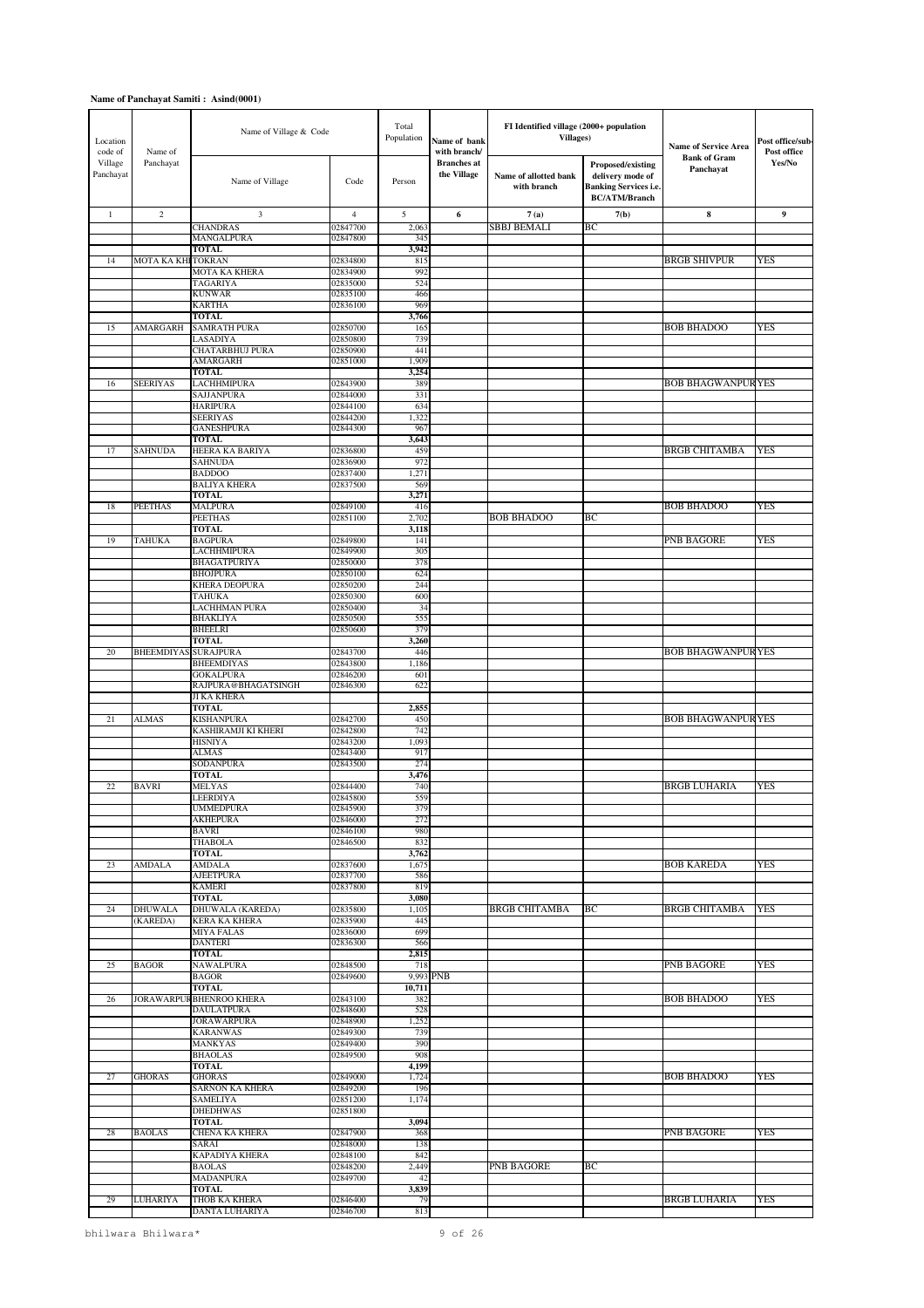| Location<br>code of  | Name of            | Name of Village & Code                       |                      | Total<br>Population | Name of bank<br>with branch/      | FI Identified village (2000+ population<br><b>Villages</b> ) |                                                                                               | <b>Name of Service Area</b>      | Post office/sub-<br>Post office |
|----------------------|--------------------|----------------------------------------------|----------------------|---------------------|-----------------------------------|--------------------------------------------------------------|-----------------------------------------------------------------------------------------------|----------------------------------|---------------------------------|
| Village<br>Panchayat | Panchayat          | Name of Village                              | Code                 | Person              | <b>Branches</b> at<br>the Village | Name of allotted bank<br>with branch                         | Proposed/existing<br>delivery mode of<br><b>Banking Services i.e.</b><br><b>BC/ATM/Branch</b> | <b>Bank of Gram</b><br>Panchayat | Yes/No                          |
| $\mathbf{1}$         | $\sqrt{2}$         | 3                                            | $\overline{4}$       | 5                   | 6                                 | 7(a)                                                         | 7(b)                                                                                          | 8                                | 9                               |
|                      |                    | <b>LUHARIYA</b><br><b>ROOPPURA</b>           | 02846800<br>02847000 | 3,988<br>662        | BRGB                              |                                                              |                                                                                               |                                  |                                 |
|                      |                    | <b>TOTAL</b>                                 |                      | 5,542               |                                   |                                                              |                                                                                               |                                  |                                 |
| 30                   | <b>BHAGWANPU</b>   | <b>BHAGWANPURA</b>                           | 02843600             |                     | 4,169 BOB                         |                                                              |                                                                                               | <b>BOB BHAGWANPURYES</b>         |                                 |
| 31                   | <b>UMRI</b>        | <b>SURGATI</b><br><b>CHAUHANON KI KAMERI</b> | 02839600<br>02839700 | 514<br>918          |                                   |                                                              |                                                                                               | <b>BOB KAREDA</b>                | YES                             |
|                      |                    | <b>JAGDISH</b>                               | 02839800             | 241                 |                                   |                                                              |                                                                                               |                                  |                                 |
|                      |                    | <b>UMRI</b>                                  | 02839900             | 1,584               |                                   |                                                              |                                                                                               |                                  |                                 |
|                      |                    | SORA KA KHERA<br><b>TOTAL</b>                | 02840000             | 70<br>3,327         |                                   |                                                              |                                                                                               |                                  |                                 |
| 32                   | CHILESHWAR RAJPURA |                                              | 02839400             | 266                 |                                   |                                                              |                                                                                               | <b>BOB KAREDA</b>                | YES                             |
|                      |                    | UDAIRAMJI KA GURHA                           | 02839500             | 771                 |                                   |                                                              |                                                                                               |                                  |                                 |
|                      |                    | <b>DOD KHERA</b><br><b>CHILESHWAR</b>        | 02840100<br>02840200 | 588<br>1,936        |                                   |                                                              |                                                                                               |                                  |                                 |
|                      |                    | SARDARSINGH JI KA KHERA                      | 02840300             | 136                 |                                   |                                                              |                                                                                               |                                  |                                 |
|                      |                    | SANWALAJI KA KHERA                           | 02840400             | 74                  |                                   |                                                              |                                                                                               |                                  |                                 |
|                      |                    | <b>KANJI KA KHERA</b><br><b>TOTAL</b>        | 02840500             | 559<br>4,330        |                                   |                                                              |                                                                                               |                                  |                                 |
| 33                   | <b>GORKHYA</b>     | <b>BHAINROO KHERA</b>                        | 02836200             | 24                  |                                   |                                                              |                                                                                               | <b>BOB KAREDA</b>                | YES                             |
|                      |                    | <b>BARAWALON KA KHERA</b>                    | 02839000             | 307                 |                                   |                                                              |                                                                                               |                                  |                                 |
|                      |                    | <b>GANESHPURA</b><br><b>GORKHYA</b>          | 02839100<br>02839200 | 128<br>2,908        |                                   | <b>BOB SATELI KAREDA BRANCH</b>                              | <b>BOB</b>                                                                                    | <b>BOB SATTELITE</b>             | YES                             |
|                      |                    | <b>KHUMANPURA</b>                            | 02839300             | 302                 |                                   |                                                              |                                                                                               |                                  |                                 |
|                      |                    | <b>TOTAL</b>                                 |                      | 3,669               |                                   |                                                              |                                                                                               |                                  |                                 |
| 34                   | <b>BEMALI</b>      | <b>BEMALI</b><br><b>DHANAKPURA</b>           | 02841600<br>02841700 | 3,387<br>359        | SBBJ                              |                                                              |                                                                                               | SBBJ BEMALI                      | YES                             |
|                      |                    | <b>DEBIPURA</b>                              | 02841800             | 515                 |                                   |                                                              |                                                                                               |                                  |                                 |
|                      |                    | TOTAL                                        |                      | 4,261               |                                   |                                                              |                                                                                               |                                  |                                 |
| 35                   | <b>KARERA</b>      | <b>BELIYON KA KHERA</b><br><b>KARERA</b>     | 02838400<br>02838500 | 299                 | 8,324 BOB                         |                                                              |                                                                                               | <b>BOB KAREDA</b>                | YES                             |
|                      |                    | <b>MEWASA</b>                                | 02838600             | 898                 |                                   |                                                              |                                                                                               |                                  |                                 |
|                      |                    | <b>TOTAL</b>                                 |                      | 9,521               |                                   |                                                              |                                                                                               | <b>BRGB SHIVPUR</b>              |                                 |
| 36                   | <b>SHIVPUR</b>     | <b>SHIVPUR</b><br><b>GAJUNA</b>              | 02833400<br>02833500 | 2,484               | 2,344 BRGB                        | <b>BRGB SHIVPUR</b>                                          | BС                                                                                            |                                  | YES                             |
|                      |                    | <b>TOTAL</b>                                 |                      | 4,828               |                                   |                                                              |                                                                                               |                                  |                                 |
| 37                   | LADOOWAS           | SHANKAR PURA@<br>KHAROLIYA KHERA             | 02842000             | 370                 |                                   |                                                              |                                                                                               | <b>BRGB LUHARIA</b>              | <b>YES</b>                      |
|                      |                    | <b>LADOOWAS</b>                              | 02842100             | 2,325               |                                   | <b>BRGB LUHARIA</b>                                          | ВC                                                                                            |                                  |                                 |
|                      |                    | <b>MALAS</b>                                 | 02842200             | 1,010               |                                   |                                                              |                                                                                               |                                  |                                 |
|                      |                    | LALRI<br><b>TOTAL</b>                        | 02847400             | 430<br>4,135        |                                   |                                                              |                                                                                               |                                  |                                 |
| 38                   | <b>DAHIMATHA</b>   | <b>DEOTHARI</b>                              | 02837900             | 346                 |                                   |                                                              |                                                                                               | <b>BOB KAREDA</b>                | YES                             |
|                      |                    | <b>DAHIMATHA</b>                             | 02838000             | 1,247               |                                   |                                                              |                                                                                               |                                  |                                 |
|                      |                    | <b>KESARPURA</b><br><b>JALAMPURA</b>         | 02838100<br>02838200 | 337<br>677          |                                   |                                                              |                                                                                               |                                  |                                 |
|                      |                    | <b>REH</b>                                   | 02838300             | 998                 |                                   |                                                              |                                                                                               |                                  |                                 |
|                      |                    | <b>TOTAL</b>                                 |                      | 3,605               |                                   |                                                              |                                                                                               |                                  |                                 |
| 39                   | <b>KABRADIYA</b>   | <b>GARADIYA</b><br><b>SODAS</b>              | 02842300<br>02842400 | 666<br>487          |                                   |                                                              |                                                                                               | BOB BHAGWANPUR YES               |                                 |
|                      |                    | <b>HATHEEPURA</b>                            | 02842500             | 861                 |                                   |                                                              |                                                                                               |                                  |                                 |
|                      |                    | <b>KABRADIYA</b>                             | 02842600             | 1,553               |                                   |                                                              |                                                                                               |                                  |                                 |
|                      |                    | <b>FATEHPURA</b><br>TOTAL                    | 02842900             | 209<br>3,776        |                                   |                                                              |                                                                                               |                                  |                                 |
| 40                   | <b>BHADOO</b>      | <b>BHALRI KHERI</b>                          | 02846600             | 482                 |                                   |                                                              |                                                                                               | <b>BOB BHADOO</b>                | YES                             |
|                      |                    | <b>GEGAS</b>                                 | 02846900             | 573                 |                                   |                                                              |                                                                                               |                                  |                                 |
|                      |                    | <b>BERAN</b><br><b>BHADOO</b>                | 02848800<br>02851300 | 854                 | $2,623$ BOB                       | <b>BOB BHADOO</b>                                            | <b>BOB</b>                                                                                    |                                  |                                 |
|                      |                    | TOTAL                                        |                      | 4,532               |                                   |                                                              |                                                                                               |                                  |                                 |
| 41                   | <b>SURAS</b>       | <b>MALI KHERA @ RAJPURA</b><br><b>SURAS</b>  | 02852000<br>02852100 | 2,055               | 866 NIL                           | SBBJ MANDAL<br>SBBJ MANDAL                                   | BС<br>BС                                                                                      | SBBJ MANDAL                      | <b>YES</b>                      |
|                      |                    | <b>TOTAL</b>                                 |                      | 2,921               |                                   |                                                              |                                                                                               |                                  |                                 |
| 42                   | <b>MEJAN</b>       | <b>KOCHRIYA</b>                              | 02851400             | 760                 |                                   |                                                              |                                                                                               | SBBJ MANDAL                      | <b>YES</b>                      |
|                      |                    | <b>KALOO KHERA</b><br><b>GADRI KHERA</b>     | 02851500<br>02851600 | 610<br>399          |                                   |                                                              |                                                                                               |                                  |                                 |
|                      |                    | <b>AMARPURA</b>                              | 02851700             |                     |                                   |                                                              |                                                                                               |                                  |                                 |
|                      |                    | <b>MEJAN</b>                                 | 02851900             | 2,940               |                                   | SBBJ MANDAL                                                  | ВC                                                                                            |                                  |                                 |
| 43                   | <b>KERIYA</b>      | <b>TOTAL</b><br>CHHAJWON KA KHERA            | 02843000             | 4,709<br>1,917      |                                   |                                                              |                                                                                               | <b>BOB BHAGWANPURYES</b>         |                                 |
|                      |                    | <b>KERIYA</b>                                | 02843300             | 2,510               |                                   | <b>BOB BHAGWANPUR BC</b>                                     |                                                                                               |                                  |                                 |
|                      |                    | <b>BHAIROON KHERA</b>                        | 02848700             | 354                 |                                   |                                                              |                                                                                               |                                  |                                 |
| 44                   | <b>DHUNWALA</b>    | <b>TOTAL</b><br>DHUNWALA (MANDAL)            | 02844500             | 4,781<br>2,766      |                                   | SBBJ MANDAL                                                  | ВC                                                                                            | SBBJ MANDAL                      | <b>YES</b>                      |
|                      | (MANDAL)           | <b>BANIYANS</b>                              | 02844600             | 240                 |                                   |                                                              |                                                                                               |                                  |                                 |
|                      |                    | NANAKPURA                                    | 02844700             | 590                 |                                   |                                                              |                                                                                               |                                  |                                 |
|                      |                    | <b>BHAND KI BAORI</b><br>NEEM KA KHERA       | 02844800<br>02844900 | 818                 |                                   |                                                              |                                                                                               |                                  |                                 |
|                      |                    | <b>GAMBHEER PURA @</b>                       | 02845600             | 104                 |                                   |                                                              |                                                                                               |                                  |                                 |
|                      |                    | <b>HARJI KA KHERA</b>                        |                      |                     |                                   |                                                              |                                                                                               |                                  |                                 |
|                      |                    | <b>DANTA KALAN</b><br><b>TOTAL</b>           | 02845700             | 1,059<br>5,577      |                                   |                                                              |                                                                                               |                                  |                                 |
| 45                   | <b>MANDAL</b>      | <b>MANDAL</b>                                | 02845500             |                     | 15,113 SBBJ                       |                                                              |                                                                                               | SBBJ MANDAL                      | YES                             |
| 46                   |                    | SANTONKPUR MALI KHERA                        | 02845000             | 830                 |                                   | SBBJ MANDAL                                                  |                                                                                               |                                  |                                 |
|                      |                    | <b>STATION NAGAR</b><br>SANTOKPURA           | 02845100<br>02845200 | 3,524<br>483        |                                   |                                                              | BС                                                                                            |                                  |                                 |
|                      |                    | <b>GURHA</b>                                 | 02845300             | 862                 |                                   |                                                              |                                                                                               |                                  |                                 |
|                      |                    | <b>KEERKHERA</b>                             | 02845400             | 685                 |                                   |                                                              |                                                                                               |                                  |                                 |
|                      |                    | <b>TOTAL</b>                                 |                      | 6,384               |                                   |                                                              |                                                                                               |                                  |                                 |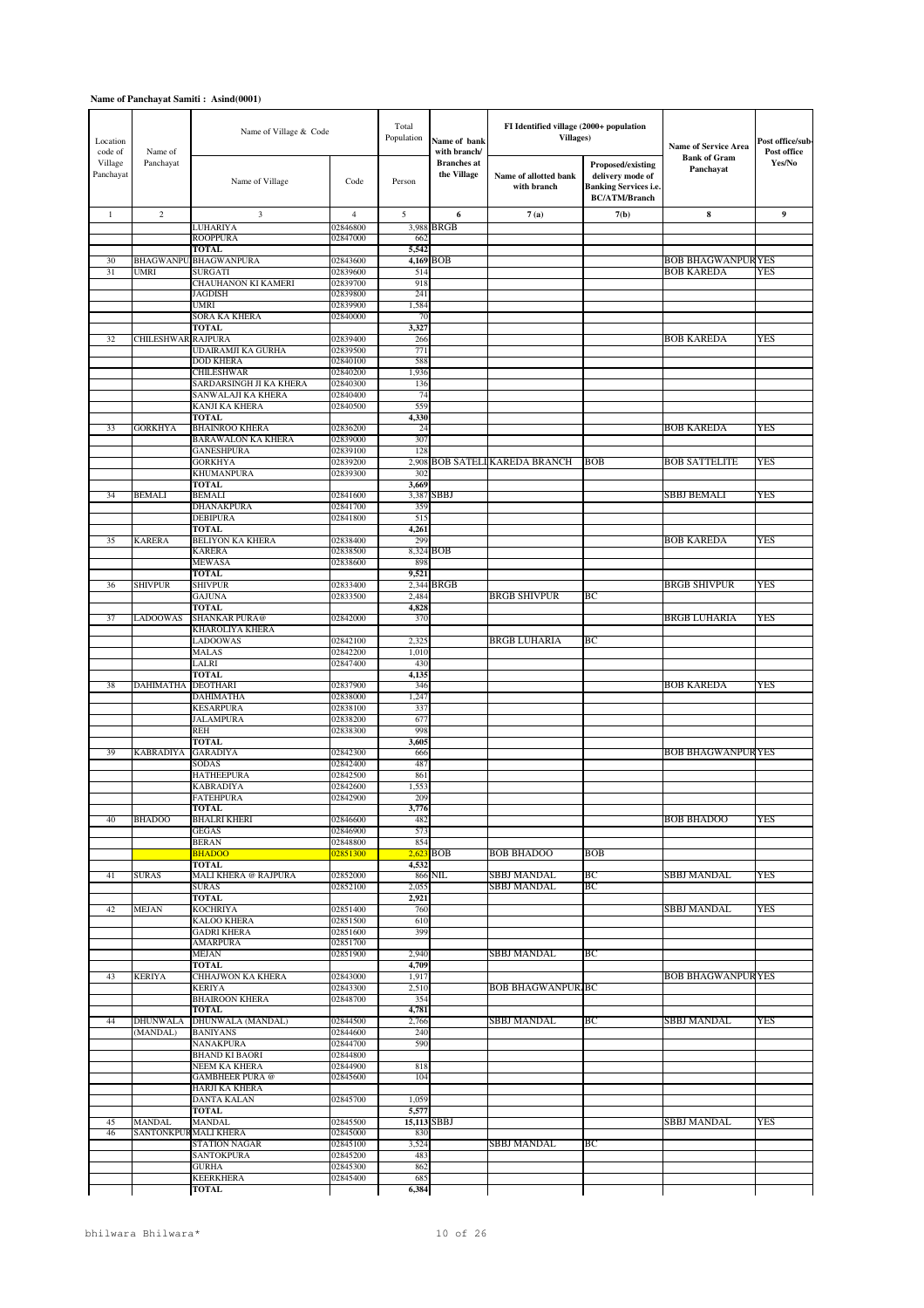| Location<br>code of  | Name of            | Name of Village & Code                 |                      | Total<br>Population | Name of bank<br>with branch/      | FI Identified village (2000+ population<br><b>Villages</b> ) |                                                                                               | Name of Service Area             | Post office/sub-<br>Post office |
|----------------------|--------------------|----------------------------------------|----------------------|---------------------|-----------------------------------|--------------------------------------------------------------|-----------------------------------------------------------------------------------------------|----------------------------------|---------------------------------|
| Village<br>Panchayat | Panchayat          | Name of Village                        | Code                 | Person              | <b>Branches</b> at<br>the Village | Name of allotted bank<br>with branch                         | Proposed/existing<br>delivery mode of<br><b>Banking Services i.e.</b><br><b>BC/ATM/Branch</b> | <b>Bank of Gram</b><br>Panchayat | Yes/No                          |
| $1\,$                | $\overline{2}$     | $\overline{3}$                         | $\overline{4}$       | 5                   | 6                                 | 7(a)                                                         | 7(b)                                                                                          | ${\bf 8}$                        | $\boldsymbol{9}$                |
|                      |                    | Name of Panchayat Samiti: Raipur(0006) |                      |                     |                                   |                                                              |                                                                                               |                                  |                                 |
| 01                   | <b>RAIPUR</b>      | <b>RAIPUR</b>                          | 02855400             |                     | 6,516 BOB                         |                                                              |                                                                                               | <b>BOB RAIPUR</b>                |                                 |
|                      |                    | <b>KEMOONIYA</b><br><b>TOTAL</b>       | 02857800             | 470<br>6,986        |                                   |                                                              |                                                                                               |                                  |                                 |
| 02                   | <b>BORANA</b>      | <b>KALAL KHERI</b>                     | 02852900             | 955                 |                                   |                                                              |                                                                                               | <b>BRGB RAIPUR</b>               |                                 |
|                      |                    | <b>BORANA</b><br><b>TOTAL</b>          | 02854000             | 3,809               |                                   | <b>BRGB RAIPUR</b>                                           | ВC<br>ВC                                                                                      |                                  |                                 |
| 03                   | <b>DEORIYA</b>     | <b>DEORIYA</b>                         | 02860000             | 4,764 NIL<br>2,829  |                                   | <b>BOB RAIPUR</b>                                            | ВC                                                                                            | <b>BOB RAIPUR</b>                |                                 |
| 04                   | <b>ASAHOLI</b>     | <b>ASAHOLI</b>                         | 02856900             |                     | 2,776 BOB                         |                                                              |                                                                                               | <b>BOB ASHAHOLI</b>              |                                 |
|                      |                    | LAKHAHOLI<br><b>BAKAN</b>              | 02857000<br>02861200 | 532<br>706          |                                   |                                                              |                                                                                               |                                  |                                 |
|                      |                    | <b>RANAS</b>                           | 02861300             | 1,014               |                                   |                                                              |                                                                                               |                                  |                                 |
|                      |                    | <b>TOTAL</b>                           |                      | 5,028               |                                   |                                                              |                                                                                               |                                  |                                 |
| 05                   | <b>JHAROL</b>      | <b>DANGRI</b><br><b>DANGRA</b>         | 02859400<br>02859500 | 741<br>310          |                                   |                                                              |                                                                                               | <b>BRGB MOKHUNDA</b>             |                                 |
|                      |                    | <b>JHAROL</b>                          | 02859600             | 2,883               |                                   | <b>BRGB MOKHUNDA</b>                                         | BC                                                                                            |                                  |                                 |
|                      |                    | NAYA KHERA<br><b>TOTAL</b>             | 02859700             | 213<br>4,147        |                                   |                                                              |                                                                                               |                                  |                                 |
| 06                   | <b>BORIYAPURA</b>  | SHIVNATHPURA                           | 02856400             | 245                 |                                   |                                                              |                                                                                               | <b>BOB ASHAHOLI</b>              |                                 |
|                      |                    | <b>TOLAS</b>                           | 02856600             |                     |                                   |                                                              |                                                                                               |                                  |                                 |
|                      |                    | <b>BORIYAPURA</b><br><b>REWARA</b>     | 02856700<br>02856800 | 1,256<br>555        |                                   |                                                              |                                                                                               |                                  |                                 |
|                      |                    | <b>TOTAL</b>                           |                      | 2,056               |                                   |                                                              |                                                                                               |                                  |                                 |
| 07                   | <b>SAGREO</b>      | <b>JAGPURA</b><br>SAGREO               | 02855500<br>02855600 | 368<br>2,233        |                                   | <b>BOB RAIPUR</b>                                            | ВC                                                                                            | <b>BOB RAIPUR</b>                |                                 |
|                      |                    | <b>TOTAL</b>                           |                      | 2,601               |                                   |                                                              |                                                                                               |                                  |                                 |
| 08                   | NATHRIYAS          | <b>NATHRIYAS</b>                       | 02855900             | 1,870               |                                   |                                                              |                                                                                               | <b>BRGB RAIPUR</b>               |                                 |
|                      |                    | PANOTIYA<br><b>ASPUR</b>               | 02856000<br>02856100 | 1,322<br>453        |                                   |                                                              |                                                                                               |                                  |                                 |
|                      |                    | <b>TOTAL</b>                           |                      | 3,645               |                                   |                                                              |                                                                                               |                                  |                                 |
| 09                   | <b>NAHRI</b>       | <b>FATEHPURA</b><br><b>JOGRAS</b>      | 02856200<br>02856300 | 1,486               |                                   | <b>BOB ASHAHOLI</b>                                          | BС                                                                                            | <b>BOB ASHAHOLI</b>              |                                 |
|                      |                    | <b>DOOLEHPURA</b>                      | 02856500             |                     |                                   |                                                              |                                                                                               |                                  |                                 |
|                      |                    | <b>NAHRI</b>                           | 02857200             | 2,618               |                                   | <b>BOB ASHAHOLI</b>                                          | ВC                                                                                            |                                  |                                 |
| 10                   | <b>KHEMANA</b>     | <b>TOTAL</b><br><b>GOVINDPURA</b>      | 02860300             | 4,104<br>363        |                                   |                                                              | BC                                                                                            | BRGB MOKHUNDA                    |                                 |
|                      |                    | <b>CHAROT</b>                          | 02860400             | 777                 |                                   |                                                              |                                                                                               |                                  |                                 |
|                      |                    | <b>KHEMANA</b><br><b>GALYAWARI</b>     | 02860600<br>02860700 | 2,000<br>1,389      |                                   | <b>BRGB MOKHUNDA</b>                                         | BС                                                                                            |                                  |                                 |
|                      |                    | <b>TOTAL</b>                           |                      | 4,529               |                                   |                                                              |                                                                                               |                                  |                                 |
| 11                   | <b>BHEETA</b>      | <b>SEMLAT</b>                          | 02852200<br>02852300 | 56<br>1,190         |                                   |                                                              |                                                                                               | <b>BRGB RAIPUR</b>               |                                 |
|                      |                    | <b>BHEETA</b><br><b>JORAWARPURA</b>    | 02852400             | 190                 |                                   |                                                              |                                                                                               |                                  |                                 |
|                      |                    | SAREWARI                               | 02852500             | 880                 |                                   |                                                              |                                                                                               |                                  |                                 |
|                      |                    | <b>BHATEWAR</b><br>ROOPA KA KHERA      | 02852600<br>02852700 | 1,151<br>496        |                                   |                                                              |                                                                                               |                                  |                                 |
|                      |                    | THORIYA KHERA                          | 02852800             | 519                 |                                   |                                                              |                                                                                               |                                  |                                 |
| 12                   | NANDSA JAGEPARBATI | <b>TOTAL</b>                           | 02857700             | 4,482<br>384        |                                   |                                                              |                                                                                               | <b>BOB ASHAHOLI</b>              |                                 |
|                      |                    | <b>NANDSA JAGEER</b>                   | 02860800             | 2,143               |                                   | <b>BOB ASHAHOLI</b>                                          | ВC                                                                                            |                                  |                                 |
|                      |                    | <b>BARIYA KHURD</b>                    | 02860900             | 778                 |                                   |                                                              |                                                                                               |                                  |                                 |
|                      |                    | <b>BARIYA KALAN</b><br><b>DIYAS</b>    | 02861000<br>02861100 | 534<br>335          |                                   |                                                              |                                                                                               |                                  |                                 |
|                      |                    | <b>TOTAL</b>                           |                      | 4,174               |                                   |                                                              |                                                                                               |                                  |                                 |
| 13                   | <b>BAGOLIYA</b>    | <b>BARI</b><br><b>BAGOLIYA</b>         | 02853000<br>02853100 | 1,021<br>1,345      |                                   |                                                              |                                                                                               | <b>BRGB RAIPUR</b>               |                                 |
|                      |                    | <b>ARJUNGARH</b>                       | 02853200             | 104                 |                                   |                                                              |                                                                                               |                                  |                                 |
|                      |                    | <b>SURAS</b><br><b>DHOOL KHERA</b>     | 02853800<br>02853900 | 953<br>1,231        |                                   |                                                              |                                                                                               |                                  |                                 |
|                      |                    | <b>TOTAL</b>                           |                      | 4,654               |                                   |                                                              |                                                                                               |                                  |                                 |
| 14                   | <b>THALA</b>       | <b>PEETALPURA</b>                      | 02853300             | 431                 |                                   |                                                              |                                                                                               | BRGB RAIPUR                      |                                 |
|                      |                    | <b>THALA</b><br><b>GADRI KHERA</b>     | 02853400<br>02853500 | 1,662<br>697        |                                   |                                                              |                                                                                               |                                  |                                 |
|                      |                    | PATIYON KA KHERA                       | 02853600             | 687                 |                                   |                                                              |                                                                                               |                                  |                                 |
|                      |                    | <b>BHEELKHERI</b><br><b>MOKHAMPURA</b> | 02853700<br>02855700 | 163<br>1,028        |                                   |                                                              |                                                                                               |                                  |                                 |
|                      |                    | <b>TOTAL</b>                           |                      | 4,668               |                                   |                                                              |                                                                                               |                                  |                                 |
| 15                   | PEETH KA KHLADKI   | <b>RAMA</b>                            | 02854100<br>02854200 | 876<br>922          |                                   |                                                              |                                                                                               | <b>BOB RAIPUR</b>                |                                 |
|                      |                    | PEETH KA KHERA                         | 02855100             | 902                 |                                   |                                                              |                                                                                               |                                  |                                 |
|                      |                    | <b>MANDOL</b>                          | 02855200             | 600                 |                                   |                                                              |                                                                                               |                                  |                                 |
|                      |                    | <b>DHEEKANI</b><br><b>TOTAL</b>        | 02855300             | 179<br>3,479        |                                   |                                                              |                                                                                               |                                  |                                 |
| 16                   | KOT                | <b>CHHATOL</b>                         | 02854300             | 370                 |                                   |                                                              |                                                                                               | <b>BRGB RAIPUR</b>               |                                 |
|                      |                    | KOT<br><b>MERNIYA KHERA</b>            | 02855000<br>02858100 | 1,713<br>686        |                                   |                                                              |                                                                                               |                                  |                                 |
|                      |                    | <b>TOTAL</b>                           |                      | 2,769               |                                   |                                                              |                                                                                               |                                  |                                 |
| 17                   | <b>MOKHUNDA</b>    | <b>MOKHANDA</b>                        | 02859000             |                     | 2,414 BRGB                        |                                                              |                                                                                               | <b>BRGB MOKHUNDA</b>             |                                 |
|                      |                    | <b>MANDKA KHERA</b><br>MASINGHPURA     | 02859100<br>02859300 | 473<br>1,037        |                                   |                                                              |                                                                                               |                                  |                                 |
|                      |                    | <b>TOTAL</b>                           |                      | 3,924               |                                   |                                                              |                                                                                               |                                  |                                 |
| 18                   | KHAKHAR MASIRODI   |                                        | 02854700             | 412                 |                                   |                                                              |                                                                                               | <b>BRGB MOKHUNDA</b>             |                                 |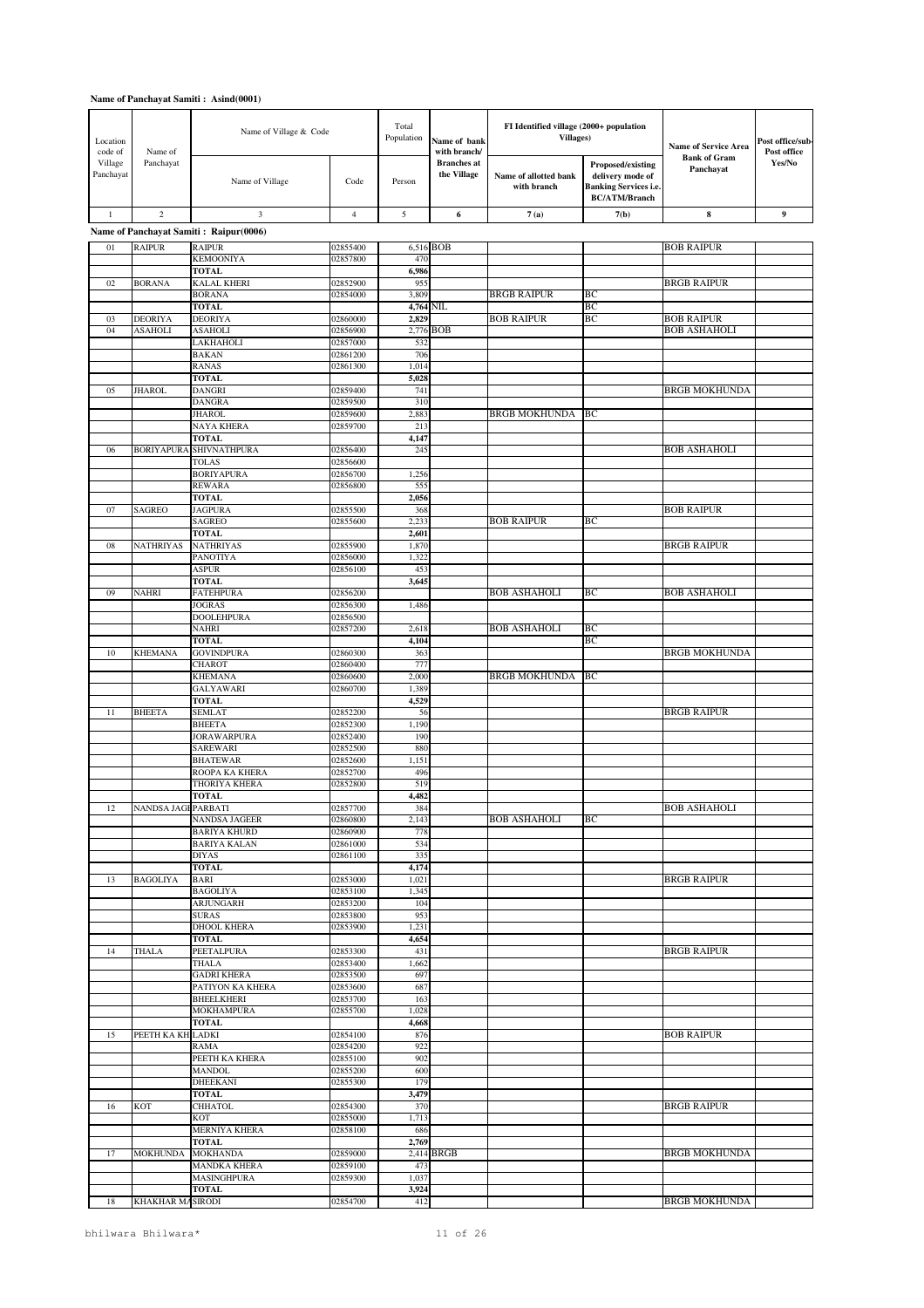| Location<br>code of<br>Name of<br>Village<br>Panchayat | Name of Village & Code |                           | Total<br>Population | Name of bank<br>with branch/ | FI Identified village (2000+ population<br><b>Villages</b> ) |                                      | <b>Name of Service Area</b>                                                                   | Post office/sub-<br>Post office  |        |
|--------------------------------------------------------|------------------------|---------------------------|---------------------|------------------------------|--------------------------------------------------------------|--------------------------------------|-----------------------------------------------------------------------------------------------|----------------------------------|--------|
| Panchayat                                              |                        | Name of Village           | Code                | Person                       | <b>Branches</b> at<br>the Village                            | Name of allotted bank<br>with branch | Proposed/existing<br>delivery mode of<br><b>Banking Services i.e.</b><br><b>BC/ATM/Branch</b> | <b>Bank of Gram</b><br>Panchayat | Yes/No |
| $\mathbf{1}$                                           | $\overline{c}$         | 3                         | $\overline{4}$      | 5                            | 6                                                            | 7(a)                                 | 7(b)                                                                                          | 8                                | 9      |
|                                                        |                        | <b>THORIYA KHERA</b>      | 02858300            | 323                          |                                                              |                                      |                                                                                               |                                  |        |
|                                                        |                        | <b>NANDURA</b>            | 02858400            | 281                          |                                                              |                                      |                                                                                               |                                  |        |
|                                                        |                        | <b>KHAKHAR MALA</b>       | 02858500            | 592                          |                                                              |                                      |                                                                                               |                                  |        |
|                                                        |                        | REBARIYON KI DHANI        | 02858600            | 380                          |                                                              |                                      |                                                                                               |                                  |        |
|                                                        |                        | <b>ASUNA</b>              | 02858700            | 646                          |                                                              |                                      |                                                                                               |                                  |        |
|                                                        |                        | <b>KISHORPURA</b>         | 02858800            | 212                          |                                                              |                                      |                                                                                               |                                  |        |
|                                                        |                        | TOONGACH                  | 02858900            | 1.014                        |                                                              |                                      |                                                                                               |                                  |        |
|                                                        |                        | THEEKARIYAN               | 02859200            | 391                          |                                                              |                                      |                                                                                               |                                  |        |
|                                                        |                        | <b>TOTAL</b>              |                     | 4,251                        |                                                              |                                      |                                                                                               |                                  |        |
| 19                                                     | <b>PALRAN</b>          | PACHATARON KA KHERA       | 02857900            | 504                          |                                                              |                                      |                                                                                               | <b>BOB RAIPUR</b>                |        |
|                                                        |                        | <b>PALRAN</b>             | 02858000            | 2,065                        |                                                              | <b>BOB RAIPUR</b>                    | BC                                                                                            |                                  |        |
|                                                        |                        | <b>KHANNIYA</b>           | 02858200            | 307                          |                                                              |                                      |                                                                                               |                                  |        |
|                                                        |                        | <b>TOTAL</b>              |                     | 2,876                        |                                                              |                                      |                                                                                               |                                  |        |
| 20                                                     | <b>GALWA</b>           | <b>RALI KHERA</b>         | 02859800            | 293                          |                                                              |                                      |                                                                                               | <b>BRGB MOKHUNDA</b>             |        |
|                                                        |                        | <b>TOKRA</b>              | 02859900            | 662                          |                                                              |                                      |                                                                                               |                                  |        |
|                                                        |                        | <b>LATHIYA KHERA</b>      | 02860100            | 197                          |                                                              |                                      |                                                                                               |                                  |        |
|                                                        |                        | <b>SINGHPURA</b>          | 02860200            | 685                          |                                                              |                                      |                                                                                               |                                  |        |
|                                                        |                        | <b>GALWA</b>              | 02860500            | 1,100                        |                                                              |                                      |                                                                                               |                                  |        |
|                                                        |                        | <b>TOTAL</b>              |                     | 2,937                        |                                                              |                                      |                                                                                               |                                  |        |
| 21                                                     | <b>BAGAR</b>           | <b>JALAMALI</b>           | 02854400            | 497                          |                                                              |                                      |                                                                                               | <b>BRGB RAIPUR</b>               |        |
|                                                        |                        | <b>MANDI</b>              | 02854500            | 357                          |                                                              |                                      |                                                                                               |                                  |        |
|                                                        |                        | <b>MIYALA</b>             | 02854600            | 700                          |                                                              |                                      |                                                                                               |                                  |        |
|                                                        |                        | <b>BAGAR</b>              | 02854800            | 1.004                        |                                                              |                                      |                                                                                               |                                  |        |
|                                                        |                        | <b>KAROL</b>              | 02854900            | 118                          |                                                              |                                      |                                                                                               |                                  |        |
|                                                        |                        | <b>TOTAL</b>              |                     | 2.676                        |                                                              |                                      |                                                                                               |                                  |        |
| 22                                                     |                        | NARAYAN KH KHOOTIYA KHERA | 02855800            | 343                          |                                                              |                                      |                                                                                               | <b>BOB ASHAHOLI</b>              |        |
|                                                        |                        | <b>NARAYAN KHERA</b>      | 02857100            | 857                          |                                                              |                                      |                                                                                               |                                  |        |
|                                                        |                        | <b>SARGOO</b>             | 02857300            | 193                          |                                                              | <b>BOB ASHAHOLI</b>                  | BC                                                                                            |                                  |        |
|                                                        |                        | <b>TEJYA KHERI</b>        | 02857400            | 292                          |                                                              |                                      |                                                                                               |                                  |        |
|                                                        |                        | <b>AMBA KA KHERA</b>      | 02857500            | 346                          |                                                              |                                      |                                                                                               |                                  |        |
|                                                        |                        | <b>KHOOTIYA</b>           | 02857600            | 744                          |                                                              |                                      |                                                                                               |                                  |        |
|                                                        |                        | <b>TOTAL</b>              |                     | 2,775                        |                                                              |                                      |                                                                                               |                                  |        |

# **Name of Panchayat Samiti : Sahara(0007)**

| 01     | <b>NANDSA</b>     | <b>NANDSA</b> (KHALSA)     | 02865700 | 2.245 |             | SBBJ AAMLI          | <b>YES</b> | <b>SBBJ AAMLI</b>        | <b>YES</b> |
|--------|-------------------|----------------------------|----------|-------|-------------|---------------------|------------|--------------------------|------------|
|        |                   | <b>JHOOMPURA</b>           | 02865800 | 605   |             |                     |            |                          |            |
|        |                   | MAKRIYA                    | 02866400 | 1,240 |             |                     |            |                          |            |
|        |                   | TOTAL                      |          | 4,090 |             |                     |            |                          |            |
| 02     | <b>BHOONAS</b>    | MANGRAS                    | 02866500 | 1,186 |             |                     |            | <b>BRGB GANGAPUR YES</b> |            |
|        |                   | <b>BHOONAS</b>             | 02866600 | 1,619 |             |                     |            |                          |            |
|        |                   | <b>RAMDEONAGAR</b>         | 02866700 | 887   |             |                     |            |                          |            |
|        |                   | <b>TOTAL</b>               |          | 3,692 |             |                     |            |                          |            |
| 03     |                   | MAHENDRAG. PABOONAGAR      | 02866200 | 263   |             |                     |            | <b>SBBJ AAMLI</b>        | <b>YES</b> |
|        |                   | MAHENDRAGARH               | 02866300 | 2,898 |             | SBBJ AAMLI          | BC         |                          |            |
|        |                   | <b>TOTAL</b>               |          | 3,161 |             |                     |            |                          |            |
| 04     | <b>KOSHITHAL</b>  | <b>ARNOTA</b>              | 02861400 | 260   |             |                     |            | <b>ICICI KOSHITHAL</b>   | <b>YES</b> |
|        |                   | <b>KOSHITHAL</b>           | 02861500 |       | 6,138 ICICI |                     |            |                          |            |
|        |                   | <b>TOTAL</b>               |          | 6,398 |             |                     |            |                          |            |
| 05     | <b>CHEER KHER</b> | <b>CHEER KHERA</b>         | 02865900 | 1,550 |             |                     |            | <b>SBBJ AAMLI</b>        | <b>YES</b> |
|        |                   | ARSIPURA                   | 02866000 | 1,478 |             |                     |            |                          |            |
|        |                   | <b>TOTAL</b>               |          | 3,028 |             |                     |            |                          |            |
| 06     | <b>AMLI</b>       | AMLI                       | 02866100 |       | 2.816 SBBJ  |                     |            | <b>SBBJ AAMLI</b>        | <b>YES</b> |
| 07     |                   | SAHARA (RUR SAHARA (RURAL) | 02865000 |       | 4,865 BOB   |                     |            | <b>BOB SAHARA</b>        | YES        |
| 08     | <b>POTLAN</b>     | <b>POTLAN</b>              | 02868200 |       | 6,357 ICICI |                     |            | <b>ICICI POTLAN</b>      | <b>YES</b> |
| 09     | KHAKHLA           | <b>GUJARIYA KHERA</b>      | 02864100 |       |             |                     |            |                          |            |
|        |                   | <b>KHAKHLA</b>             | 02864200 | 3,367 |             | <b>ICICI POTLAN</b> | BC         |                          |            |
|        |                   | <b>TOTAL</b>               |          | 3,367 |             |                     |            |                          |            |
| 10     | <b>KANGANI</b>    | <b>GUMANPURA</b>           | 02864300 | 176   |             |                     |            | <b>BOB SAHARA</b>        | <b>YES</b> |
|        |                   | SIROHI KHERA               | 02864400 | 242   |             |                     |            |                          |            |
|        |                   | <b>GADRI KHERA</b>         | 02864500 | 418   |             |                     |            |                          |            |
|        |                   | <b>UDLIYAS</b>             | 02864700 | 499   |             |                     |            |                          |            |
|        |                   | <b>KANGANI</b>             | 02865300 | 1,417 |             |                     |            |                          |            |
|        |                   | <b>TOTAL</b>               |          | 2.752 |             |                     |            |                          |            |
| $1\,1$ | <b>MAJHAWAS</b>   | <b>RAMTHALIYA</b>          | 02868600 | 1,172 |             |                     |            | <b>ICICI POTLAN</b>      | YES        |
|        |                   | <b>SULTANPURA</b>          | 02868800 |       |             |                     |            |                          |            |
|        |                   | MAJHAWAS                   | 02868900 | 2,039 |             | <b>ICICI POTLAN</b> | BС         |                          |            |
|        |                   | RANGEELI                   | 02869000 | 25    |             |                     |            |                          |            |
|        |                   | TOTAL                      |          | 3,236 |             |                     |            |                          |            |
| 12     | <b>SATLIYAS</b>   | <b>DIYAS</b>               | 02864600 | 702   |             |                     |            | <b>ICICI POTLAN</b>      | <b>YES</b> |
|        |                   | <b>SATLIYAS</b>            | 02864800 | 991   |             |                     |            |                          |            |
|        |                   | <b>KARNJI KI KHERI</b>     | 02864900 | 431   |             |                     |            |                          |            |
|        |                   | <b>SANGAS</b>              | 02868300 | 384   |             |                     |            |                          |            |
|        |                   | <b>GANESHPUR (KHALSA)</b>  | 02868400 | 27    |             |                     |            |                          |            |
|        |                   | TAPARIYA KHERI             | 02868500 | 430   |             |                     |            |                          |            |
|        |                   | <b>MEHANDI</b>             | 02868700 | 429   |             |                     |            |                          |            |
|        |                   | TOTAL                      |          | 3,394 |             |                     |            |                          |            |
| 13     | <b>SURAWAS</b>    | <b>DHANGRAS</b>            | 02869100 | 414   |             |                     |            | <b>ICICI POTLAN</b>      | YES        |
|        |                   | SURAWAS                    | 02869200 | 1.250 |             |                     |            |                          |            |
|        |                   | MANDPIYA                   | 02869600 | 495   |             |                     |            |                          |            |
|        |                   | <b>TOTAL</b>               |          | 2,159 |             |                     |            |                          |            |
| 14     | <b>SARGAON</b>    | <b>LACHHMIPURA</b>         | 02869300 | 607   |             |                     |            | <b>ICICI POTLAN</b>      | <b>YES</b> |
|        |                   | <b>SARGAON</b>             | 02869400 | 1.697 |             |                     |            |                          |            |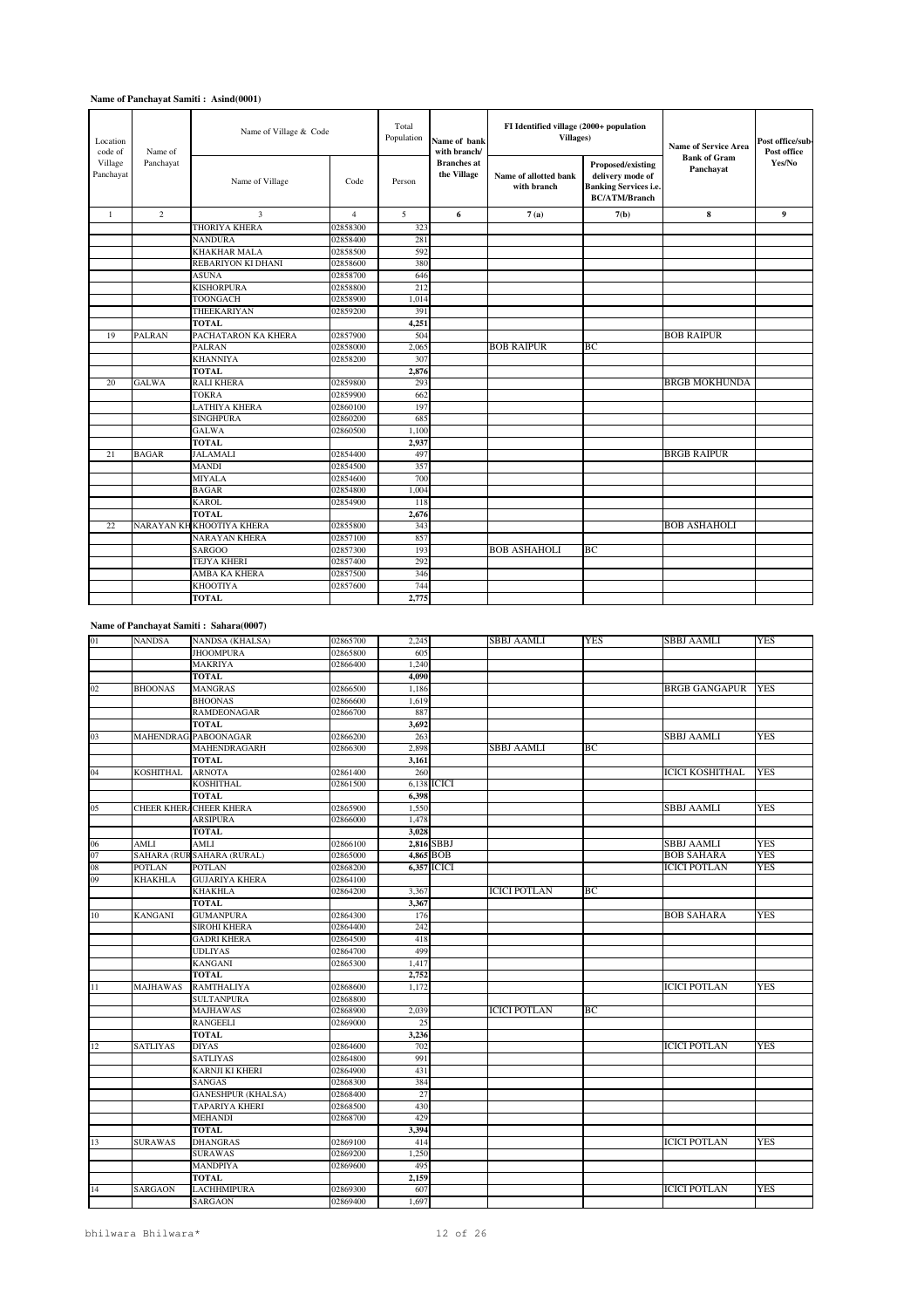| Location<br>code of  | Name of                     | Name of Village & Code                    |                      | Total<br>Population | Name of bank<br>with branch/      | FI Identified village (2000+ population<br><b>Villages</b> ) |                                                                                               | <b>Name of Service Area</b>      | Post office/sub-<br>Post office |
|----------------------|-----------------------------|-------------------------------------------|----------------------|---------------------|-----------------------------------|--------------------------------------------------------------|-----------------------------------------------------------------------------------------------|----------------------------------|---------------------------------|
| Village<br>Panchayat | Panchayat                   | Name of Village                           | Code                 | Person              | <b>Branches</b> at<br>the Village | Name of allotted bank<br>with branch                         | Proposed/existing<br>delivery mode of<br><b>Banking Services i.e.</b><br><b>BC/ATM/Branch</b> | <b>Bank of Gram</b><br>Panchayat | Yes/No                          |
| $\mathbf{1}$         | $\overline{c}$              | 3                                         | 4                    | 5                   | 6                                 | 7(a)                                                         | 7(b)                                                                                          | 8                                | 9                               |
|                      |                             | TODI                                      | 02869700             |                     |                                   |                                                              |                                                                                               |                                  |                                 |
|                      |                             | <b>TIROLI</b>                             | 02869900             | 598                 |                                   |                                                              |                                                                                               |                                  |                                 |
|                      | <b>LAKHOLA</b>              | <b>TOTAL</b><br><b>NAYA KHERA</b>         | 02870300             | 2,902               |                                   |                                                              |                                                                                               | <b>BOB SAHARA</b>                | <b>YES</b>                      |
| 15                   |                             | LAKHOLA                                   | 02870400             | 535<br>2,529        |                                   | <b>BOB SAHARA</b>                                            | ВC                                                                                            |                                  |                                 |
|                      |                             | <b>TOTAL</b>                              |                      | 3,064               |                                   |                                                              |                                                                                               |                                  |                                 |
| 16                   | <b>ARNIYA</b>               | <b>ALOLI</b>                              | 02870000             | 855                 |                                   |                                                              |                                                                                               | <b>BOB SAHARA</b>                | <b>YES</b>                      |
|                      |                             | <b>BEEKRAI</b>                            | 02870100             | 509                 |                                   |                                                              |                                                                                               |                                  |                                 |
|                      |                             | <b>RAMPURIYA</b><br>ARNIYA (KHALSA)       | 02870500<br>02871600 | 419<br>1,356        |                                   |                                                              |                                                                                               |                                  |                                 |
|                      |                             | CHATAR SINGH KA KHERA                     | 02871700             | 111                 |                                   |                                                              |                                                                                               |                                  |                                 |
|                      |                             | <b>TOTAL</b>                              |                      | 3,250               |                                   |                                                              |                                                                                               |                                  |                                 |
| 17                   | <b>SONIYANA</b>             | <b>JABARKIYA</b>                          | 02871300             | 923                 |                                   |                                                              |                                                                                               | <b>BRGB GANGAPUR</b>             | <b>YES</b>                      |
|                      |                             | RAMA KA KHERA                             | 02871400             | 509                 |                                   |                                                              |                                                                                               |                                  |                                 |
|                      |                             | SONIYANA<br><b>TOTAL</b>                  | 02871500             | 2,208<br>3,640      |                                   | <b>BRGB GANGAPUR</b>                                         | ВC                                                                                            |                                  |                                 |
| 18                   | <b>BHARAK</b>               | <b>BAGHERA</b>                            | 02867900             | 993                 |                                   |                                                              |                                                                                               | <b>BOB SAHARA</b>                | <b>YES</b>                      |
|                      |                             | <b>GURHA</b>                              | 02868000             | 994                 |                                   |                                                              |                                                                                               |                                  |                                 |
|                      |                             | <b>GURHA KHERA</b>                        | 02868100             | 133                 |                                   |                                                              |                                                                                               |                                  |                                 |
|                      |                             | <b>BHARAK</b>                             | 02869800             | 1,132               |                                   |                                                              |                                                                                               |                                  |                                 |
|                      |                             | PICHARIYA KHERA<br><b>TOTAL</b>           | 02870200             | 318<br>3,570        |                                   |                                                              |                                                                                               |                                  |                                 |
| 19                   | <b>SHIVRATI</b>             | KALA DHOONDHA                             | 02866900             | 607                 |                                   |                                                              |                                                                                               | SBBJ GANGAPUR                    | YES                             |
|                      |                             | <b>DAREEBA</b>                            | 02867000             |                     |                                   |                                                              |                                                                                               |                                  |                                 |
|                      |                             | SHIVRATI (RURAL)                          | 02867200             | 1,647               |                                   |                                                              |                                                                                               |                                  |                                 |
|                      |                             | SALYAWARI<br><b>TOTAL</b>                 | 02867300             | 642<br>2,896        |                                   |                                                              |                                                                                               |                                  |                                 |
| 20                   | <b>GANESHPURA SURAJPURA</b> |                                           | 02867400             | 435                 |                                   |                                                              |                                                                                               | SBBJ GANGAPUR                    | <b>YES</b>                      |
|                      |                             | <b>GANESHPURA JAGEER(RURAL)</b>           | 02867500             | 315                 |                                   |                                                              |                                                                                               |                                  |                                 |
|                      |                             | <b>GALODIYA</b>                           | 02867600             | 1,139               |                                   |                                                              |                                                                                               |                                  |                                 |
|                      |                             | NATHJI KA KHERA                           | 02867700             | 265                 |                                   |                                                              |                                                                                               |                                  |                                 |
|                      |                             | <b>GAYATRI NAGAR</b><br>SHRIRAMNAGAR      | 02867800<br>02870600 | 318<br>289          |                                   |                                                              |                                                                                               |                                  |                                 |
|                      |                             | <b>LAKHMANIYAS</b>                        | 02870700             | 819                 |                                   |                                                              |                                                                                               |                                  |                                 |
|                      |                             | <b>TOTAL</b>                              |                      | 3,580               |                                   |                                                              |                                                                                               |                                  |                                 |
| 21                   | <b>DHOSAR</b>               | <b>DHOSAR</b>                             | 02866800             | 1,335               |                                   |                                                              |                                                                                               | BRGB GANGAPUR                    | <b>YES</b>                      |
|                      |                             | SATDHOODIYA                               | 02867100             | 307                 |                                   |                                                              |                                                                                               |                                  |                                 |
|                      |                             | <b>GATHEELA KHERA</b><br><b>GATHEELA</b>  | 02870800<br>02870900 | 120<br>412          |                                   |                                                              |                                                                                               |                                  |                                 |
|                      |                             | <b>BAGHPURA</b>                           | 02871000             | 257                 |                                   |                                                              |                                                                                               |                                  |                                 |
|                      |                             | <b>SAKRIYA</b>                            | 02871100             | 435                 |                                   |                                                              |                                                                                               |                                  |                                 |
|                      |                             | <b>UNCHKIYA</b>                           | 02871200             | 358                 |                                   |                                                              |                                                                                               |                                  |                                 |
| 22                   | <b>SALERA</b>               | <b>TOTAL</b><br>HADIYA KHERI              | 02862800             | 3,224               |                                   |                                                              |                                                                                               | <b>BOB SAHARA</b>                | <b>YES</b>                      |
|                      |                             | <b>SALERA</b>                             | 02862900             | 1,595               |                                   |                                                              |                                                                                               |                                  |                                 |
|                      |                             | <b>JAISINGHPURA</b>                       | 02863000             | 407                 |                                   |                                                              |                                                                                               |                                  |                                 |
|                      |                             | <b>BIJEPUR</b>                            | 02863100             | 384                 |                                   |                                                              |                                                                                               |                                  |                                 |
|                      |                             | <b>GEERIYA</b><br><b>TOTAL</b>            | 02863200             | 874<br>3,260        |                                   |                                                              |                                                                                               |                                  |                                 |
| 23                   | NEGARION KAPHOONKIYA        |                                           | 02863300             | 694                 |                                   |                                                              |                                                                                               | <b>ICICI POTLAN</b>              | YES                             |
|                      | <b>KHERA</b>                | <b>ARJUNPURA</b>                          | 02863400             | 319                 |                                   |                                                              |                                                                                               |                                  |                                 |
|                      |                             | NEGARION KA KHERA                         | 02863500             | 1,359               |                                   |                                                              |                                                                                               |                                  |                                 |
|                      |                             | <b>CHHAPRI</b>                            | 02863800             | 429                 |                                   |                                                              |                                                                                               |                                  |                                 |
| 24                   | <b>ULLAI</b>                | <b>TOTAL</b><br><b>ULLAI</b>              | 02862600             | 2,801<br>2,489      |                                   | <b>ICICI KOSHITHAL</b>                                       | BС                                                                                            | <b>ICICI KOSHITHAL</b>           | <b>YES</b>                      |
|                      |                             | <b>ROOPAREL</b>                           | 02862700             | 219                 |                                   |                                                              |                                                                                               |                                  |                                 |
|                      |                             | <b>HARIPURA</b>                           | 02865400             | 255                 |                                   |                                                              |                                                                                               |                                  |                                 |
|                      |                             | <b>TOTAL</b>                              |                      | 2,963               |                                   |                                                              |                                                                                               |                                  |                                 |
| 25                   | <b>DELANA</b>               | <b>KHATI KHERA</b><br><b>RUGHNATHPURA</b> | 02865100<br>02865200 | 652<br>161          |                                   |                                                              |                                                                                               | <b>ICICI KOSHITHAL</b>           | <b>YES</b>                      |
|                      |                             | DELANA (RURAL)                            | 02865500             | 2,382               |                                   | <b>ICICI KOSHITHAL</b>                                       | BС                                                                                            |                                  |                                 |
|                      |                             | KALI MAGRI KA KHERA                       | 02865600             | 629                 |                                   |                                                              |                                                                                               |                                  |                                 |
|                      |                             | <b>TOTAL</b>                              |                      | 3,824               |                                   |                                                              |                                                                                               |                                  |                                 |
| 26                   | CHAWANDIYATHEKLA            |                                           | 02862200             | 849                 |                                   |                                                              |                                                                                               | ICICI KOSHITHAL                  | YES                             |
|                      |                             | CHAWANDIYA<br><b>BHOOTELA</b>             | 02862300<br>02862400 | 788<br>650          |                                   |                                                              |                                                                                               |                                  |                                 |
|                      |                             | <b>MATOONIYA</b>                          | 02862500             | 1,207               |                                   |                                                              |                                                                                               |                                  |                                 |
|                      |                             | <b>TOTAL</b>                              |                      | 3,494               |                                   |                                                              |                                                                                               |                                  |                                 |
| 27                   | <b>UMMEDPURA</b>            | <b>ATAWARA</b>                            | 02861600             | 378                 |                                   |                                                              |                                                                                               | <b>ICICI KOSHITHAL</b>           | <b>YES</b>                      |
|                      |                             | <b>UMMEDPURA</b><br><b>NEEMKHERA</b>      | 02861700<br>02861800 | 935<br>363          |                                   |                                                              |                                                                                               |                                  |                                 |
|                      |                             | ARNIYA (JAGEER)                           | 02861900             | 384                 |                                   |                                                              |                                                                                               |                                  |                                 |
|                      |                             | PALRAN                                    | 02862000             | 678                 |                                   |                                                              |                                                                                               |                                  |                                 |
|                      |                             | SURAT SINGH KA KHERA                      | 02862100             | 567                 |                                   |                                                              |                                                                                               |                                  |                                 |
|                      |                             | UMMEDPURA (KHALSA)<br><b>TOTAL</b>        | 02869500             | 412<br>3,717        |                                   |                                                              |                                                                                               |                                  |                                 |
| 28                   | <b>GOWLIYA</b>              | <b>ROOPPURA</b>                           | 02863600             | 506                 |                                   |                                                              |                                                                                               | ICICI POTLAN                     | YES                             |
|                      |                             | <b>GOWLIYA</b>                            | 02863700             | 1,072               |                                   |                                                              |                                                                                               |                                  |                                 |
|                      |                             | <b>KHAJOORIYA</b>                         | 02863900             | 477                 |                                   |                                                              |                                                                                               |                                  |                                 |
|                      |                             | <b>KALA KA KHERA</b>                      | 02864000             | 495                 |                                   |                                                              |                                                                                               |                                  |                                 |
|                      |                             | <b>TOTAL</b>                              |                      | 2,550               |                                   |                                                              |                                                                                               |                                  |                                 |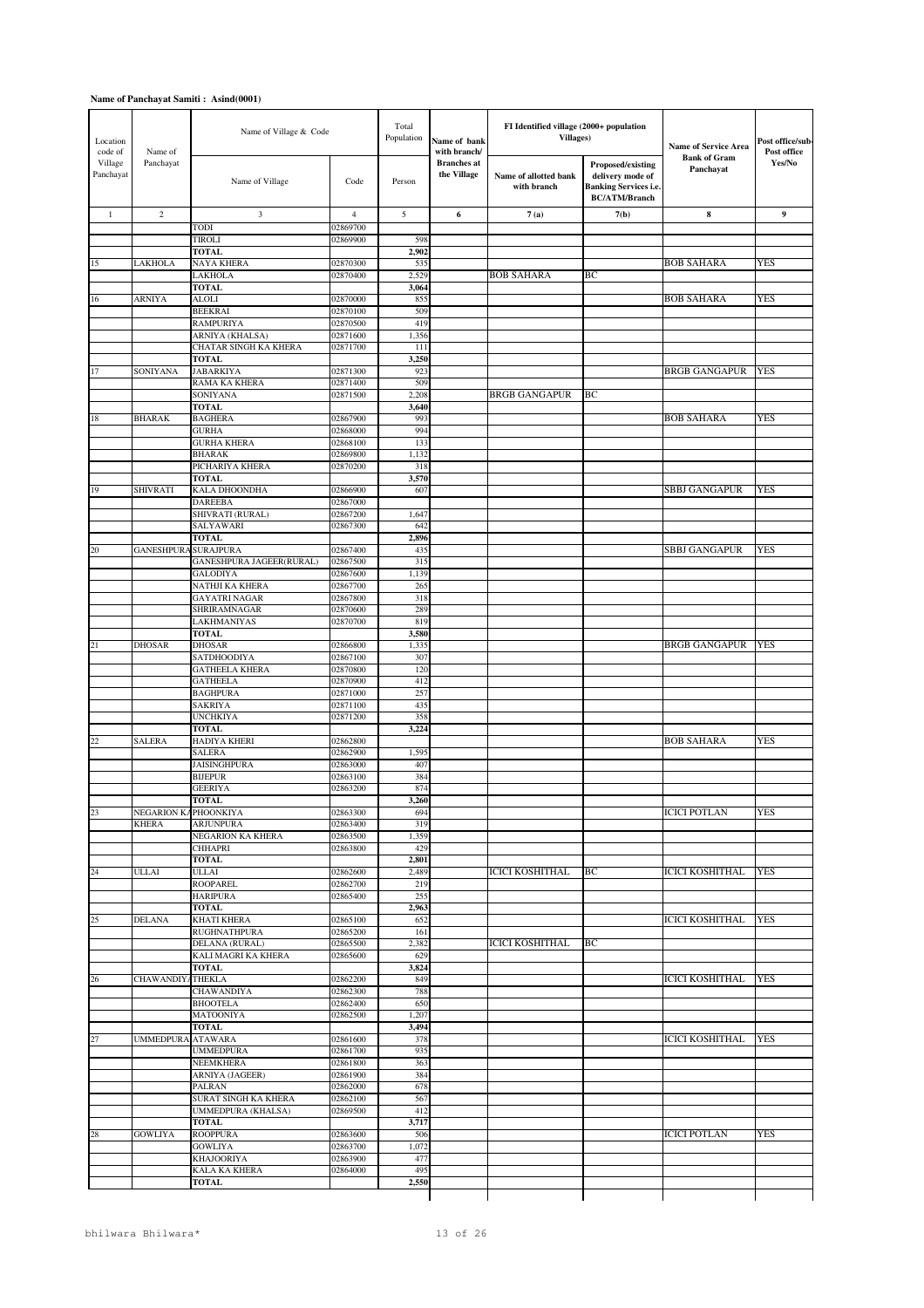| Location<br>code of  | Name of                        | Name of Village & Code                           |                      | Total<br>Population | Name of bank<br>with branch/      | FI Identified village (2000+ population<br><b>Villages</b> ) |                                                                                               | <b>Name of Service Area</b>                   | Post office/sub-<br>Post office |
|----------------------|--------------------------------|--------------------------------------------------|----------------------|---------------------|-----------------------------------|--------------------------------------------------------------|-----------------------------------------------------------------------------------------------|-----------------------------------------------|---------------------------------|
| Village<br>Panchayat | Panchayat                      | Name of Village                                  | Code                 | Person              | <b>Branches</b> at<br>the Village | Name of allotted bank<br>with branch                         | Proposed/existing<br>delivery mode of<br><b>Banking Services i.e.</b><br><b>BC/ATM/Branch</b> | <b>Bank of Gram</b><br>Panchayat              | Yes/No                          |
| $\mathbf{1}$         | 2                              | 3                                                | $\overline{4}$       | 5                   | 6                                 | 7(a)                                                         | 7(b)                                                                                          | 8                                             | 9                               |
|                      |                                | Name of Panchayat Samiti: Suwana(0008)           |                      |                     |                                   |                                                              |                                                                                               |                                               |                                 |
| 01                   | <b>SANGWA</b>                  | <b>SANGWA</b>                                    | 02877500             | 1,554               |                                   |                                                              |                                                                                               | <b>BRGB KAROI</b>                             | <b>YES</b>                      |
|                      |                                | TILOLI                                           | 02877600             | 1,218               |                                   |                                                              |                                                                                               |                                               |                                 |
|                      |                                | CHHAPARI<br><b>EKLING PURA</b>                   | 02877700<br>02877800 | 282<br>1,197        |                                   |                                                              |                                                                                               |                                               |                                 |
|                      |                                | <b>AMBA KHERI</b>                                | 02877900             | 586                 |                                   |                                                              |                                                                                               |                                               |                                 |
|                      |                                | <b>TOTAL</b>                                     |                      | 4,837               |                                   |                                                              |                                                                                               |                                               |                                 |
| 02                   | <b>GUNDLI</b>                  | <b>GUNDLI</b><br><b>BANSRA</b>                   | 02877200<br>02877300 | 1,546<br>838        |                                   |                                                              |                                                                                               | <b>BRGB KAROI</b>                             | <b>YES</b>                      |
|                      |                                | <b>DADIYA</b>                                    | 02877400             | 736                 |                                   |                                                              |                                                                                               |                                               |                                 |
|                      |                                | <b>TOTAL</b>                                     |                      | 3,120               |                                   |                                                              |                                                                                               |                                               |                                 |
| 03                   | <b>RAMPURIYA</b>               | <b>OJHAGAR</b><br><b>RUGNATHPURA</b>             | 02878000<br>02878100 | 875<br>442          |                                   |                                                              |                                                                                               | <b>BRGB KAROI</b>                             | <b>YES</b>                      |
|                      |                                | <b>RAMPURIYA</b>                                 | 02878200             | 702                 |                                   |                                                              |                                                                                               |                                               |                                 |
|                      |                                | <b>RAYRA</b>                                     | 02878300             | 179                 |                                   |                                                              |                                                                                               |                                               |                                 |
|                      |                                | <b>RAJPURA</b>                                   | 02878400             | 544                 |                                   |                                                              |                                                                                               |                                               |                                 |
|                      |                                | TEELA KA KHERA<br><b>TOTAL</b>                   | 02878600             | 114<br>2,856        |                                   |                                                              |                                                                                               |                                               |                                 |
| 04                   | <b>KOCHRIYA</b>                | <b>SALAMPURA</b>                                 | 02872300             | 663                 |                                   |                                                              |                                                                                               | <b>BRGB GADARMALAYES</b>                      |                                 |
|                      |                                | <b>MUJRAS</b>                                    | 02876700             | 322                 |                                   |                                                              |                                                                                               |                                               |                                 |
|                      |                                | <b>SUNDARPURA</b><br><b>KOCHRIYA</b>             | 02876800<br>02876900 | 705<br>1,295        |                                   |                                                              |                                                                                               |                                               |                                 |
|                      |                                | <b>ROOPPURA</b>                                  | 02877000             | 384                 |                                   |                                                              |                                                                                               |                                               |                                 |
|                      |                                | <b>MANDPIYA</b>                                  | 02877100             | 338                 |                                   |                                                              |                                                                                               |                                               |                                 |
| 05                   | <b>KAROI</b>                   | <b>TOTAL</b><br><b>KALYAN PURA</b>               | 02878700             | 3,707<br>248        |                                   |                                                              |                                                                                               | <b>BRGB KAROI</b>                             | <b>YES</b>                      |
|                      |                                | <b>KAROI KALAN</b>                               | 02878800             |                     | 4,810 BRGB                        |                                                              |                                                                                               |                                               |                                 |
|                      |                                | <b>KAROI KHURD</b>                               | 02879000             | 196                 |                                   |                                                              |                                                                                               |                                               |                                 |
| 06                   | <b>GURLA</b>                   | <b>TOTAL</b><br><b>GURLA</b>                     | 02878500             | 5,254<br>3,834      |                                   | <b>BRGB KAROI KALANBC</b>                                    |                                                                                               | <b>BRGB KAROI</b>                             | <b>YES</b>                      |
|                      |                                | PARWATI PURA                                     | 02878900             | 368                 |                                   |                                                              |                                                                                               |                                               |                                 |
|                      |                                | MOMI                                             | 02879100             | 870                 |                                   |                                                              |                                                                                               |                                               |                                 |
|                      | <b>SETHOORIYA</b>              | <b>TOTAL</b><br><b>SOPURA</b>                    | 02879200             | 5,072               |                                   |                                                              |                                                                                               | <b>BRGB KAROI</b>                             | YES                             |
| 07                   |                                | SETHOORIYA                                       | 02879300             | 536<br>1,637        |                                   |                                                              |                                                                                               |                                               |                                 |
|                      |                                | <b>CHAINPURA</b>                                 | 02879400             | 194                 |                                   |                                                              |                                                                                               |                                               |                                 |
|                      |                                | <b>DANTA</b>                                     | 02879500             | 516<br>308          |                                   |                                                              |                                                                                               |                                               |                                 |
|                      |                                | <b>GONWALIYA</b><br><b>JAGDARI</b>               | 02879600<br>02879900 | 1,036               |                                   |                                                              |                                                                                               |                                               |                                 |
|                      |                                | <b>TOTAL</b>                                     |                      | 4,22                |                                   |                                                              |                                                                                               |                                               |                                 |
| 08                   | <b>GADARMALA</b>               | <b>NOGAWAN</b><br><b>BHOPALGARH @ GANDARMALA</b> | 02876600<br>02880000 | 938                 |                                   |                                                              |                                                                                               | BRGB GADARMALAYES                             |                                 |
|                      |                                | DHOLIYA KHERA                                    | 02880100             | 502                 | 3,197 BRGB                        |                                                              |                                                                                               |                                               |                                 |
|                      |                                | <b>TOTAL</b>                                     |                      | 4,637               |                                   |                                                              |                                                                                               |                                               |                                 |
| 09<br>10             | <b>PANSAL</b><br><b>DUDIYA</b> | <b>PANSAL</b><br>THALA KA KHERA                  | 02872400             | 159                 | 3,841 OBC                         |                                                              |                                                                                               | <b>OBC PANSAL</b><br><b>BRGB GADARMALAYES</b> | <b>YES</b>                      |
|                      |                                | TAGARIYA                                         | 02876500<br>02879700 | 181                 |                                   |                                                              |                                                                                               |                                               |                                 |
|                      |                                | <b>KANPURA</b>                                   | 02879800             | 457                 |                                   |                                                              |                                                                                               |                                               |                                 |
|                      |                                | <b>DUDIYA</b>                                    | 02880200             | 886                 |                                   |                                                              |                                                                                               |                                               |                                 |
|                      |                                | JAWASIYA<br>SAYLA                                | 02880300<br>02880500 | 1,381<br>778        |                                   |                                                              |                                                                                               |                                               |                                 |
|                      |                                | KHET HAZARIYA                                    | 02880600             | $\mathbf{0}$        |                                   |                                                              |                                                                                               |                                               |                                 |
|                      |                                | <b>TOTAL</b>                                     |                      | 3,842               |                                   |                                                              |                                                                                               |                                               |                                 |
| 11                   | <b>DARIBA</b>                  | <b>IRAS</b><br><b>KEERATPURA</b>                 | 02871800<br>02871900 | $\bf{0}$<br>287     |                                   |                                                              |                                                                                               | <b>OBC PANSAL</b>                             | YES                             |
|                      |                                | <b>KOTRI</b>                                     | 02872000             | 1,728               |                                   |                                                              |                                                                                               |                                               |                                 |
|                      |                                | <b>DARIBA</b><br><b>SAMORI</b>                   | 02872100<br>02872200 | 2,321<br>1,144      |                                   | <b>OBC PANSAL</b>                                            | BС                                                                                            |                                               |                                 |
|                      |                                | <b>TOTAL</b>                                     |                      | 5,480               |                                   |                                                              |                                                                                               |                                               |                                 |
| 12                   | MALOLA                         | MALOLA                                           | 02872500             | 1,881               |                                   |                                                              |                                                                                               | <b>OBC PANSAL</b>                             | <b>YES</b>                      |
|                      |                                | <b>DHOOL KHERA</b><br><b>JEEPIYA</b>             | 02872600<br>02872700 | 1,231<br>450        |                                   |                                                              |                                                                                               |                                               |                                 |
|                      |                                | <b>JODHRAS</b>                                   | 02872800             | 1,033               |                                   |                                                              |                                                                                               |                                               |                                 |
|                      |                                | <b>TOTAL</b>                                     |                      | 4,595               |                                   |                                                              |                                                                                               |                                               |                                 |
| 13                   | <b>ARJIYA</b>                  | <b>BHADALI KHERA</b><br><b>ARJIYA</b>            | 02873200<br>02873300 | 2,185<br>3,179      |                                   | CBI<br>CBI                                                   | ВC<br>ВC                                                                                      | CBI<br>CBI                                    |                                 |
|                      |                                | <b>TOTAL</b>                                     |                      | 5,364               |                                   |                                                              |                                                                                               |                                               |                                 |
| 14                   | <b>REECHHRA</b>                | HOONIYA KHERA                                    | 02873600             | 447                 |                                   |                                                              |                                                                                               | <b>BRGB BADA MAHUA</b>                        |                                 |
|                      |                                | <b>REECHHRA</b><br><b>GADRI KHERA</b>            | 02873700<br>02873800 | 1,898<br>407        |                                   |                                                              |                                                                                               |                                               |                                 |
|                      |                                | <b>TOTAL</b>                                     |                      | 2,752               |                                   |                                                              |                                                                                               |                                               |                                 |
| 15                   | <b>MAHUWA</b>                  | <b>GORDHANPURA</b>                               | 02873900             | 348                 |                                   |                                                              |                                                                                               | BRGB BADA MAHUA                               |                                 |
|                      | <b>KALAN</b>                   | PARLIYA KHERA<br><b>KHAYRA</b>                   | 02874000<br>02874100 | 306<br>802          |                                   |                                                              |                                                                                               |                                               |                                 |
|                      |                                | <b>MAHUWA KALAN</b>                              | 02874300             |                     | 1,989 BRGB                        |                                                              |                                                                                               |                                               |                                 |
|                      |                                | <b>TOTAL</b>                                     |                      | 3,445               |                                   |                                                              |                                                                                               |                                               |                                 |
| 16                   | <b>SEEDRIYAS</b>               | <b>SAKARIYA KHERA</b><br><b>SEEDRIYAS</b>        | 02874200<br>02874400 | 549<br>1,926        |                                   |                                                              |                                                                                               | <b>BRGB BADA MAHUA</b>                        |                                 |
|                      |                                | <b>AKOLA</b>                                     | 02874800             | 1,349               |                                   |                                                              |                                                                                               |                                               |                                 |
|                      |                                | <b>TOTAL</b>                                     |                      | 3,824               |                                   |                                                              |                                                                                               |                                               |                                 |
| 17                   | KODU KOTA                      | <b>GOKALPURA</b><br>SHRI NAGAR                   | 02874500<br>02874600 | 461<br>483          |                                   |                                                              |                                                                                               | <b>BOB SUWANA</b>                             |                                 |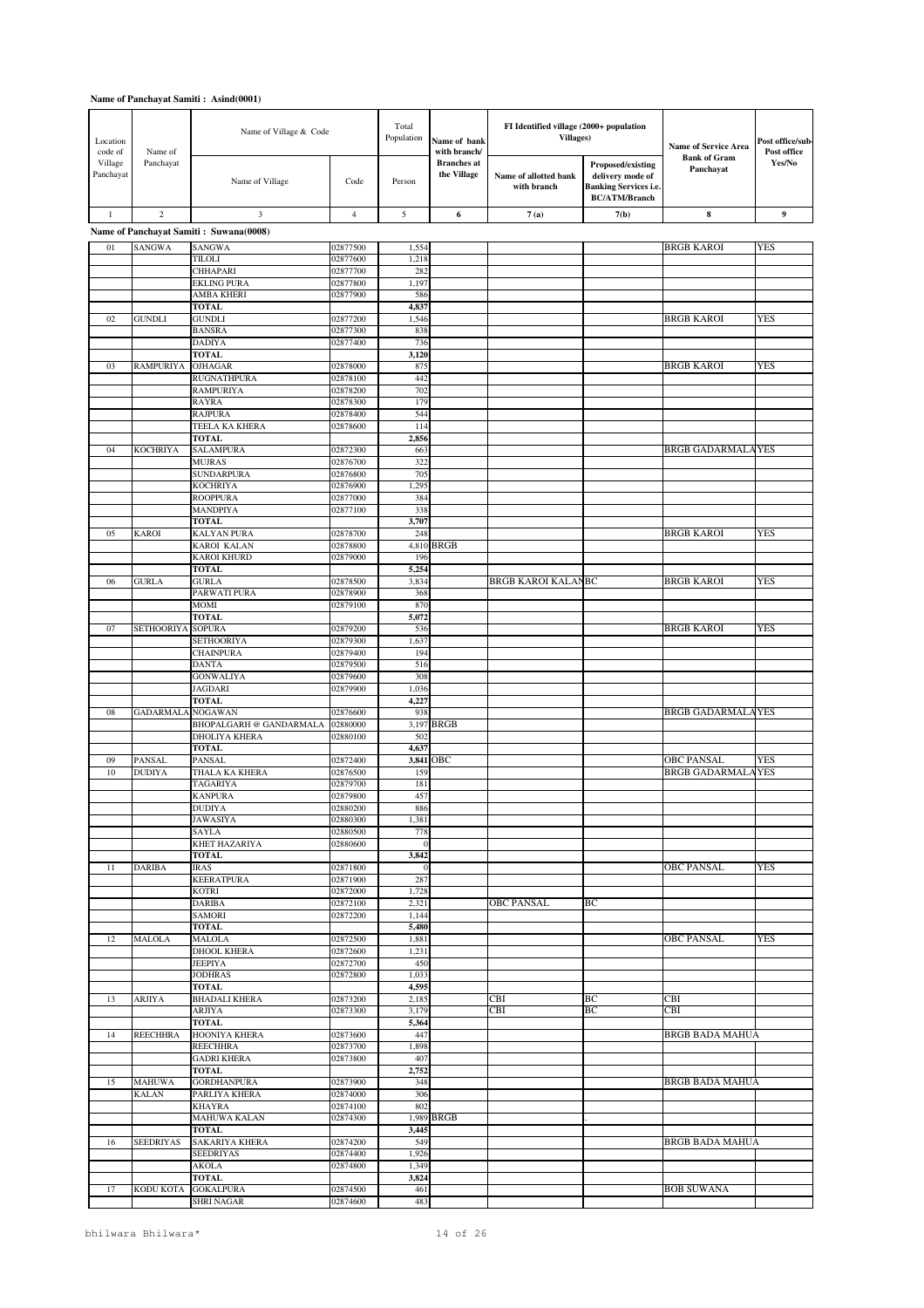| Location<br>code of  | Name of             | Name of Village & Code                         |                      | Total<br>Population | Name of bank<br>with branch/      | FI Identified village (2000+ population<br><b>Villages</b> ) |                                                                                                      | <b>Name of Service Area</b>      | Post office/sub-<br>Post office |
|----------------------|---------------------|------------------------------------------------|----------------------|---------------------|-----------------------------------|--------------------------------------------------------------|------------------------------------------------------------------------------------------------------|----------------------------------|---------------------------------|
| Village<br>Panchayat | Panchayat           | Name of Village                                | Code                 | Person              | <b>Branches</b> at<br>the Village | Name of allotted bank<br>with branch                         | <b>Proposed/existing</b><br>delivery mode of<br><b>Banking Services i.e.</b><br><b>BC/ATM/Branch</b> | <b>Bank of Gram</b><br>Panchayat | Yes/No                          |
| $\mathbf{1}$         | $\sqrt{2}$          | 3                                              | 4                    | 5                   | 6                                 | 7(a)                                                         | 7(b)                                                                                                 | $\bf{8}$                         | 9                               |
|                      |                     | KODU KOTA                                      | 02874700             | 2,935               |                                   | <b>BOB SUWANA</b>                                            | ВC                                                                                                   |                                  |                                 |
| 18                   | <b>ROOPAHELI</b>    | <b>TOTAL</b><br><b>DHOOMRAS</b>                | 02875200             | 3,879<br>1,028      |                                   |                                                              |                                                                                                      | <b>BRGB DANTHAL</b>              |                                 |
|                      |                     | <b>PONDRAS</b>                                 | 02875300             | 629                 |                                   |                                                              |                                                                                                      |                                  |                                 |
|                      |                     | <b>ROOPAHELI</b>                               | 02875400             | 2,175               |                                   | <b>BRGB DANTHAL</b>                                          | BC                                                                                                   |                                  |                                 |
| 19                   | <b>KANDA</b>        | <b>TOTAL</b><br><b>KANDA</b>                   | 02884200             | 3,832<br>1,930      |                                   |                                                              |                                                                                                      | <b>BRGB DANTHAL</b>              |                                 |
|                      |                     | <b>DHANGRAS</b>                                | 02884300             | 321                 |                                   |                                                              |                                                                                                      |                                  |                                 |
|                      |                     | <b>MAHESH PURA</b>                             | 02884400             | 565                 |                                   |                                                              |                                                                                                      |                                  |                                 |
|                      |                     | <b>HANSIYAS</b><br><b>TOTAL</b>                | 02884600             | 515<br>3,331        |                                   |                                                              |                                                                                                      |                                  |                                 |
| $20\,$               | PEEPLI              | PATLIYAS                                       | 02883600             | 1,022               |                                   |                                                              |                                                                                                      | <b>ICICI MANGROP</b>             |                                 |
|                      |                     | <b>KALUNDIYA</b>                               | 02884500             | 956                 |                                   |                                                              |                                                                                                      |                                  |                                 |
|                      |                     | <b>BARSOLIYA</b><br><b>PEEPLI</b>              | 02884800<br>02885300 | 795<br>1,539        |                                   |                                                              |                                                                                                      |                                  |                                 |
|                      |                     | <b>TOTAL</b>                                   |                      | 4,312               |                                   |                                                              |                                                                                                      |                                  |                                 |
| 21                   | <b>AMLI</b>         | <b>BIHARIPURA</b>                              | 02881500             | 291                 |                                   |                                                              |                                                                                                      | ICICI MANGROP                    |                                 |
|                      |                     | AMLI (GARH PACHHLI)<br><b>KABRA</b>            | 02881600             | 907<br>432          |                                   |                                                              |                                                                                                      |                                  |                                 |
|                      |                     | <b>RATAN PURA</b>                              | 02881700<br>02885100 | 611                 |                                   |                                                              |                                                                                                      |                                  |                                 |
|                      |                     | <b>SIYAR</b>                                   | 02885200             | 707                 |                                   |                                                              |                                                                                                      |                                  |                                 |
|                      |                     | DALELSINGH JI KA KHERA                         | 02885400             | 366<br>712          |                                   |                                                              |                                                                                                      |                                  |                                 |
|                      |                     | <b>ROOPALIYA</b><br><b>TOTAL</b>               | 02885500             | 4,026               |                                   |                                                              |                                                                                                      |                                  |                                 |
| $22\,$               | <b>MANGROP</b>      | PHAGNON KA KHERA                               | 02883200             | 899                 |                                   |                                                              |                                                                                                      | <b>ICICI MANGROP</b>             |                                 |
|                      |                     | <b>JHOPARIYA</b>                               | 02884900             | 792                 |                                   |                                                              |                                                                                                      |                                  |                                 |
|                      |                     | <b>MANGROP</b><br><b>TOTAL</b>                 | 02885000             | 7,872               | 6,181 ICICI                       |                                                              |                                                                                                      |                                  |                                 |
| 23                   | <b>DANTHAL</b>      | <b>DANTHAL</b>                                 | 02875500             | 2,998               | <b>BRGB</b>                       |                                                              |                                                                                                      | <b>BRGB DANTHAL</b>              |                                 |
|                      |                     | <b>BRAHAMPURI</b>                              | 02883700             | 343                 |                                   |                                                              |                                                                                                      |                                  |                                 |
|                      |                     | <b>JITYA KHERI</b><br><b>BATAKHON KA KHERA</b> | 02883800<br>02883900 | 607<br>368          |                                   |                                                              |                                                                                                      |                                  |                                 |
|                      |                     | <b>GOVINDSINGH JI KA KHERA</b>                 | 02884000             | 431                 |                                   |                                                              |                                                                                                      |                                  |                                 |
|                      |                     | <b>DADIYA</b>                                  | 02884100             | 51                  |                                   |                                                              |                                                                                                      |                                  |                                 |
|                      |                     | <b>PATNIYA</b><br><b>TOTAL</b>                 | 02884700             | 400<br>5,198        |                                   |                                                              |                                                                                                      |                                  |                                 |
| 24                   | <b>BHOLI</b>        | <b>BHOLI</b>                                   | 02875800             | 1,364               |                                   |                                                              |                                                                                                      | <b>ICICI MANGROP</b>             |                                 |
|                      |                     | <b>MADHOPUR</b>                                | 02875900             | 506                 |                                   |                                                              |                                                                                                      |                                  |                                 |
|                      |                     | <b>MANDPIYA</b><br><b>SALARIYA</b>             | 02882900<br>02883000 | 1,972<br>228        |                                   |                                                              |                                                                                                      |                                  |                                 |
|                      |                     | <b>KACHOLIYA</b>                               | 02883300             | 83                  |                                   |                                                              |                                                                                                      |                                  |                                 |
|                      |                     | <b>DANTAJATI</b>                               | 02883400             | 623                 |                                   |                                                              |                                                                                                      |                                  |                                 |
|                      |                     | <b>KUMHARIYA</b><br><b>TOTAL</b>               | 02883500             | 400                 |                                   |                                                              |                                                                                                      |                                  |                                 |
| 25                   | <b>HALED</b>        | <b>AGARPURA</b>                                | 02875100             | 5,176<br>1,328      |                                   |                                                              |                                                                                                      | <b>BRGB DANTHAL</b>              |                                 |
|                      |                     | <b>HALED</b>                                   | 02875600             | 2,507               |                                   | <b>BRGB DANTHAL</b>                                          | BC                                                                                                   |                                  |                                 |
|                      |                     | <b>SABALPURA</b>                               | 02875700             | 502<br>4,337        |                                   |                                                              |                                                                                                      |                                  |                                 |
| 26                   | <b>SUWANA</b>       | <b>TOTAL</b><br><b>ERAS</b>                    | 02874900             | 1,247               |                                   |                                                              |                                                                                                      | <b>BOB SUWANA</b>                |                                 |
|                      |                     | <b>SUWANA</b>                                  | 02875000             |                     | 4,305 BOB                         |                                                              |                                                                                                      |                                  |                                 |
|                      |                     | <b>TOTAL</b>                                   |                      | 5,552               |                                   | <b>ICICI HAMIRGARH</b>                                       |                                                                                                      | <b>ICICI HAMIRGARH</b>           |                                 |
| 27                   | <b>ATOON</b>        | <b>ATOON</b><br><b>BORDA</b>                   | 02876000<br>02876100 | 2,623<br>1,475      |                                   |                                                              | BC                                                                                                   |                                  |                                 |
|                      |                     | <b>KANOLI</b>                                  | 02882600             | 641                 |                                   |                                                              |                                                                                                      |                                  |                                 |
|                      |                     | <b>GATHEELA KHERA</b>                          | 02882800             | 2,789               |                                   | <b>ICICI HAMIRGARH</b>                                       | <b>BC</b>                                                                                            |                                  |                                 |
| 28                   | DEOLI               | <b>TOTAL</b><br><b>KUMARIYA KHERA</b>          | 02876200             | 7,528<br>491        |                                   |                                                              |                                                                                                      | <b>BRGB GADARMALA</b>            |                                 |
|                      |                     | <b>RAJOLA</b>                                  | 02876300             | 703                 |                                   |                                                              |                                                                                                      |                                  |                                 |
|                      |                     | <b>DEOLI</b><br><b>BHAINSA KUNDAL</b>          | 02876400<br>02882400 | 1,606<br>1,057      |                                   |                                                              |                                                                                                      |                                  |                                 |
|                      |                     | <b>TOTAL</b>                                   |                      | 3,857               |                                   |                                                              |                                                                                                      |                                  |                                 |
| 29                   | <b>HAMEER GAF</b>   | <b>HAMEER GARH</b>                             | 02881400             |                     | 9,747 ICICI                       |                                                              |                                                                                                      | <b>ICICI HAMIRGARH</b>           |                                 |
|                      |                     | <b>KEERON KI JHONPARIYA</b>                    | 02881800             | 730<br>10,477       |                                   |                                                              |                                                                                                      |                                  |                                 |
| 30                   | <b>KHAIRA BAD</b>   | <b>TOTAL</b><br><b>KANYA KHERI</b>             | 02880800             | 1,035               |                                   |                                                              |                                                                                                      | <b>ICICI HAMIRGARH</b>           |                                 |
|                      |                     | <b>BILIYA KALAN</b>                            | 02882200             | 2,939               |                                   | <b>ICICI HAMIRGARH</b>                                       | BC                                                                                                   |                                  |                                 |
|                      |                     | <b>KHAIRA BAD</b><br>NATHADIYAS                | 02882300<br>02882500 | 2,224<br>782        |                                   | <b>ICICI HAMIRGARH</b>                                       | ВC                                                                                                   |                                  |                                 |
|                      |                     | <b>TOTAL</b>                                   |                      | 6,980               |                                   |                                                              |                                                                                                      |                                  |                                 |
| 31                   | SWAROOPGALBARANTIYA |                                                | 02881900             | 257                 |                                   |                                                              |                                                                                                      | <b>ICICI HAMIRGARH</b>           |                                 |
|                      |                     | DARRI<br>SWAROOPGANJ                           | 02882000             | 687<br>2,471        |                                   | <b>ICICI HAMIRGARH</b>                                       | BC                                                                                                   |                                  |                                 |
|                      |                     | <b>GUWARDI</b>                                 | 02882100<br>02882700 | 2,679               |                                   | <b>ICICI HAMIRGARH</b>                                       | BC                                                                                                   |                                  |                                 |
|                      |                     | <b>KALYANPURA</b>                              | 02883100             | 960                 |                                   |                                                              |                                                                                                      |                                  |                                 |
| 32                   |                     | <b>TOTAL</b>                                   |                      | 7,054               |                                   |                                                              |                                                                                                      |                                  |                                 |
|                      | <b>OJYARA</b>       | <b>SAGAT PURIYA</b><br><b>CHHACHHERI</b>       | 02880900<br>02881100 | 370<br>428          |                                   |                                                              |                                                                                                      | ICICI HAMIRGARH                  |                                 |
|                      |                     | <b>OJYARA</b>                                  | 02881200             | 2,010               |                                   | <b>ICICI HAMIRGARH</b>                                       | BC                                                                                                   |                                  |                                 |
|                      |                     | <b>TAKHAT PURA</b>                             | 02881300             | 1,981<br>4,789      |                                   |                                                              |                                                                                                      |                                  |                                 |
| 33                   | <b>BARDOD</b>       | <b>TOTAL</b><br><b>MOHANPURA</b>               | 02880400             | 508                 |                                   |                                                              |                                                                                                      | <b>ICICI HAMIRGARH</b>           |                                 |
|                      |                     | <b>BARDOD</b>                                  | 02880700             | 2,629               |                                   | <b>ICICI HAMIRGARH</b>                                       | BC                                                                                                   |                                  |                                 |
|                      |                     | <b>AMLI PURAWATAN</b>                          | 02881000             | 1,303               |                                   |                                                              |                                                                                                      |                                  |                                 |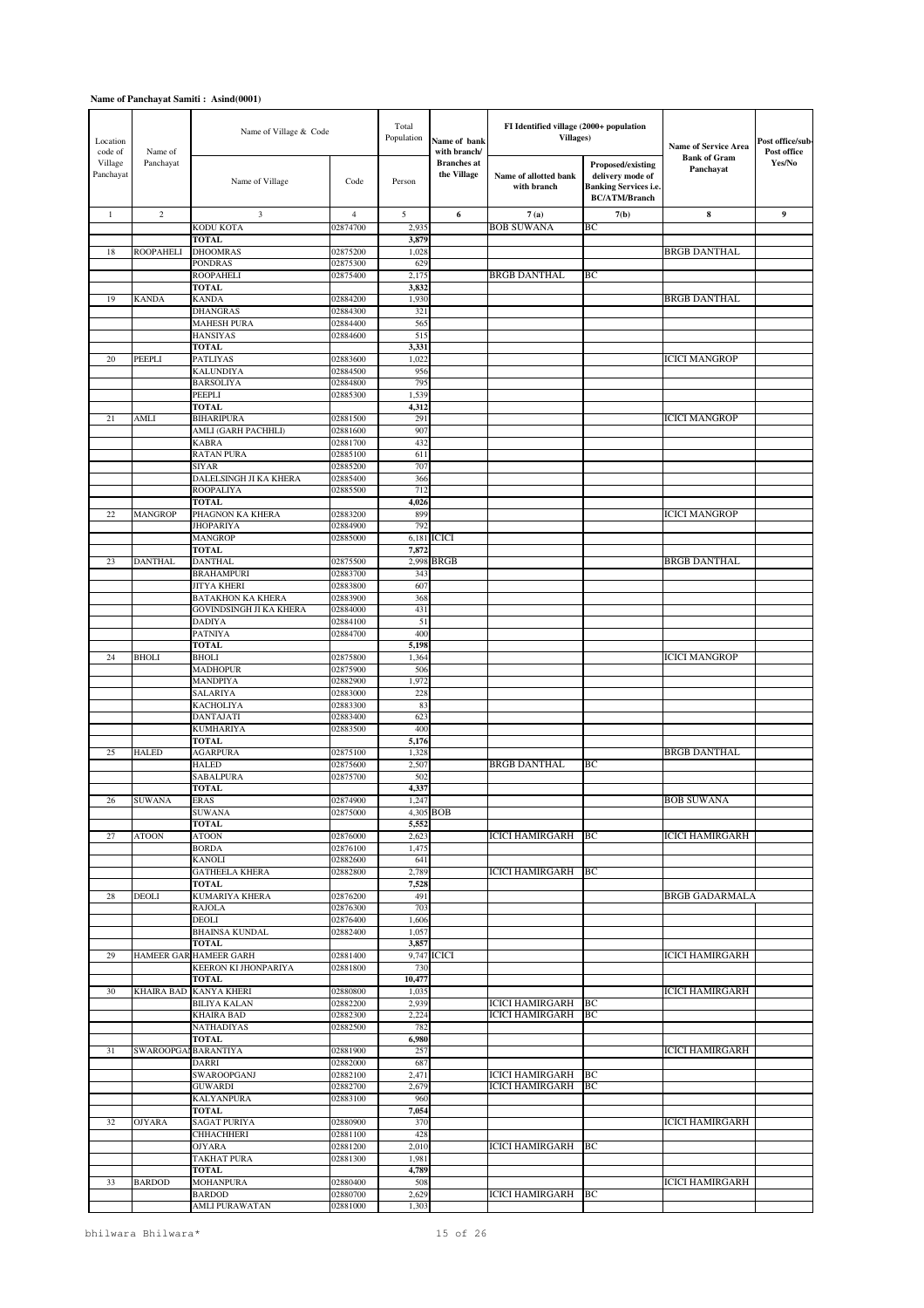| Location<br>code of  | Name of        | Name of Village & Code |          | Total<br>Population | Name of bank<br>with branch/      | FI Identified village (2000+ population<br><b>Villages</b> ) |                                                                                               | <b>Name of Service Area</b><br><b>Bank of Gram</b> | Post office/sub-<br>Post office |
|----------------------|----------------|------------------------|----------|---------------------|-----------------------------------|--------------------------------------------------------------|-----------------------------------------------------------------------------------------------|----------------------------------------------------|---------------------------------|
| Village<br>Panchayat | Panchayat      | Name of Village        | Code     | Person              | <b>Branches</b> at<br>the Village | Name of allotted bank<br>with branch                         | Proposed/existing<br>delivery mode of<br><b>Banking Services i.e.</b><br><b>BC/ATM/Branch</b> | Panchayat                                          | Yes/No                          |
|                      | $\overline{2}$ | 3                      | 4        | 5                   | 6                                 | 7(a)                                                         | 7(b)                                                                                          | 8                                                  | 9                               |
|                      |                | <b>TOTAL</b>           |          | 4,440               |                                   |                                                              |                                                                                               |                                                    |                                 |
| 34                   | <b>PALRI</b>   | PALRI                  | 02872900 | 1,489               |                                   |                                                              |                                                                                               | <b>BRGB BADA MAHUA</b>                             |                                 |
|                      |                | <b>GOVINDPURA</b>      | 02873000 | 457                 |                                   |                                                              |                                                                                               |                                                    |                                 |
|                      |                | TELI KHERA             | 02873100 | 603                 |                                   |                                                              |                                                                                               |                                                    |                                 |
|                      |                | <b>TASWARIYA</b>       | 02873400 | 703                 |                                   |                                                              |                                                                                               |                                                    |                                 |
|                      |                | <b>CHHAPRI</b>         | 02873500 | 1,259               |                                   |                                                              |                                                                                               |                                                    |                                 |
|                      |                | TOTAL                  |          | 4,511               |                                   |                                                              |                                                                                               |                                                    |                                 |

#### **Name of Panchayat Samiti : Kotri(0009)**

| 01 | MANSHA                  | <b>SINGHJI KA KHERA</b>                  | 02894600             | 517        |             |                     |    | SBBJ KOTRI            | YES        |
|----|-------------------------|------------------------------------------|----------------------|------------|-------------|---------------------|----|-----------------------|------------|
|    |                         | <b>SOLA KA KHERA</b> @                   | 02890600             | 266        |             |                     |    |                       |            |
|    |                         | <b>RATANPUR</b>                          |                      |            |             |                     |    |                       |            |
|    |                         | <b>MANSHA</b>                            | 02894400             | 1,771      |             |                     |    |                       |            |
|    |                         | <b>GULA KA KHERA</b>                     |                      | 354        |             |                     |    |                       |            |
|    |                         |                                          | 02894500             |            |             |                     |    |                       |            |
|    |                         | <b>BEERMIYAS</b>                         | 02894700             | 398        |             |                     |    |                       |            |
|    |                         | <b>GORA KA KHERA</b>                     | 02894800             | 349        |             |                     |    |                       |            |
|    |                         | <b>BAGA KA KHERA</b>                     | 02898800             | 373        |             |                     |    |                       |            |
|    |                         | <b>DEORIYA</b>                           | 02898900             | 695        |             |                     |    |                       |            |
|    |                         | PUROHITON KA KHERA                       | 02899000             | 310        |             |                     |    |                       |            |
|    |                         | <b>TOTAL</b>                             |                      | 5,033      |             |                     |    |                       |            |
| 02 | <b>KAKROLIYA</b>        | <b>PANDERI</b>                           | 02895900             | 287        |             |                     |    | <b>BRGB NANDRAI</b>   | <b>YES</b> |
|    | GHATI                   | <b>CHOHLI</b>                            | 02895500             | 531        |             |                     |    |                       |            |
|    |                         | <b>KAKROLIYA GHATI</b>                   | 02895600             | 2,212      |             | <b>BRGB NANDRAI</b> | BС |                       |            |
|    |                         | <b>HASTINAPUR</b>                        | 02895700             | 207        |             |                     |    |                       |            |
|    |                         | <b>HASTRA</b>                            | 02895800             | 506        |             |                     |    |                       |            |
|    |                         | <b>GANDHERI</b>                          | 02896700             | 1,248      |             |                     |    |                       |            |
|    |                         | <b>BARA KHERA</b>                        | 02896800             | 229        |             |                     |    |                       |            |
|    |                         | <b>BHAIROON KHERA</b>                    | 02896900             | 573        |             |                     |    |                       |            |
|    |                         | BERADA KI JHONPARIYA                     | 02897000             | 309        |             |                     |    |                       |            |
|    |                         | SANGRAMPURA @                            | 02897600             | 580        |             |                     |    |                       |            |
|    |                         | <b>BOR KA KHERA</b>                      |                      |            |             |                     |    |                       |            |
|    |                         | <b>TOTAL</b>                             |                      | 6,682      |             |                     |    |                       |            |
| 03 | <b>BIRDHOL</b>          | SAGATPURIYA                              | 02890800             | 992        |             |                     |    | <b>BRGB KOTRI</b>     | <b>YES</b> |
|    |                         | <b>BIRDHOL</b>                           | 02890900             | 1,855      |             |                     |    |                       |            |
|    |                         |                                          |                      |            |             |                     |    |                       |            |
|    |                         | <b>KALYANPURA</b>                        | 02891000             | 556<br>872 |             |                     |    |                       |            |
|    |                         | <b>PAPLAJ</b>                            | 02891100             |            |             |                     |    |                       |            |
|    |                         | <b>GUDAR KHERA</b> @                     | 02891200             | 405        |             |                     |    |                       |            |
|    |                         | DOOKIYON KA KHERA                        |                      |            |             |                     |    |                       |            |
|    |                         | TOTAL                                    |                      | 4,680      |             |                     |    |                       |            |
| 04 | <b>SANKHRA</b>          | <b>BAGRI</b>                             | 02890300             | 1,109      |             |                     |    | <b>BRGB KOTRI</b>     | <b>YES</b> |
|    |                         | <b>NARSINGH KA JHOPRA</b>                | 02889500             | 179        |             |                     |    |                       |            |
|    |                         | <b>SANKHRA</b>                           | 02889600             | 2,351      |             | <b>BRGB KOTRI</b>   | BС |                       |            |
|    |                         | MANAKPURA                                | 02890400             | 327        |             |                     |    |                       |            |
|    |                         | <b>KHEJRI</b>                            | 02890700             | 82         |             |                     |    |                       |            |
|    |                         | <b>TOTAL</b>                             |                      | 4,048      |             |                     |    |                       |            |
| 05 | <b>REDWAS</b>           | SABALPURA                                | 02898600             | 157        |             |                     |    | CCB KOTRI             | <b>YES</b> |
|    |                         | RUGNATHPURA @ GAWARDI                    | 02893900             | 465        |             |                     |    |                       |            |
|    |                         | <b>REDWAS</b>                            | 02894100             | 1,836      |             |                     |    |                       |            |
|    |                         | <b>KANPURA</b>                           | 02898700             | 336        |             |                     |    |                       |            |
|    |                         | <b>BALIYA KHERA</b>                      | 02899100             | 443        |             |                     |    |                       |            |
|    |                         | <b>GOTHRA</b>                            | 02899200             | 681        |             |                     |    |                       |            |
|    |                         | <b>JITYAS</b>                            | 02899300             | 402        |             |                     |    |                       |            |
|    |                         | <b>KALI RANDIYA</b>                      | 02899400             | 279        |             |                     |    |                       |            |
|    |                         | <b>TOTAL</b>                             |                      | 4,599      |             |                     |    |                       |            |
| 06 | <b>KISHANGARH DEOLI</b> |                                          | 02898500             | 1,162      |             |                     |    | <b>BRGB NANDRAI</b>   | <b>YES</b> |
|    |                         | KISHANGARH                               | 02897900             | 1,638      |             |                     |    |                       |            |
|    |                         | DANTRA (CHHOTA)                          | 02898000             | 517        |             |                     |    |                       |            |
|    |                         | <b>GAPHESARA</b>                         | 02898100             | 342        |             |                     |    |                       |            |
|    |                         |                                          |                      |            |             |                     |    |                       |            |
|    |                         | <b>TOTAL</b>                             |                      | 3,659      |             |                     |    |                       |            |
| 07 |                         | <b>JEEWAKHERA CHANDGARH</b>              | 02900700             | 1,056      |             |                     |    | <b>ICICI BARLIYAS</b> | YES        |
|    |                         | <b>ADSIPURA</b>                          | 02900600             | 415        |             |                     |    |                       |            |
|    |                         | <b>SHREE PURA</b>                        | 02901200             | 893        |             |                     |    |                       |            |
|    |                         | <b>DOWNI</b>                             | 02901400             | 778        |             |                     |    |                       |            |
|    |                         | <b>JEEWAKHERA</b>                        | 02901500             | 728        |             |                     |    |                       |            |
|    |                         | KHARON KA KHERA                          | 02901600             | 456        |             |                     |    |                       |            |
|    |                         | <b>TOTAL</b>                             |                      | 4,326      |             |                     |    |                       |            |
| 08 | <b>AKOLA</b>            | <b>AKOLA</b>                             | 02900800             |            | 2,482 ICICI |                     |    | <b>ICICI AAKOLA</b>   | YES        |
|    |                         | <b>KHAJEENA</b>                          | 02899800             | 964        |             |                     |    |                       |            |
|    |                         | <b>HOLIRADA</b>                          | 02900900             | 984        |             |                     |    |                       |            |
|    |                         | TOTAL                                    |                      | 4,430      |             |                     |    |                       |            |
| 09 | <b>BARLA</b>            | <b>AMARTIYA</b>                          | 02900300             | 816        |             |                     |    | <b>ICICI AAKOLA</b>   | <b>YES</b> |
|    |                         | BARLA                                    | 02900000             | 1,820      |             |                     |    |                       |            |
|    |                         | <b>PEETHAS</b>                           | 02900100             | 1,106      |             |                     |    |                       |            |
|    |                         | SOLANKIYON KA KHERA                      | 02900200             | 370        |             |                     |    |                       |            |
|    |                         | <b>KARER</b>                             | 02900400             | 580        |             |                     |    |                       |            |
|    |                         | <b>TOTAL</b>                             |                      | 4,692      |             |                     |    |                       |            |
| 10 | <b>SUTHEPA</b>          | <b>SINGHPURA</b>                         | 02901800             | 464        |             |                     |    | <b>ICICI BARLIYAS</b> | YES        |
|    |                         | CHODHRIYAS SUTHERA                       | 02901900             | 899        |             |                     |    |                       |            |
|    |                         | <b>JEETYA</b>                            | 02902000             | 943        |             |                     |    |                       |            |
|    |                         | <b>SUTHEPA</b>                           | 02902800             | 1,572      |             |                     |    |                       |            |
|    |                         | UDLIYAS MAFI                             | 02902900             | 898        |             |                     |    |                       |            |
|    |                         | <b>TOTAL</b>                             |                      | 4,776      |             |                     |    |                       |            |
|    |                         |                                          |                      |            |             |                     |    |                       | <b>YES</b> |
|    |                         |                                          |                      |            |             |                     |    |                       |            |
| 11 | <b>KOTRI</b>            | <b>KOTRI</b>                             | 02893400             | 8,534 SBBJ |             |                     |    | <b>SBBJ KOTRI</b>     |            |
|    |                         | <b>MALI KHERA</b>                        | 02893200             | 332        |             |                     |    |                       |            |
|    |                         | <b>JETPURA</b>                           | 02893300             | 470        |             |                     |    |                       |            |
|    |                         | <b>BHAGWAN PURA</b><br>DHAYALON KA KHERA | 02894200<br>02894300 | 219<br>278 |             |                     |    |                       |            |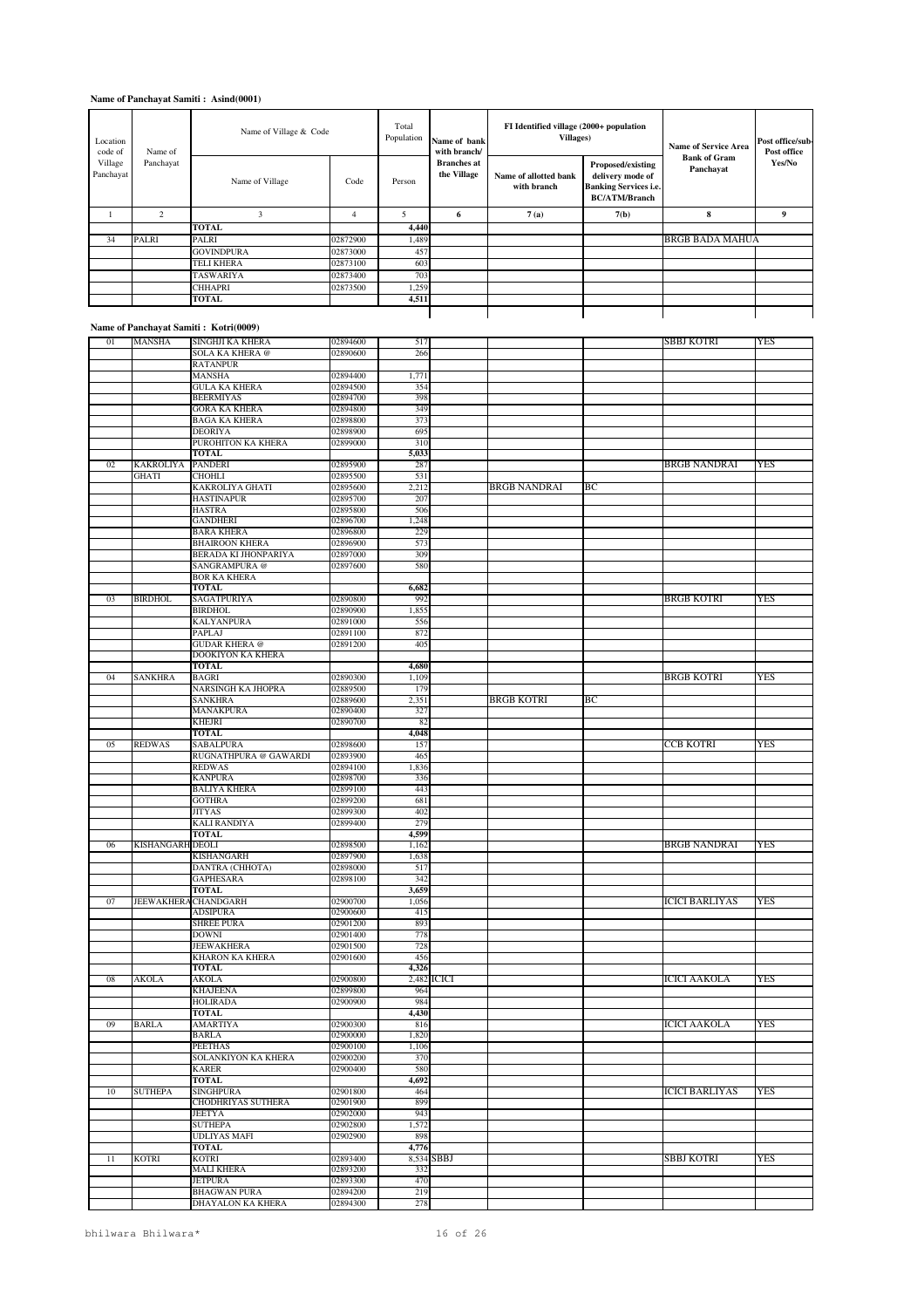| Location<br>code of  | Name of         | Name of Village & Code                                    |                      | Total<br>Population | Name of bank<br>with branch/      | FI Identified village (2000+ population<br><b>Villages</b> ) |                                                                                               | <b>Name of Service Area</b>      | Post office/sub-<br>Post office |
|----------------------|-----------------|-----------------------------------------------------------|----------------------|---------------------|-----------------------------------|--------------------------------------------------------------|-----------------------------------------------------------------------------------------------|----------------------------------|---------------------------------|
| Village<br>Panchayat | Panchayat       | Name of Village                                           | Code                 | Person              | <b>Branches</b> at<br>the Village | Name of allotted bank<br>with branch                         | Proposed/existing<br>delivery mode of<br><b>Banking Services i.e.</b><br><b>BC/ATM/Branch</b> | <b>Bank of Gram</b><br>Panchayat | Yes/No                          |
| $\mathbf{1}$         | $\sqrt{2}$      | 3                                                         | $\overline{4}$       | 5                   | 6                                 | 7(a)                                                         | 7(b)                                                                                          | 8                                | 9                               |
| 12                   | <b>BARLIYAS</b> | <b>TOTAL</b><br><b>BARLIYAS</b>                           | 02898400             | 9,833               | 5,314 ICICI                       |                                                              |                                                                                               | <b>ICICI BARLIYAS</b>            | YES                             |
| 13                   | <b>REETH</b>    | <b>REETH</b>                                              | 02893100             | 1,108               |                                   |                                                              |                                                                                               | SBBJ KOTRI                       | YES                             |
|                      |                 | <b>GADRI KHERA</b>                                        | 02889300             | 529                 |                                   |                                                              |                                                                                               |                                  |                                 |
|                      |                 | <b>JHAROL</b>                                             | 02891300             | 1,079               |                                   |                                                              |                                                                                               |                                  |                                 |
|                      |                 | <b>JASWANTPURA</b><br><b>HARPURA</b>                      | 02891400<br>02891700 | 338<br>144          |                                   |                                                              |                                                                                               |                                  |                                 |
|                      |                 | <b>FATEH GARH</b>                                         | 02892900             | 591                 |                                   |                                                              |                                                                                               |                                  |                                 |
|                      |                 | <b>KODIYA</b>                                             | 02893000             | 1,027               |                                   |                                                              |                                                                                               |                                  |                                 |
| 14                   | <b>UDLIYAS</b>  | <b>TOTAL</b><br><b>UDLIYAS</b>                            | 02892000             | 4,816<br>1,225      |                                   |                                                              |                                                                                               | SBBJ KOTRI                       | YES                             |
|                      |                 | SARSARI                                                   | 02891600             | 870                 |                                   |                                                              |                                                                                               |                                  |                                 |
|                      |                 | <b>HATOONDI</b>                                           | 02891800             | 221                 |                                   |                                                              |                                                                                               |                                  |                                 |
|                      |                 | <b>CHATARPURA</b><br><b>KHEROONA</b>                      | 02891900<br>02892800 | 755<br>523          |                                   |                                                              |                                                                                               |                                  |                                 |
|                      |                 | <b>TOTAL</b>                                              |                      | 3,594               |                                   |                                                              |                                                                                               |                                  |                                 |
| 15                   | <b>NANDRAI</b>  | <b>CHODHARIVAS</b>                                        | 02896000             | 417                 |                                   |                                                              |                                                                                               | BRGB NANDRAI                     | YES                             |
|                      |                 | (GEGA KA KHERA)<br><b>GOVINDPURA</b>                      | 02896100             | 1,102               |                                   |                                                              |                                                                                               |                                  |                                 |
|                      |                 | <b>JOR</b>                                                | 02896200             | 672                 |                                   |                                                              |                                                                                               |                                  |                                 |
|                      |                 | MARDA KI JHUNPARIYA                                       | 02896300             | 546                 |                                   |                                                              |                                                                                               |                                  |                                 |
|                      |                 | <b>BAGAL KI JHUNPARIYA</b><br><b>NANDRAI</b>              | 02896400<br>02896500 | 377                 | 4,950 BRGB                        |                                                              |                                                                                               |                                  |                                 |
|                      |                 | <b>GOOJAR KHERA</b>                                       | 02896600             | 341                 |                                   |                                                              |                                                                                               |                                  |                                 |
|                      |                 | <b>TOTAL</b>                                              |                      | 8,405               |                                   |                                                              |                                                                                               |                                  |                                 |
| 16                   |                 | <b>GEGA KA KHEPAROLI GENTA</b><br>SHOPURA (GEGA KA KHERA) | 02901100<br>02898200 | 856<br>629          |                                   |                                                              |                                                                                               | <b>ICICI AAKOLA</b>              | YES                             |
|                      |                 | <b>BOR KHERA</b>                                          | 02898300             | 759                 |                                   |                                                              |                                                                                               |                                  |                                 |
|                      |                 | <b>HATHIPURA</b>                                          | 02901000             | 330                 |                                   |                                                              |                                                                                               |                                  |                                 |
|                      |                 | <b>GEGA KA KHERA</b><br><b>BORDIYAS</b>                   | 02901300<br>02901700 | 1,373<br>782        |                                   |                                                              |                                                                                               |                                  |                                 |
|                      |                 | <b>TOTAL</b>                                              |                      | 9,261               |                                   |                                                              |                                                                                               |                                  |                                 |
| 17                   | AMA             | <b>BEERAMIYAS</b>                                         | 02902600             | 258                 |                                   |                                                              |                                                                                               | <b>ICICI BARLIYAS</b>            | <b>YES</b>                      |
|                      |                 | <b>AMA</b><br><b>KALIYAS</b>                              | 02902400<br>02902500 | 2,054<br>352        |                                   | <b>ICICI BARLIYAS</b>                                        | ВC                                                                                            |                                  |                                 |
|                      |                 | <b>MURLIYA</b>                                            | 02902700             | 697                 |                                   |                                                              |                                                                                               |                                  |                                 |
|                      |                 | MANKARI                                                   | 02903000             | 751                 |                                   |                                                              |                                                                                               |                                  |                                 |
| 18                   | <b>GENDLIYA</b> | <b>TOTAL</b><br><b>RENWAS</b>                             | 02902300             | 4,112<br>1,197      |                                   |                                                              |                                                                                               | ICICI BARLIYAS                   | YES                             |
|                      |                 | <b>BHAKLIYA</b>                                           | 02900500             | 636                 |                                   |                                                              |                                                                                               |                                  |                                 |
|                      |                 | <b>GENDLIYA</b>                                           | 02902100             | 1,520               |                                   |                                                              |                                                                                               |                                  |                                 |
|                      |                 | <b>REN</b><br><b>TOTAL</b>                                | 02902200             | 733<br>4,086        |                                   |                                                              |                                                                                               |                                  |                                 |
| 19                   | SATOLA KA       | <b>KAKROLIYA MAFI</b>                                     | 02893700             | 672                 |                                   |                                                              |                                                                                               | SBBJ KOTRI                       | YES                             |
|                      | KHERA           | SATOLA KA KHERA                                           | 02892100             | 871                 |                                   |                                                              |                                                                                               |                                  |                                 |
|                      |                 | SOMSYAS                                                   | 02892200             | 227                 |                                   |                                                              |                                                                                               |                                  |                                 |
|                      |                 | <b>SATOLA</b><br><b>SALRIYA</b>                           | 02892700<br>02893800 | 630<br>903          |                                   |                                                              |                                                                                               |                                  |                                 |
|                      |                 | <b>TOTAL</b>                                              |                      | 3,303               |                                   |                                                              |                                                                                               |                                  |                                 |
| 20                   |                 | BAN KA KHERCHAWANDIYA                                     | 02892300             | 1,645               |                                   |                                                              |                                                                                               | <b>BOB SUWANA</b>                | YES                             |
|                      |                 | <b>BAN KA KHERA</b><br>KAWALIYAS MAFI                     | 02892400<br>02892500 | 3,032<br>534        |                                   | <b>BOB SUWANA</b>                                            | ВC                                                                                            |                                  |                                 |
|                      |                 | TOTAL                                                     |                      | 5,211               |                                   |                                                              |                                                                                               |                                  |                                 |
| 21                   | <b>SAWAIPUR</b> | SHOPURA (SAWAIPURA)<br><b>SABLAJI KA KHERA</b>            | 02899900<br>02894000 | 1,199<br>270        |                                   |                                                              |                                                                                               | <b>BOB SUWANA</b>                | <b>YES</b>                      |
|                      |                 | <b>SAWAIPUR</b>                                           | 02899600             | 2,377               |                                   | <b>FSS</b>                                                   |                                                                                               |                                  |                                 |
|                      |                 | <b>DHELANA</b>                                            | 02899700             | 253                 |                                   |                                                              |                                                                                               |                                  |                                 |
| 22                   | LASARIYA        | <b>TOTAL</b><br><b>LASARIYA</b>                           | 02892600             | 4,099<br>1,230      |                                   |                                                              |                                                                                               | SBBJ KOTRI                       | YES                             |
|                      |                 | <b>DHOKLIYA</b>                                           | 02893500             | 1,379               |                                   |                                                              |                                                                                               |                                  |                                 |
|                      |                 | LAKHAMANIYAS                                              | 02893600             | 783                 |                                   |                                                              |                                                                                               |                                  |                                 |
| 23                   | <b>JAWAL</b>    | <b>TOTAL</b><br><b>AKHEPUR</b>                            | 02895000             | 3,392<br>532        |                                   |                                                              |                                                                                               | <b>BRGB NANDRAI</b>              | <b>YES</b>                      |
|                      |                 | <b>BHARKIYA</b> @ BITHALPURA                              | 02894900             | 361                 |                                   |                                                              |                                                                                               |                                  |                                 |
|                      |                 | PARMESHWAR PURA                                           | 02897400             | 193                 |                                   |                                                              |                                                                                               |                                  |                                 |
|                      |                 | <b>JAGPURA</b><br>JAWAL                                   | 02897500<br>02897700 | 501<br>806          |                                   |                                                              |                                                                                               |                                  |                                 |
|                      |                 | GOGAS                                                     | 02897800             | 540                 |                                   |                                                              |                                                                                               |                                  |                                 |
|                      |                 | <b>NOHARA</b>                                             | 02899500             | 394                 |                                   |                                                              |                                                                                               |                                  |                                 |
| 24                   | <b>GEHULI</b>   | <b>TOTAL</b><br><b>ONKARPURA</b>                          | 02895300             | 3,327<br>379        |                                   |                                                              |                                                                                               | <b>BRGB NANDRAI</b>              | <b>YES</b>                      |
|                      |                 | <b>SODIYAS</b>                                            | 02890500             | 352                 |                                   |                                                              |                                                                                               |                                  |                                 |
|                      |                 | <b>THALERA</b>                                            | 02895100             | 599                 |                                   |                                                              |                                                                                               |                                  |                                 |
|                      |                 | <b>HAJIWAS</b><br><b>KESARPURA</b>                        | 02895200<br>02897100 | 1,157<br>481        |                                   |                                                              |                                                                                               |                                  |                                 |
|                      |                 | <b>GEHULI</b>                                             | 02897200             | 952                 |                                   |                                                              |                                                                                               |                                  |                                 |
|                      |                 | <b>ITAWA</b>                                              | 02897300             | 831                 |                                   |                                                              |                                                                                               |                                  |                                 |
| 25                   | <b>KOTHAJ</b>   | <b>TOTAL</b><br><b>ASAWARI</b>                            | 02887200             | 4,751<br>356        |                                   |                                                              |                                                                                               | <b>BRGB PAROLI</b>               | YES                             |
|                      |                 | <b>BHAINROO KHERA</b>                                     | 02886900             | 284                 |                                   |                                                              |                                                                                               |                                  |                                 |
|                      |                 | <b>AMARPURA</b>                                           | 02887000             | 256                 |                                   |                                                              |                                                                                               |                                  |                                 |
|                      |                 | <b>BEDUNDA</b><br>CHHITARSINGH JI KA KHERA                | 02887300<br>02887400 | 375<br>310          |                                   |                                                              |                                                                                               |                                  |                                 |
|                      |                 | <b>GOLBARI</b>                                            | 02887500             | 350                 |                                   |                                                              |                                                                                               |                                  |                                 |
|                      |                 | <b>BHAGWANPURA</b>                                        | 02887800             | 396                 |                                   |                                                              |                                                                                               |                                  |                                 |
|                      |                 | <b>GUDLIYA</b><br>KOTHAJ                                  | 02887900<br>02888000 | 206<br>1,264        |                                   |                                                              |                                                                                               |                                  |                                 |
|                      |                 | TOTAL                                                     |                      | 3,797               |                                   |                                                              |                                                                                               |                                  |                                 |
| 26                   | <b>CHHAPREL</b> | <b>CHHAPREL</b>                                           | 02889700             | 1,777               |                                   |                                                              |                                                                                               | <b>BRGB PAROLI</b>               | YES                             |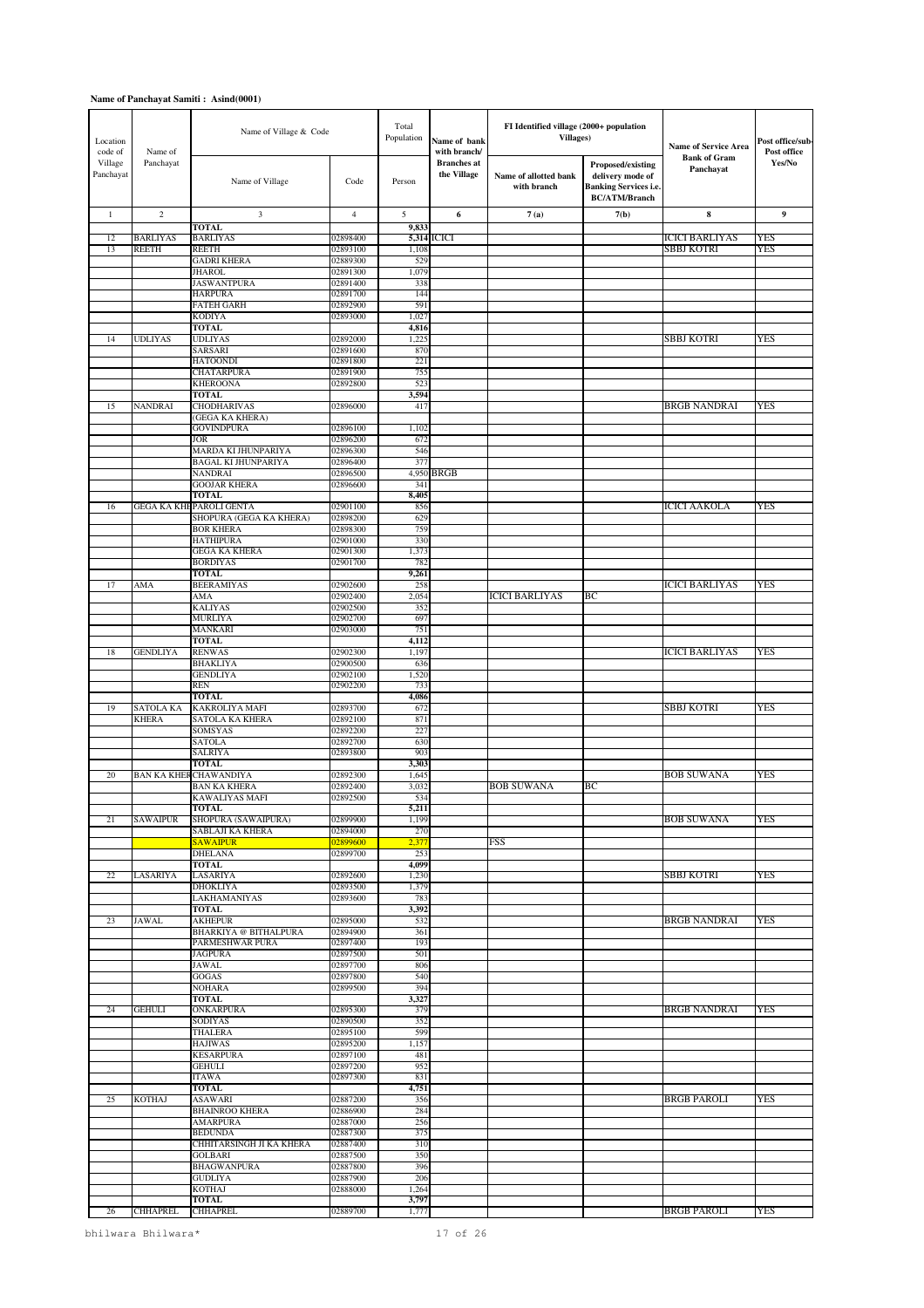| Location<br>code of<br>Name of<br>Village<br>Panchayat |                 | Name of Village & Code                   |                |                 | FI Identified village (2000+ population<br><b>Villages</b> ) |                                      | <b>Name of Service Area</b>                                                                   |                                  |                       |
|--------------------------------------------------------|-----------------|------------------------------------------|----------------|-----------------|--------------------------------------------------------------|--------------------------------------|-----------------------------------------------------------------------------------------------|----------------------------------|-----------------------|
| Panchayat                                              |                 | Name of Village                          | Code           | Person          | with branch/<br><b>Branches</b> at<br>the Village            | Name of allotted bank<br>with branch | Proposed/existing<br>delivery mode of<br><b>Banking Services i.e.</b><br><b>BC/ATM/Branch</b> | <b>Bank of Gram</b><br>Panchayat | Post office<br>Yes/No |
| $\mathbf{1}$                                           | $\overline{c}$  | 3                                        | $\overline{4}$ | 5               | 6                                                            | 7(a)                                 | 7(b)                                                                                          | $\bf 8$                          | $\boldsymbol{9}$      |
|                                                        |                 | <b>KANWALIYA</b>                         | 02889400       | 406             |                                                              |                                      |                                                                                               |                                  |                       |
|                                                        |                 | <b>BELWA</b>                             | 02890100       | 355             |                                                              |                                      |                                                                                               |                                  |                       |
|                                                        |                 | <b>MODIYA KHERA</b>                      | 02890200       | 407             |                                                              |                                      |                                                                                               |                                  |                       |
|                                                        |                 | <b>TOTAL</b>                             |                | 2,945           |                                                              |                                      |                                                                                               |                                  |                       |
| 27                                                     | <b>KANTI</b>    | <b>GHEORIYA</b>                          | 02895400       | 926             |                                                              |                                      |                                                                                               | <b>BRGB PAROLI</b>               | YES                   |
|                                                        |                 | <b>SARA KA KHERA</b>                     | 02887600       | 295             |                                                              |                                      |                                                                                               |                                  |                       |
|                                                        |                 | KANTI                                    | 02887700       | 1,292           |                                                              |                                      |                                                                                               |                                  |                       |
|                                                        |                 | <b>DEOTALAI</b>                          | 02889800       | 154             |                                                              |                                      |                                                                                               |                                  |                       |
|                                                        |                 | <b>DEO KHERA</b>                         | 02889900       | 420             |                                                              |                                      |                                                                                               |                                  |                       |
|                                                        |                 | <b>MEENA KA KHERA</b>                    | 02890000       | 20 <sup>s</sup> |                                                              |                                      |                                                                                               |                                  |                       |
|                                                        |                 | TOTAL                                    |                | 3,292           |                                                              |                                      |                                                                                               |                                  |                       |
| 28                                                     | <b>RASER</b>    | <b>RASER</b>                             | 02888900       | 1,66            |                                                              |                                      |                                                                                               | <b>BRGB KOTRI</b>                | <b>YES</b>            |
|                                                        |                 | MATAJI KA KHERA                          | 02889000       | 197             |                                                              |                                      |                                                                                               |                                  |                       |
|                                                        |                 | <b>ROOPPURA</b>                          | 02889100       | 406             |                                                              |                                      |                                                                                               |                                  |                       |
|                                                        |                 | <b>PHALASER</b>                          | 02889200       | 569             |                                                              |                                      |                                                                                               |                                  |                       |
|                                                        |                 | <b>TOTAL</b>                             |                | 2,839           |                                                              |                                      |                                                                                               |                                  |                       |
| 29                                                     | PAROLI          | <b>MEERA NAGAR</b>                       | 02886800       | 352             |                                                              |                                      |                                                                                               | <b>BRGB PAROLI</b>               | YES                   |
|                                                        |                 | <b>KESARPURA</b>                         | 02886400       | 234             |                                                              |                                      |                                                                                               |                                  |                       |
|                                                        |                 | <b>CHAWAND KHERA</b>                     | 02886500       | 180             |                                                              |                                      |                                                                                               |                                  |                       |
|                                                        |                 | MATAJI KA KHERA                          | 02886600       | 276             |                                                              |                                      |                                                                                               |                                  |                       |
|                                                        |                 | (MALIYON KA JHONPARA)                    |                |                 |                                                              |                                      |                                                                                               |                                  |                       |
|                                                        |                 | <b>PAROLI</b>                            | 02886700       |                 | 5,250 BRGB                                                   |                                      |                                                                                               |                                  |                       |
|                                                        |                 | <b>DHANWARA</b>                          | 02887100       | 717             |                                                              |                                      |                                                                                               |                                  |                       |
| 30                                                     | <b>BORDA</b>    | <b>TOTAL</b><br><b>DHANDH KA KHERA</b>   | 02888800       | 7,009<br>397    |                                                              |                                      |                                                                                               | <b>BRGB KOTRI</b>                | YES                   |
|                                                        |                 | <b>BORDA</b>                             | 02888400       | 1,039           |                                                              |                                      |                                                                                               |                                  |                       |
|                                                        |                 | <b>FATEHPURA</b>                         | 02888500       | 351             |                                                              |                                      |                                                                                               |                                  |                       |
|                                                        |                 | TAKHTATPURA                              | 02888600       | 185             |                                                              |                                      |                                                                                               |                                  |                       |
|                                                        |                 | <b>EKLINGPURA</b>                        | 02888700       | 369             |                                                              |                                      |                                                                                               |                                  |                       |
|                                                        |                 | <b>TOTAL</b>                             |                | 2,341           |                                                              |                                      |                                                                                               |                                  |                       |
| 31                                                     | <b>BISHNIYA</b> | <b>DEO KHERI</b>                         | 02886100       | 191             |                                                              |                                      |                                                                                               | <b>BRGB PAROLI</b>               | YES                   |
|                                                        |                 | <b>BILASPURA</b>                         | 02885600       | 413             |                                                              |                                      |                                                                                               |                                  |                       |
|                                                        |                 | <b>BOONTI</b>                            | 02885900       | 510             |                                                              |                                      |                                                                                               |                                  |                       |
|                                                        |                 | <b>BISHNIYA</b>                          | 02886200       | 2,502           |                                                              | <b>BRGB PAROLI</b>                   | BС                                                                                            |                                  |                       |
|                                                        |                 | <b>GANESHPURA</b>                        | 02886300       | 646             |                                                              |                                      |                                                                                               |                                  |                       |
|                                                        |                 | <b>TOTAL</b>                             |                | 4,26            |                                                              |                                      |                                                                                               |                                  |                       |
| 32                                                     | <b>DANTRA</b>   | <b>KHERI</b>                             | 02886000       | 834             |                                                              |                                      |                                                                                               | <b>BRGB PAROLI</b>               | YES                   |
|                                                        |                 | <b>DANTRA</b>                            | 02888100       | 2,121           |                                                              | BRGB PAROLI                          | BС                                                                                            |                                  |                       |
|                                                        |                 | <b>TOTAL</b>                             |                | 2.955           |                                                              |                                      |                                                                                               |                                  |                       |
| 33                                                     | <b>ASOP</b>     | <b>ASOP</b>                              | 02888200       | 1,368           |                                                              |                                      |                                                                                               | <b>BRGB KOTRI</b>                | YES                   |
|                                                        |                 | <b>BHAGWANPURA</b>                       | 02885700       | 396             |                                                              |                                      |                                                                                               |                                  |                       |
|                                                        |                 | <b>AGARIYA</b>                           | 02885800       | 918             |                                                              |                                      |                                                                                               |                                  |                       |
|                                                        |                 | <b>ONKARPURA</b>                         | 02888300       | 12 <sup>s</sup> |                                                              |                                      |                                                                                               |                                  |                       |
|                                                        |                 | <b>GADARI KHERA</b>                      | 02891500       | 558             |                                                              |                                      |                                                                                               |                                  |                       |
|                                                        |                 | <b>TOTAL</b>                             |                | 3,365           |                                                              |                                      |                                                                                               |                                  |                       |
|                                                        |                 | Name of Panchavat Samiti: Jahazpur(0010) |                |                 |                                                              |                                      |                                                                                               |                                  |                       |

| 01 | <b>GANDHER</b> | <b>TEETORA MAFI</b>    | 02903200 | 1,276 |           |                     |    | <b>BOB PANDER</b>   |  |
|----|----------------|------------------------|----------|-------|-----------|---------------------|----|---------------------|--|
|    |                | <b>MAGANPURA</b>       | 02903300 | 790   |           |                     |    |                     |  |
|    |                | <b>BHEEMPURA</b>       | 02903400 | 323   |           |                     |    |                     |  |
|    |                | <b>GANDHER</b>         | 02903500 | 1,372 |           |                     |    |                     |  |
|    |                | <b>TOTAL</b>           |          | 3,761 |           |                     |    |                     |  |
| 02 | <b>BIHARA</b>  | <b>BIHARA</b>          | 02903700 | 1,685 |           |                     |    | <b>BOB PANDER</b>   |  |
|    |                | KHJOORIYA KHERA        | 02903800 | 286   |           |                     |    |                     |  |
|    |                | <b>JEERA</b>           | 02903900 | 619   |           |                     |    |                     |  |
|    |                | <b>BALAPURA</b>        | 02904000 | 296   |           |                     |    |                     |  |
|    |                | <b>HATORIYA</b>        | 02904100 | 835   |           |                     |    |                     |  |
|    |                | <b>AKHEPURA</b>        | 02904200 | 196   |           |                     |    |                     |  |
|    |                | <b>HARIPURA</b>        | 02906200 | 337   |           |                     |    |                     |  |
|    |                | <b>TOTAL</b>           |          | 4,254 |           |                     |    |                     |  |
| 03 | <b>PANDER</b>  | <b>JAGOLAI</b>         | 02903600 | 515   |           |                     |    | <b>BOB PANDER</b>   |  |
|    |                | <b>BADANPURA</b>       | 02909400 | 953   |           |                     |    |                     |  |
|    |                | <b>PANDER</b>          | 02909700 |       | 4,688 BOB |                     |    |                     |  |
|    |                | <b>JASWANTPURA</b>     | 02909800 | 479   |           |                     |    |                     |  |
|    |                | <b>GOKULPURA</b>       | 02909900 | 359   |           |                     |    |                     |  |
|    |                | <b>KANJAR COLONY</b>   | 02911700 | 1,232 |           |                     |    |                     |  |
|    |                | <b>NAYA NAGAR</b>      | 02915600 | 312   |           |                     |    |                     |  |
|    |                | <b>TOTAL</b>           |          | 8,538 |           |                     |    |                     |  |
| 04 | <b>BAORI</b>   | <b>TASWARIYA</b>       | 02910300 | 1,234 |           |                     |    | <b>BOB ROPAN</b>    |  |
|    |                | <b>BAORI</b>           | 02910400 | 1,574 |           |                     |    |                     |  |
|    |                | <b>JHALRA</b>          | 02910500 | 586   |           |                     |    |                     |  |
|    |                | <b>NARANA</b>          | 02910600 | 597   |           |                     |    |                     |  |
|    |                | <b>SHEOPURA</b>        | 02910700 | 267   |           |                     |    |                     |  |
|    |                | <b>BERI</b>            | 02910800 | 1,098 |           |                     |    |                     |  |
|    |                | <b>TOTAL</b>           |          | 5,356 |           |                     |    |                     |  |
| 05 | <b>TEEKAR</b>  | <b>TEEKAR</b>          | 02906000 | 3,011 |           | <b>BOB AMARWASI</b> | BC | <b>BOB AMARWASI</b> |  |
|    |                | KUCHALWARA KHURD       | 02906100 | 925   |           |                     |    |                     |  |
|    |                | <b>HAMPURA</b>         | 02906300 | 146   |           |                     |    |                     |  |
|    |                | <b>KESHARPURA</b>      | 02915100 | 462   |           |                     |    |                     |  |
|    |                | <b>TOTAL</b>           |          | 4,544 |           |                     |    |                     |  |
| 06 | <b>UNCHA</b>   | <b>MORLAN</b>          | 02905300 | 462   |           |                     |    | <b>BOB AMARWASI</b> |  |
|    |                | <b>KHEMA KA KHERA</b>  | 02905400 | 277   |           |                     |    |                     |  |
|    |                | <b>UNCHA</b>           | 02905500 | 2,922 |           | <b>BOB AMARWASI</b> | BC |                     |  |
|    |                | <b>AMBEDKAR COLONY</b> | 02905600 | 509   |           |                     |    |                     |  |
|    |                | <b>HANUMANNAGAR</b>    | 02905700 | 1.507 |           |                     |    |                     |  |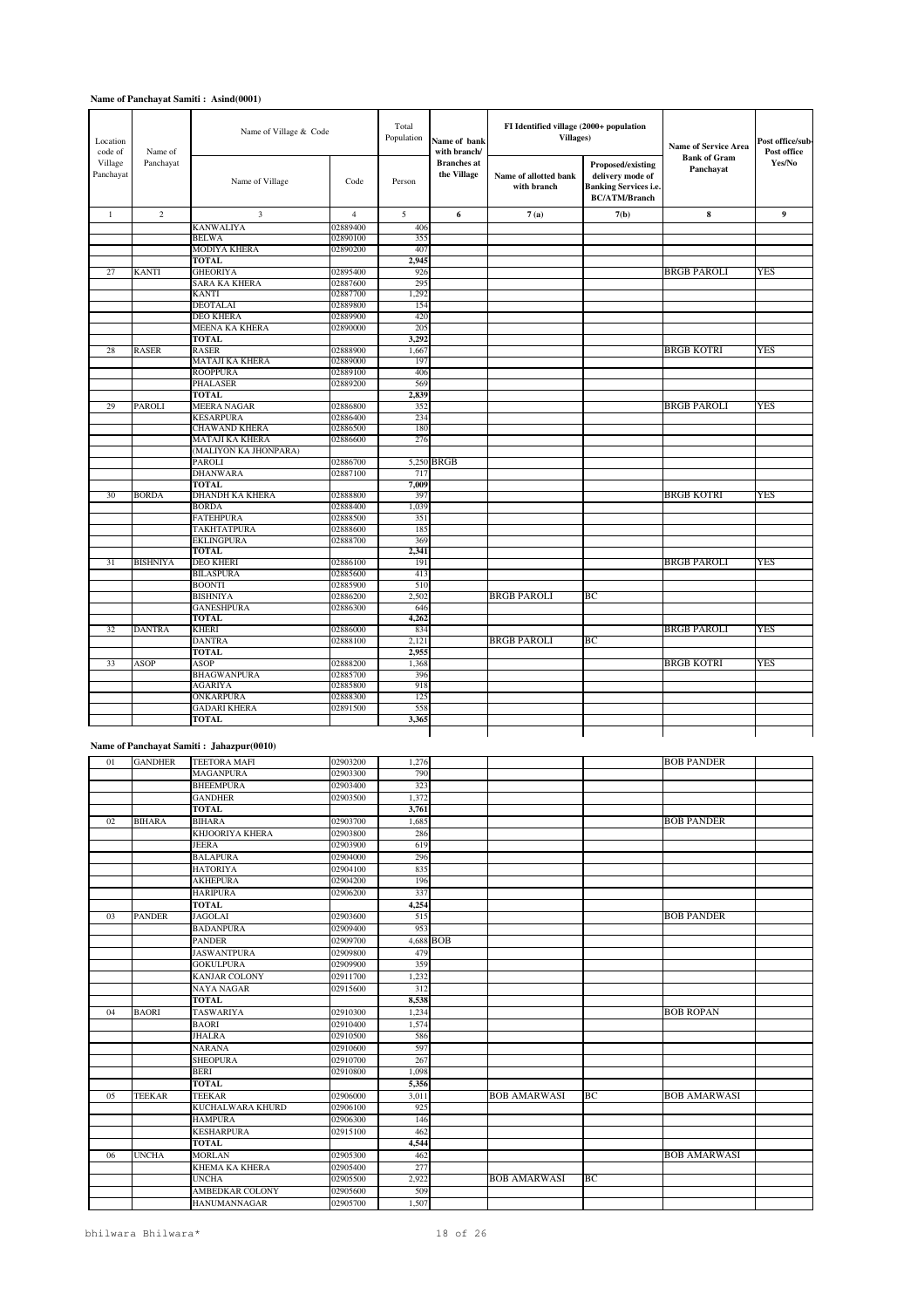| Location<br>code of  | Name of              | Name of Village & Code                       |                      | Total<br>Population  | Name of bank<br>with branch/      | FI Identified village (2000+ population<br><b>Villages)</b> |                                                                                               | Name of Service Area             | Post office/sub-<br>Post office |
|----------------------|----------------------|----------------------------------------------|----------------------|----------------------|-----------------------------------|-------------------------------------------------------------|-----------------------------------------------------------------------------------------------|----------------------------------|---------------------------------|
| Village<br>Panchayat | Panchayat            | Name of Village                              | Code                 | Person               | <b>Branches</b> at<br>the Village | Name of allotted bank<br>with branch                        | Proposed/existing<br>delivery mode of<br><b>Banking Services i.e.</b><br><b>BC/ATM/Branch</b> | <b>Bank of Gram</b><br>Panchayat | Yes/No                          |
| $\mathbf{1}$         | $\overline{c}$       | 3                                            | $\overline{4}$       | 5                    | 6                                 | 7(a)                                                        | 7(b)                                                                                          | $\bf{8}$                         | 9                               |
|                      |                      | KUCHALWARA KALAN                             | 02905800             | 2,078                |                                   | <b>BOB AMARWASI</b>                                         | ВC                                                                                            |                                  |                                 |
| 07                   | <b>GANGITHALA</b>    | <b>TOTAL</b><br><b>TAKHATPURA</b>            | 02904300             | 7,755<br>Uninhabited |                                   |                                                             |                                                                                               | <b>BOB JAHAJPUR</b>              |                                 |
|                      |                      | <b>GANGITHALA</b>                            | 02904400             | 2,121                |                                   | <b>BOB JAHAJPUR</b>                                         | ВC                                                                                            |                                  |                                 |
|                      |                      | RAM MOHANPURA                                | 02904500             | 318                  |                                   |                                                             |                                                                                               |                                  |                                 |
|                      |                      | <b>MOTIPURA</b>                              | 02904600             | 1,408                |                                   |                                                             |                                                                                               |                                  |                                 |
|                      |                      | <b>RATANPURA</b><br><b>GANESHPURA</b>        | 02908700<br>02908800 | Uninhabited<br>206   |                                   |                                                             |                                                                                               |                                  |                                 |
|                      |                      | LAXMIPURA                                    | 02908900             | Uninhabited          |                                   |                                                             |                                                                                               |                                  |                                 |
|                      |                      | <b>BINDI</b>                                 | 02909000             | Uninhabited          |                                   |                                                             |                                                                                               |                                  |                                 |
| 08                   | <b>GADOLI</b>        | <b>TOTAL</b><br><b>GADOLI</b>                | 02906900             | 4,053<br>2,082       |                                   | <b>BRGB ITUNDA</b>                                          | BC                                                                                            | <b>BRGB ITUNDA</b>               |                                 |
|                      |                      | KHANA KA KHOHALA                             | 02907000             | 201                  |                                   |                                                             |                                                                                               |                                  |                                 |
|                      |                      | <b>GORAM GARH</b>                            | 02907100             | 651                  |                                   |                                                             |                                                                                               |                                  |                                 |
|                      |                      | <b>TOTAL</b>                                 |                      | 2,934                |                                   |                                                             |                                                                                               |                                  |                                 |
| 09                   |                      | LUHARI KALA LUHARI KHURD<br>LUHARI KALAN     | 02907300<br>02908200 | 1,146<br>3,320       |                                   | <b>BRGB ITUNDA</b>                                          | ВC                                                                                            | <b>BRGB ITUNDA</b>               |                                 |
|                      |                      | CHHAGA KA JHOONPARA                          | 02908300             | 292                  |                                   |                                                             |                                                                                               |                                  |                                 |
|                      |                      | LUNDA KA JHOONPARA                           | 02908400             | 412                  |                                   |                                                             |                                                                                               |                                  |                                 |
| 10                   | <b>INTUNDA</b>       | <b>TOTAL</b><br>MANOHARGARH                  | 02907400             | 5,170<br>790         |                                   |                                                             |                                                                                               | <b>BRGB ITUNDA</b>               |                                 |
|                      |                      | <b>CHANDADAND</b>                            | 02907500             | 522                  |                                   |                                                             |                                                                                               |                                  |                                 |
|                      |                      | <b>INTUNDA</b>                               | 02907600             |                      | 3,110 BRGB                        |                                                             |                                                                                               |                                  |                                 |
|                      |                      | <b>UDA KA KHERA</b>                          | 02907700             | 72                   |                                   |                                                             |                                                                                               |                                  |                                 |
|                      |                      | <b>BHAV KA GURHA</b><br><b>BIJETHA</b>       | 02907800<br>02908000 | 887<br>928           |                                   |                                                             |                                                                                               |                                  |                                 |
|                      |                      | <b>TOTAL</b>                                 |                      | 6,309                |                                   |                                                             |                                                                                               |                                  |                                 |
| 11                   | <b>BILETHA</b>       | KHOHRAN KHURD                                | 02907900             | 365                  |                                   |                                                             |                                                                                               | <b>BRGB ITUNDA</b>               |                                 |
|                      |                      | <b>BEERAMATA</b>                             | 02913300             | 526                  |                                   |                                                             |                                                                                               |                                  |                                 |
|                      |                      | <b>BILETHA</b><br>KHOHRA KALAN               | 02913400<br>02913500 | 1,497<br>752         |                                   |                                                             |                                                                                               |                                  |                                 |
|                      |                      | <b>MEDIYAN</b>                               | 02913600             | 702                  |                                   |                                                             |                                                                                               |                                  |                                 |
|                      |                      | <b>SHIVGARH</b>                              | 02913700             | 262                  |                                   |                                                             |                                                                                               |                                  |                                 |
| 12                   | SARSIYA              | <b>TOTAL</b><br><b>BHUNWAR</b>               | 02908100             | 4,104<br>451         |                                   |                                                             |                                                                                               | SBBJ JAHAJPUR                    |                                 |
|                      |                      | <b>BHAWANIPURA</b>                           | 02913000             | 941                  |                                   |                                                             |                                                                                               |                                  |                                 |
|                      |                      | <b>GANESHPURA JI</b>                         | 02913100             | 246                  |                                   |                                                             |                                                                                               |                                  |                                 |
|                      |                      | KA KHERA @ VIYASJI                           |                      |                      |                                   | SBBJ JAHAJPUR                                               | BC                                                                                            |                                  |                                 |
|                      |                      | SARSIYA<br><b>TOTAL</b>                      | 02913200             | 4,127<br>5,76:       |                                   |                                                             |                                                                                               |                                  |                                 |
| 13                   | PEEPLOOND            | <b>SUBHAS NAGAR</b>                          | 02914300             | 478                  |                                   |                                                             |                                                                                               | <b>BRGB JAHAJPUR</b>             |                                 |
|                      |                      | PEEPLOOND                                    | 02914400             | 3,42                 |                                   | <b>BRGB JAHAJPUR</b>                                        | BC                                                                                            |                                  |                                 |
|                      |                      | GODAM DAG KA BARA<br>SHRINAGAR CHANWARI      | 02916600<br>02916700 | 480<br>563           |                                   |                                                             |                                                                                               |                                  |                                 |
|                      |                      | <b>GOPIPURA</b>                              | 02916800             | 75                   |                                   |                                                             |                                                                                               |                                  |                                 |
|                      |                      | <b>TOTAL</b>                                 |                      | 5,021                |                                   |                                                             |                                                                                               |                                  |                                 |
| 14                   | RAWAT KHER JALAMPURA | <b>RUGHNATHPURA</b>                          | 02909100<br>02909500 | 1,382<br>196         |                                   |                                                             |                                                                                               | <b>SBBJ JAHAJPUR</b>             |                                 |
|                      |                      | <b>RAWAT KHERA</b>                           | 02912700             | 1,345                |                                   |                                                             |                                                                                               |                                  |                                 |
|                      |                      | BHUWANA TEJA KA BARA                         | 02912800             | 390                  |                                   |                                                             |                                                                                               |                                  |                                 |
|                      |                      | <b>CHHABARIYA</b>                            | 02912900             | 704                  |                                   |                                                             |                                                                                               |                                  |                                 |
|                      |                      | <b>DEOPURA</b><br><b>RAMGARH</b>             | 02914500<br>02914700 | 462<br>885           |                                   |                                                             |                                                                                               |                                  |                                 |
|                      |                      | <b>TARNIYA KHERA</b>                         | 02914800             | 590                  |                                   |                                                             |                                                                                               |                                  |                                 |
|                      |                      | <b>TOTAL</b>                                 |                      | 5,954                |                                   |                                                             |                                                                                               |                                  |                                 |
| 15                   | <b>GURHA</b>         | PACHANPURA<br><b>BAGWASA</b>                 | 02914600<br>02916000 | 685<br>504           |                                   |                                                             |                                                                                               | <b>BRGB JAHAJPUR</b>             |                                 |
|                      |                      | <b>FATEHPUR</b>                              | 02916100             | 965                  |                                   |                                                             |                                                                                               |                                  |                                 |
|                      |                      | <b>CHHATIYA</b>                              | 02916200             | 261                  |                                   |                                                             |                                                                                               |                                  |                                 |
|                      |                      | <b>GURHA</b><br><b>RAMPUR</b>                | 02916300<br>02916400 | 408<br>350           |                                   |                                                             |                                                                                               |                                  |                                 |
|                      |                      | <b>ROJRI</b>                                 | 02916500             | 802                  |                                   |                                                             |                                                                                               |                                  |                                 |
|                      |                      | <b>DANPURA</b>                               | 02919800             | 306                  |                                   |                                                             |                                                                                               |                                  |                                 |
| 16                   | AMALDA               | <b>TOTAL</b><br><b>KESARPURA</b>             | 02905900             | 4,281<br>603         |                                   |                                                             |                                                                                               | <b>BRGB KHAJOORI</b>             |                                 |
|                      |                      | MANDAPIYA                                    | 02914900             | 635                  |                                   |                                                             |                                                                                               |                                  |                                 |
|                      |                      | <b>BHARNI KHURD</b>                          | 02915000             | 221                  |                                   |                                                             |                                                                                               |                                  |                                 |
|                      |                      | <b>BHAINROON KHERA</b>                       | 02915200             | 650                  |                                   |                                                             |                                                                                               |                                  |                                 |
|                      |                      | <b>ABHAIPUR</b><br><b>MADHOPUR</b>           | 02915300<br>02915400 | 269<br>147           |                                   |                                                             |                                                                                               |                                  |                                 |
|                      |                      | AMALDA                                       | 02915700             | 1,606                |                                   |                                                             |                                                                                               |                                  |                                 |
|                      |                      | JALAMPURA                                    | 02915800             | Uninhabited          |                                   |                                                             |                                                                                               |                                  |                                 |
|                      |                      | RAJWAS<br>TOTAL                              | 02915900             | 582<br>4,713         |                                   |                                                             |                                                                                               |                                  |                                 |
| 17                   |                      | MANOHARPUI BAHADARPURA                       | 02915500             | 626                  |                                   |                                                             |                                                                                               | <b>BRGB KHAJOORI</b>             |                                 |
|                      |                      | LARIJI KA KHERA                              | 02920800             | 749                  |                                   |                                                             |                                                                                               |                                  |                                 |
|                      |                      | MANOHARPURA                                  | 02920900             | 616                  |                                   |                                                             |                                                                                               |                                  |                                 |
|                      |                      | <b>RATANPURA</b><br><b>DHANIRADA</b>         | 02921300<br>02921400 | 974<br>Uninhabited   |                                   |                                                             |                                                                                               |                                  |                                 |
|                      |                      | MEGHPURA                                     | 02922100             | 489                  |                                   |                                                             |                                                                                               |                                  |                                 |
|                      |                      | BEKLI                                        | 02922300             | 567                  |                                   |                                                             |                                                                                               |                                  |                                 |
| 18                   |                      | <b>TOTAL</b><br>BHAGUNAGAI HARSALON KA KHERA | 02921000             | 4,021<br>816         |                                   |                                                             |                                                                                               | <b>ICICI KACHHOLA</b>            |                                 |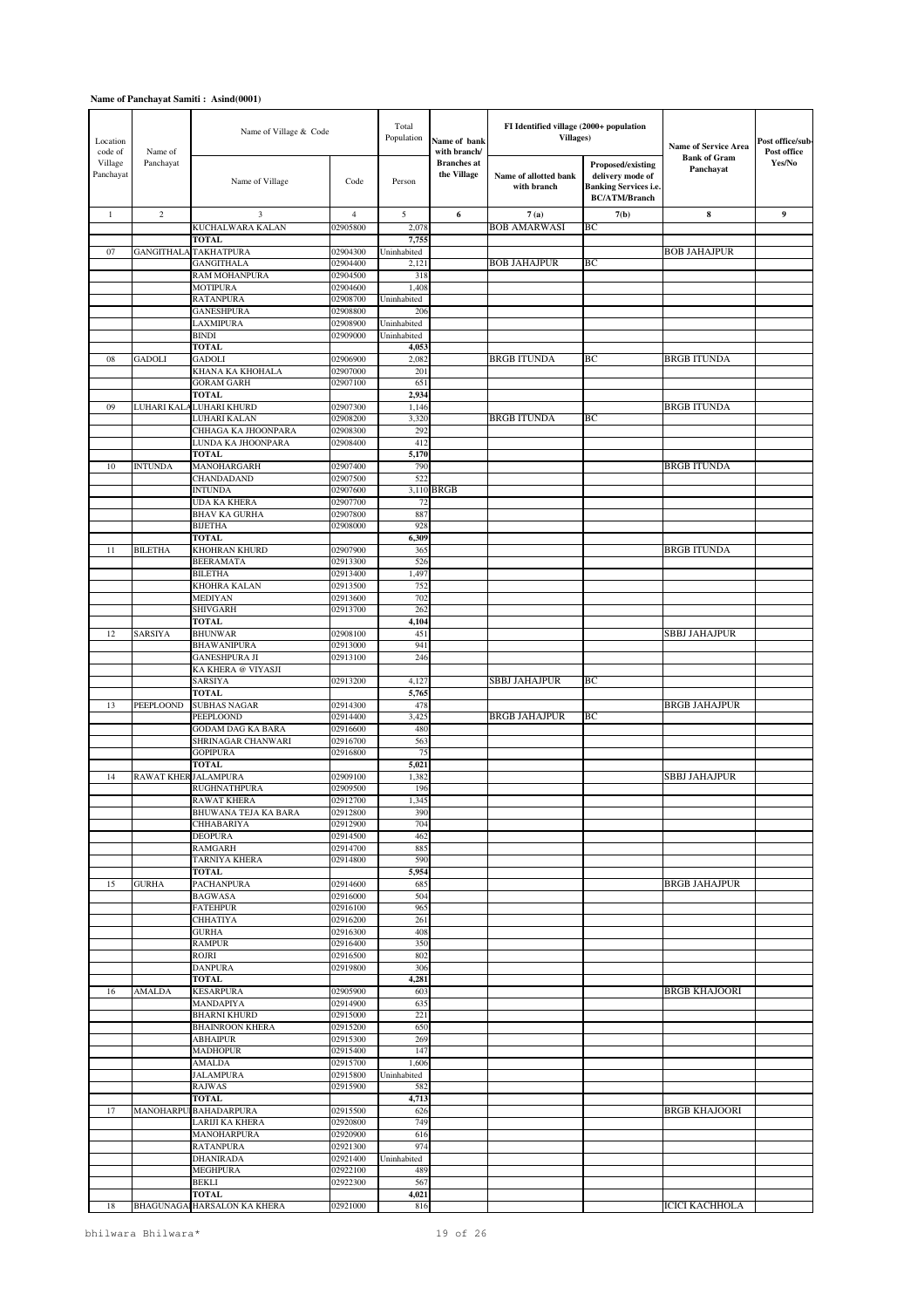| Location<br>code of  | Name of         | Name of Village & Code                   |                      | Total<br>Population  | Name of bank<br>with branch/      | FI Identified village (2000+ population<br><b>Villages)</b> |                                                                                               | Name of Service Area             | Post office/sub-<br>Post office |
|----------------------|-----------------|------------------------------------------|----------------------|----------------------|-----------------------------------|-------------------------------------------------------------|-----------------------------------------------------------------------------------------------|----------------------------------|---------------------------------|
| Village<br>Panchayat | Panchayat       | Name of Village                          | Code                 | Person               | <b>Branches</b> at<br>the Village | Name of allotted bank<br>with branch                        | Proposed/existing<br>delivery mode of<br><b>Banking Services i.e.</b><br><b>BC/ATM/Branch</b> | <b>Bank of Gram</b><br>Panchayat | Yes/No                          |
| $\mathbf{1}$         | $\overline{c}$  | 3                                        | $\overline{4}$       | 5                    | 6                                 | 7(a)                                                        | 7(b)                                                                                          | ${\bf 8}$                        | 9                               |
|                      |                 | PADAMPURA                                | 02921100             | 920                  |                                   |                                                             |                                                                                               |                                  |                                 |
|                      |                 | <b>HANSERA</b><br><b>CHHITARPURA</b>     | 02921200<br>02921500 | 597<br>269           |                                   |                                                             |                                                                                               |                                  |                                 |
|                      |                 | <b>BHAGUNAGAR</b>                        | 02921600             | 1,114                |                                   |                                                             |                                                                                               |                                  |                                 |
|                      |                 | <b>SADAPUR</b>                           | 02921700             | 286                  |                                   |                                                             |                                                                                               |                                  |                                 |
|                      |                 | <b>JAWANPURA</b><br><b>JAGMOHANPURA</b>  | 02921800<br>02921900 | 343<br>297           |                                   |                                                             |                                                                                               |                                  |                                 |
|                      |                 | <b>ROOPPURA</b>                          | 02924200             | 289                  |                                   |                                                             |                                                                                               |                                  |                                 |
|                      |                 | <b>GODPURIYA</b>                         | 02924300             | 134                  |                                   |                                                             |                                                                                               |                                  |                                 |
| 19                   | <b>KHAJOORI</b> | <b>TOTAL</b><br><b>JHEEKARI</b>          | 02920400             | 5,065<br>732         |                                   |                                                             |                                                                                               | <b>BRGB KHAJOORI</b>             |                                 |
|                      |                 | KANAWATON KA KHERA                       | 02920500             | 184                  |                                   |                                                             |                                                                                               |                                  |                                 |
|                      |                 | FATTA KA KHERA                           | 02920600             | 560                  |                                   |                                                             |                                                                                               |                                  |                                 |
|                      |                 | <b>MANPURA</b><br><b>JORAJI KA KHERA</b> | 02920700<br>02922200 | 514<br>218           |                                   |                                                             |                                                                                               |                                  |                                 |
|                      |                 | <b>BHOJGARH</b>                          | 02922600             |                      |                                   |                                                             |                                                                                               |                                  |                                 |
|                      |                 | <b>KHAJOORI</b>                          | 02922700             | 2,428                | <b>BRGB</b>                       |                                                             |                                                                                               |                                  |                                 |
|                      |                 | <b>TOTAL</b>                             |                      | 4,638                |                                   |                                                             |                                                                                               |                                  |                                 |
| 20                   | <b>DHOR</b>     | <b>TOLA</b><br><b>JHEEKALI</b>           | 02913800<br>02914100 | 789<br>569           |                                   |                                                             |                                                                                               | <b>BRGB JAHAJPUR</b>             |                                 |
|                      |                 | <b>GOGA KA KHERA</b>                     | 02914200             | 416                  |                                   |                                                             |                                                                                               |                                  |                                 |
|                      |                 | <b>NATHOON</b>                           | 02917100             | 1,099                |                                   |                                                             |                                                                                               |                                  |                                 |
|                      |                 | <b>BABAJI KA KHERA</b><br><b>DHOR</b>    | 02917200<br>02917300 | 418<br>931           |                                   |                                                             |                                                                                               |                                  |                                 |
|                      |                 | <b>RAJPURA</b>                           | 02917400             | 522                  |                                   |                                                             |                                                                                               |                                  |                                 |
|                      |                 | RAMA KA KHERA                            | 02918200             | 125                  |                                   |                                                             |                                                                                               |                                  |                                 |
| 21                   | <b>BARODA</b>   | <b>TOTAL</b><br><b>CHAND KHERI</b>       | 02913900             | 4,869<br>Uninhabited |                                   |                                                             |                                                                                               | <b>BOB SAKARGARH</b>             |                                 |
|                      |                 | <b>KHANERIYA</b>                         | 02914000             | 156                  |                                   |                                                             |                                                                                               |                                  |                                 |
|                      |                 | <b>BHEEM KA KHERA</b>                    | 02917500             | 238                  |                                   |                                                             |                                                                                               |                                  |                                 |
|                      |                 | <b>SHIVPURA</b><br><b>TALODA</b>         | 02917600<br>02917700 | Uninhabited          |                                   |                                                             |                                                                                               |                                  |                                 |
|                      |                 | <b>BARODA</b>                            | 02917800             | 1,029<br>884         |                                   |                                                             |                                                                                               |                                  |                                 |
|                      |                 | <b>DEO NAGAR</b>                         | 02917900             | 445                  |                                   |                                                             |                                                                                               |                                  |                                 |
|                      |                 | KABRI                                    | 02918000             | 244                  |                                   |                                                             |                                                                                               |                                  |                                 |
|                      |                 | NATHADAND<br><b>KISHANPURA</b>           | 02918100<br>02918300 | 339<br>350           |                                   |                                                             |                                                                                               |                                  |                                 |
|                      |                 | LAXMIPURA                                | 02918400             | 233                  |                                   |                                                             |                                                                                               |                                  |                                 |
|                      |                 | <b>LAL KA KHERA</b>                      | 02918500             | 406                  |                                   |                                                             |                                                                                               |                                  |                                 |
|                      |                 | KHEMA KA KHERA<br><b>BAKHERA</b>         | 02918600<br>02918700 | 360<br>363           |                                   |                                                             |                                                                                               |                                  |                                 |
|                      |                 | <b>TOTAL</b>                             |                      | 5,047                |                                   |                                                             |                                                                                               |                                  |                                 |
| 22                   | <b>ULELA</b>    | SABALPURA                                | 02916900             | 587                  |                                   |                                                             |                                                                                               | <b>BRGB JAHAJPUR</b>             |                                 |
|                      |                 | <b>SUNDARGARH</b><br>ULELA               | 02919700<br>02919900 | 442<br>1,712         |                                   |                                                             |                                                                                               |                                  |                                 |
|                      |                 | <b>SAWAIPURA</b>                         | 02920100             | 333                  |                                   |                                                             |                                                                                               |                                  |                                 |
|                      |                 | <b>RANAWATON KA KHERA</b>                | 02920200             | 109                  |                                   |                                                             |                                                                                               |                                  |                                 |
|                      |                 | <b>GARH BODIYA</b><br><b>TOTAL</b>       | 02920300             | 698<br>3,881         |                                   |                                                             |                                                                                               |                                  |                                 |
| 23                   |                 | SHAKAR GARIBRIJ KI DOONGRI               | 02918800             | 271                  |                                   |                                                             |                                                                                               | <b>BOB SAKARGARH</b>             |                                 |
|                      |                 | <b>SHAKAR GARH</b>                       | 02918900<br>02919000 |                      | 3,412 BOB                         |                                                             |                                                                                               |                                  |                                 |
|                      |                 | DEVI SINGHJI KA KHERA<br><b>BALAPURA</b> | 02919100             | 13<br>247            |                                   |                                                             |                                                                                               |                                  |                                 |
|                      |                 | <b>JHOJHAR</b>                           | 02919200             | 635                  |                                   |                                                             |                                                                                               |                                  |                                 |
|                      |                 | PANNA KA KHERA<br><b>BHOPALPURA</b>      | 02919300<br>02919400 | 271<br>208           |                                   |                                                             |                                                                                               |                                  |                                 |
|                      |                 | <b>TOTAL</b>                             |                      | 5,057                |                                   |                                                             |                                                                                               |                                  |                                 |
| 24                   | <b>KURADIYA</b> | <b>KURADIYA</b>                          | 02907200             | 2,224                |                                   | SBBJ JAHAJPUR                                               | BС                                                                                            | <b>SBBJ JAHAJPUR</b>             |                                 |
|                      |                 | CHHAJELON KA KHERA                       | 02908500<br>02908600 | 572                  |                                   |                                                             |                                                                                               |                                  |                                 |
|                      |                 | <b>DHANDHOLA</b><br><b>TOTAL</b>         |                      | 1,445<br>4,241       |                                   |                                                             |                                                                                               |                                  |                                 |
| 25                   | <b>TEETHODA</b> | <b>GALIYA</b>                            | 02925200             | 409                  |                                   |                                                             |                                                                                               | <b>BOB SAKARGARH</b>             |                                 |
|                      |                 | <b>KHEROONA</b>                          | 02925300<br>02925400 | 1,111                |                                   |                                                             |                                                                                               |                                  |                                 |
|                      |                 | TEETHODA (JAGEER)<br>SHOBHAJI KA KHERA   | 02925500             | 1,119<br>280         |                                   |                                                             |                                                                                               |                                  |                                 |
|                      |                 | <b>EKALMERI</b>                          | 02925600             | 20                   |                                   |                                                             |                                                                                               |                                  |                                 |
|                      |                 | <b>JORA JI KA KHERA</b><br><b>TAHLA</b>  | 02925700<br>02925800 | 123<br>302           |                                   |                                                             |                                                                                               |                                  |                                 |
|                      |                 | ADIMALJI KA KHERA                        | 02925900             | 477                  |                                   |                                                             |                                                                                               |                                  |                                 |
|                      |                 | MEWASA                                   | 02926000             | 384                  |                                   |                                                             |                                                                                               |                                  |                                 |
| 26                   | <b>BANKRA</b>   | <b>TOTAL</b><br>HARSALON KI JHONPARIYA   | 02923300             | 4,225<br>217         |                                   |                                                             |                                                                                               | <b>BOB SAKARGARH</b>             |                                 |
|                      |                 | <b>KANSYA</b>                            | 02923400             | 612                  |                                   |                                                             |                                                                                               |                                  |                                 |
|                      |                 | <b>BANKRA</b>                            | 02923500             | 1,000                |                                   |                                                             |                                                                                               |                                  |                                 |
|                      |                 | <b>BAG KI JHOONPARIYA</b>                | 02923600             | 440                  |                                   |                                                             |                                                                                               |                                  |                                 |
|                      |                 | <b>URNA</b><br><b>SHERPURA</b>           | 02925000<br>02925100 | 748<br>637           |                                   |                                                             |                                                                                               |                                  |                                 |
|                      |                 | <b>TOTAL</b>                             |                      | 3,654                |                                   |                                                             |                                                                                               |                                  |                                 |
| 27                   | <b>ROPAN</b>    | <b>AKHEPURA</b>                          | 02910900             | 649                  |                                   |                                                             |                                                                                               | <b>BOB ROPAN</b>                 |                                 |
|                      |                 | <b>ROPAN</b><br><b>ROOPPURA</b>          | 02911000<br>02911100 | 362                  | 5,114 BOB                         |                                                             |                                                                                               |                                  |                                 |
|                      |                 | <b>TOTAL</b>                             |                      | 6,125                |                                   |                                                             |                                                                                               |                                  |                                 |
| 28                   |                 | BHARNI KALAJAGANNATH PURA                | 02911900             | 300                  |                                   |                                                             |                                                                                               | <b>BOB ROPAN</b>                 |                                 |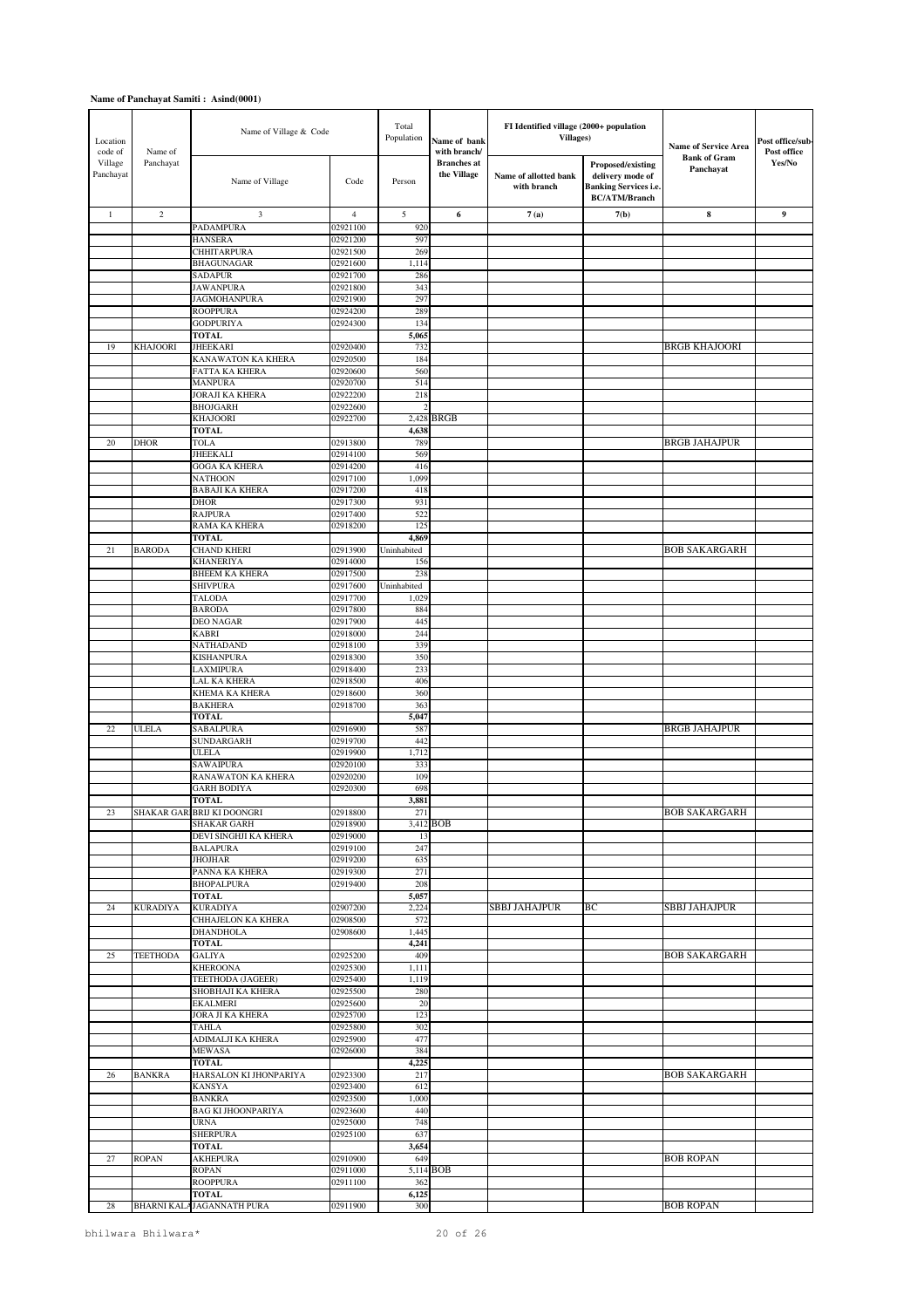| Location<br>code of             | Name of           | Name of Village & Code              |                      | Total<br>Population<br>Name of bank<br>with branch/ |                                   | FI Identified village (2000+ population<br><b>Villages</b> ) |                                                                                               | <b>Name of Service Area</b><br><b>Bank of Gram</b> | Post office/sub-<br>Post office<br>$\mathbf{Yes} / \mathbf{No}$ |
|---------------------------------|-------------------|-------------------------------------|----------------------|-----------------------------------------------------|-----------------------------------|--------------------------------------------------------------|-----------------------------------------------------------------------------------------------|----------------------------------------------------|-----------------------------------------------------------------|
| Village<br>Panchayat<br>$\,1\,$ | Panchayat         | Name of Village                     | Code                 | Person                                              | <b>Branches</b> at<br>the Village | Name of allotted bank<br>with branch                         | Proposed/existing<br>delivery mode of<br><b>Banking Services i.e.</b><br><b>BC/ATM/Branch</b> | Panchayat                                          |                                                                 |
|                                 | $\overline{c}$    | 3                                   | $\sqrt{4}$           | 5                                                   | 6                                 | 7(a)                                                         | 7(b)                                                                                          | $\bf8$                                             | 9                                                               |
|                                 |                   | SARSIYA CHARANAN                    | 02912000             | 1,044                                               |                                   |                                                              |                                                                                               |                                                    |                                                                 |
|                                 |                   | <b>BHARNI KALAN</b>                 | 02912400             | 1,916                                               |                                   |                                                              |                                                                                               |                                                    |                                                                 |
|                                 |                   | <b>ODIYA KHERA</b><br><b>TOTAL</b>  | 02912500             | 535<br>3,795                                        |                                   |                                                              |                                                                                               |                                                    |                                                                 |
| 29                              | <b>AMARWASI</b>   | <b>KALA BHATA</b>                   | 02904700             | 467                                                 |                                   |                                                              |                                                                                               | <b>BOB AMARWASI</b>                                |                                                                 |
|                                 |                   | <b>MAYLA POLYA</b>                  | 02906400             | 1,037                                               |                                   |                                                              |                                                                                               |                                                    |                                                                 |
|                                 |                   | <b>BARADPURA</b>                    | 02906500             | 699                                                 |                                   |                                                              |                                                                                               |                                                    |                                                                 |
|                                 |                   | <b>AMARWASI</b>                     | 02906600             |                                                     | 2,426 BOB                         |                                                              |                                                                                               |                                                    |                                                                 |
|                                 |                   | ASAN                                | 02906700             | 182                                                 |                                   |                                                              |                                                                                               |                                                    |                                                                 |
|                                 |                   | RAM NAGAR<br><b>TOTAL</b>           | 02906800             | 520<br>5,331                                        |                                   |                                                              |                                                                                               |                                                    |                                                                 |
| 30                              | <b>DHUNWALA</b>   | <b>UDAPURIYA</b>                    | 02904800             | 66                                                  |                                   |                                                              |                                                                                               | <b>BOB JAHAJPUR</b>                                |                                                                 |
|                                 |                   | <b>KESHO BILAS</b>                  | 02904900             | 189                                                 |                                   |                                                              |                                                                                               |                                                    |                                                                 |
|                                 |                   | DHUNWALA                            | 02905000             | 1,326                                               |                                   |                                                              |                                                                                               |                                                    |                                                                 |
|                                 |                   | MUNSHIPURA                          | 02905100             | 458                                                 |                                   |                                                              |                                                                                               |                                                    |                                                                 |
|                                 |                   | <b>BARLA POLIYA</b><br><b>TOTAL</b> | 02905200             | 1,040                                               |                                   |                                                              |                                                                                               |                                                    |                                                                 |
| 31                              | <b>TEETORI</b>    | <b>TEETORI</b>                      | 02903100             | 3,079<br>1,537                                      |                                   |                                                              |                                                                                               | <b>BOB PANDER</b>                                  |                                                                 |
|                                 |                   | DHAGARIYA                           | 02910000             | 496                                                 |                                   |                                                              |                                                                                               |                                                    |                                                                 |
|                                 |                   | BHEELRI                             | 02910100             | 748                                                 |                                   |                                                              |                                                                                               |                                                    |                                                                 |
|                                 |                   | <b>GULABPURA</b>                    | 02910200             | 183                                                 |                                   |                                                              |                                                                                               |                                                    |                                                                 |
|                                 |                   | <b>TOTAL</b>                        |                      | 2,964                                               |                                   |                                                              |                                                                                               |                                                    |                                                                 |
| 32                              | <b>JAMOLI</b>     | RUGHNATHPURA KHURD                  | 02909200             | 65                                                  |                                   |                                                              |                                                                                               | <b>BOB ROPAN</b>                                   |                                                                 |
|                                 |                   | SHAKARPURA<br><b>RAMPURA</b>        | 02909300<br>02909600 | 348<br>466                                          |                                   |                                                              |                                                                                               |                                                    |                                                                 |
|                                 |                   | HADOLA CHAK                         | 02911800             | Uninhabited                                         |                                   |                                                              |                                                                                               |                                                    |                                                                 |
|                                 |                   | JAMOLI                              | 02912600             | 2,489                                               |                                   | <b>BOB ROPAN</b>                                             | BС                                                                                            |                                                    |                                                                 |
|                                 |                   | <b>TOTAL</b>                        |                      | 3,368                                               |                                   |                                                              |                                                                                               |                                                    |                                                                 |
| 33                              | AMARGARH          | <b>AMARGARH</b>                     | 02922000             | 2,103                                               |                                   | <b>BRGB KHAJOORI</b>                                         | BC                                                                                            | <b>BRGB KHAJOORI</b>                               |                                                                 |
|                                 |                   | KABRI                               | 02923900             | 659                                                 |                                   |                                                              |                                                                                               |                                                    |                                                                 |
|                                 |                   | CHAK CHHAMBAR<br>MUKANDPURA         | 02924100<br>02924400 | Uninhabited<br>Uninhabited                          |                                   |                                                              |                                                                                               |                                                    |                                                                 |
|                                 |                   | RAMPURA                             | 02924500             | 162                                                 |                                   |                                                              |                                                                                               |                                                    |                                                                 |
|                                 |                   | AKHERAMJI KA KHERA                  | 02924600             | 175                                                 |                                   |                                                              |                                                                                               |                                                    |                                                                 |
|                                 |                   | MOHANPURA                           | 02924700             | 227                                                 |                                   |                                                              |                                                                                               |                                                    |                                                                 |
|                                 |                   | <b>RATANGARH</b>                    | 02924800             | 163                                                 |                                   |                                                              |                                                                                               |                                                    |                                                                 |
| 34                              | <b>BEI</b>        | TOTAL<br>MANA KA BARADA             | 02917000             | 3,489<br>379                                        |                                   |                                                              |                                                                                               | <b>BOB SAKARGARH</b>                               |                                                                 |
|                                 |                   | MAL KA KHERA                        | 02919500             | 885                                                 |                                   |                                                              |                                                                                               |                                                    |                                                                 |
|                                 |                   | BEI                                 | 02919600             | 1,133                                               |                                   |                                                              |                                                                                               |                                                    |                                                                 |
|                                 |                   | <b>UTHARNA</b>                      | 02923100             | 716                                                 |                                   |                                                              |                                                                                               |                                                    |                                                                 |
|                                 |                   | <b>TOTAL</b>                        |                      | 3,113                                               |                                   |                                                              |                                                                                               |                                                    |                                                                 |
| 35                              | <b>KISHANGARI</b> | <b>MELWA</b>                        | 02920000             | 306                                                 |                                   |                                                              |                                                                                               | <b>BRGB KHAJOORI</b>                               |                                                                 |
|                                 |                   | MEWASA<br>KANKARIYA KHERA           | 02922400<br>02922500 | Uninhabited<br>222                                  |                                   |                                                              |                                                                                               |                                                    |                                                                 |
|                                 |                   | CHHACHHIYA BADOLA                   | 02922800             | 457                                                 |                                   |                                                              |                                                                                               |                                                    |                                                                 |
|                                 |                   | KISHANGARH                          | 02922900             | 423                                                 |                                   |                                                              |                                                                                               |                                                    |                                                                 |
|                                 |                   | JAIGARH                             | 02923000             |                                                     |                                   |                                                              |                                                                                               |                                                    |                                                                 |
|                                 |                   | <b>BHEEMPURA</b>                    | 02923200             | 121                                                 |                                   |                                                              |                                                                                               |                                                    |                                                                 |
|                                 |                   | <b>MOTIPURA</b>                     | 02923700             | 287                                                 |                                   |                                                              |                                                                                               |                                                    |                                                                 |
|                                 |                   | NRISINGHGARH<br><b>SUJANPURA</b>    | 02923800<br>02924000 | 127<br>577                                          |                                   |                                                              |                                                                                               |                                                    |                                                                 |
|                                 |                   | <b>DALPURA</b>                      | 02924900             | 469                                                 |                                   |                                                              |                                                                                               |                                                    |                                                                 |
|                                 |                   | TOTAL                               |                      | 2,989                                               |                                   |                                                              |                                                                                               |                                                    |                                                                 |
| 36                              | <b>BAGOODAR</b>   | MANDACHAR                           | 02912100             | 511                                                 |                                   |                                                              |                                                                                               | <b>BOB ROPAN</b>                                   |                                                                 |
|                                 |                   | DEORA                               | 02912200             | 733                                                 |                                   |                                                              |                                                                                               |                                                    |                                                                 |
|                                 |                   | <b>BAGOODAR</b><br><b>TOTAL</b>     | 02912300             | 1,721                                               |                                   |                                                              |                                                                                               |                                                    |                                                                 |
| 37                              | PHALASIYA         | <b>INDOKIYA</b>                     | 02911200             | 2,965<br>860                                        |                                   |                                                              |                                                                                               | <b>BOB PANDER</b>                                  |                                                                 |
|                                 |                   | SIHANA                              | 02911300             | 674                                                 |                                   |                                                              |                                                                                               |                                                    |                                                                 |
|                                 |                   | <b>BHAGWANPURA</b>                  | 02911400             | 329                                                 |                                   |                                                              |                                                                                               |                                                    |                                                                 |
|                                 |                   | MATAJI KA KHERA                     | 02911500             | 791                                                 |                                   |                                                              |                                                                                               |                                                    |                                                                 |
|                                 |                   | PHALASIYA                           | 02911600             | 700                                                 |                                   |                                                              |                                                                                               |                                                    |                                                                 |
|                                 |                   | <b>TOTAL</b>                        |                      | 3,354                                               |                                   |                                                              |                                                                                               |                                                    |                                                                 |

#### **Name of Panchayat Samiti : Mandalgarh(0011)**

| 01 | <b>RAJGARH</b>  | <b>CHANDPURA</b>          | 02926100 | 52    |                             |                    |    | <b>ICICI KACHHOLA</b> | <b>YES</b> |
|----|-----------------|---------------------------|----------|-------|-----------------------------|--------------------|----|-----------------------|------------|
|    |                 | <b>AMPURA</b>             | 02926200 | 368   |                             |                    |    |                       |            |
|    |                 | <b>UMMEDPURA</b>          | 02926300 | 492   |                             |                    |    |                       |            |
|    |                 | <b>KATARIYON KA KHERA</b> | 02926400 | 335   |                             |                    |    |                       |            |
|    |                 | <b>RAJGARH</b>            | 02926500 | 700   |                             |                    |    |                       |            |
|    |                 | <b>KHAKHUNDA</b>          | 02926600 | 434   |                             |                    |    |                       |            |
|    |                 | <b>PEETHALPURA</b>        | 02926700 | 156   |                             |                    |    |                       |            |
|    |                 | <b>BAGTHALA</b>           | 02926800 | 125   |                             |                    |    |                       |            |
|    |                 | <b>GOTHRA</b>             | 02926900 | 72    |                             |                    |    |                       |            |
|    |                 | LAXMIPURA                 | 02927000 | 252   |                             |                    |    |                       |            |
|    |                 | <b>JAL KA KHERA</b>       | 02927200 | 495   |                             |                    |    |                       |            |
|    |                 | <b>TOTAL</b>              |          | 3,481 |                             |                    |    |                       |            |
| 02 | <b>KACHHOLA</b> | <b>KACHHOLA</b>           | 02928300 |       | <b>6.346 ICICI KACHHOLA</b> |                    |    | <b>ICICI KACHHOLA</b> | <b>YES</b> |
| 03 |                 | THAL KALAN THALKHURD      | 02927100 | 578   |                             |                    |    |                       | <b>YES</b> |
|    |                 | THAL KALAN                | 02927300 | 2,000 |                             | <b>SBI DHAMNIA</b> | BC |                       |            |
|    |                 | <b>NAHARGARH</b>          | 02927900 | 676   |                             |                    |    |                       |            |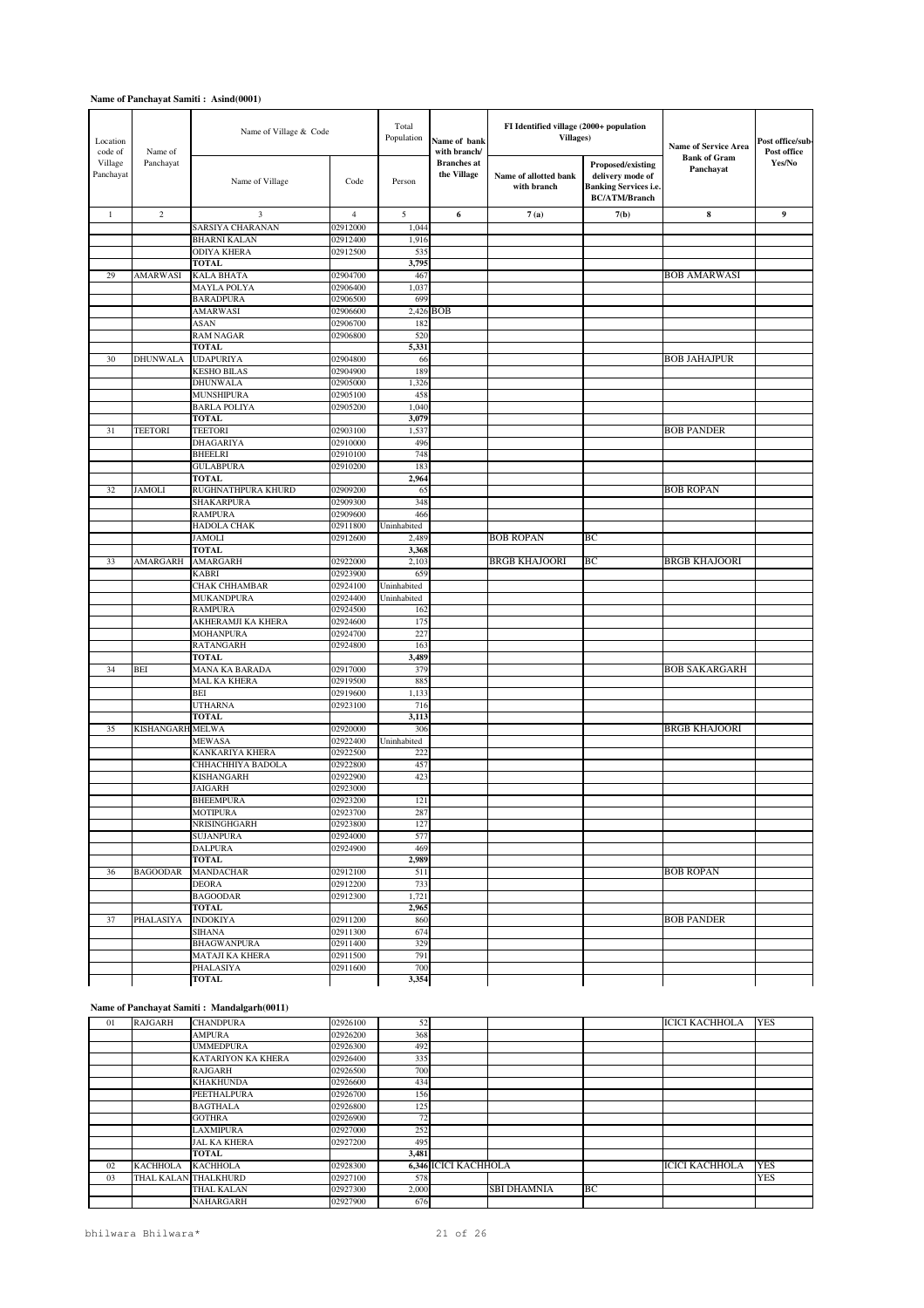| Location<br>code of  | Name of          | Name of Village & Code                       |                      | Total<br>Population        | Name of bank<br>with branch/      | FI Identified village (2000+ population<br><b>Villages</b> ) |                                                                                                      | <b>Name of Service Area</b>      | Post office/sub-<br>Post office |
|----------------------|------------------|----------------------------------------------|----------------------|----------------------------|-----------------------------------|--------------------------------------------------------------|------------------------------------------------------------------------------------------------------|----------------------------------|---------------------------------|
| Village<br>Panchayat | Panchayat        | Name of Village                              | Code                 | Person                     | <b>Branches</b> at<br>the Village | Name of allotted bank<br>with branch                         | <b>Proposed/existing</b><br>delivery mode of<br><b>Banking Services i.e.</b><br><b>BC/ATM/Branch</b> | <b>Bank of Gram</b><br>Panchayat | Yes/No                          |
| $\mathbf{1}$         | $\sqrt{2}$       | 3                                            | $\overline{4}$       | 5                          | 6                                 | 7(a)                                                         | 7(b)                                                                                                 | 8                                | 9                               |
| 04                   | <b>DHAMNIYA</b>  | <b>TOTAL</b><br><b>DHAMNIYA</b>              | 02927800             | 3,254<br>2,891             | <b>SBI DHAMNIA</b>                |                                                              |                                                                                                      | SBI DHAMNIA                      | YES                             |
|                      |                  | <b>JAGPURA</b>                               | 02928000             | 649                        |                                   |                                                              |                                                                                                      |                                  |                                 |
|                      |                  | <b>HARPURA</b>                               | 02928100             | 641                        |                                   |                                                              |                                                                                                      |                                  |                                 |
|                      |                  | <b>TOTAL</b>                                 |                      | 4,181                      |                                   |                                                              |                                                                                                      |                                  |                                 |
| 05                   | <b>RALAYATA</b>  | HARISINGH KA KHERA@<br>NATHAWATON KA KHERA   | 02927400             | 377                        |                                   |                                                              |                                                                                                      | SBI DHAMNIA                      | <b>YES</b>                      |
|                      |                  | <b>BEELIYA</b>                               | 02927500             | 873                        |                                   |                                                              |                                                                                                      |                                  |                                 |
|                      |                  | HINDU SINGH KA KHERA@                        | 02927600             | 408                        |                                   |                                                              |                                                                                                      |                                  |                                 |
|                      |                  | CHHUR KA KHERA<br>MEETHA                     | 02927700             | 221                        |                                   |                                                              |                                                                                                      |                                  |                                 |
|                      |                  | SONIYANA                                     | 02932600             | 595                        |                                   |                                                              |                                                                                                      |                                  |                                 |
|                      |                  | <b>PADAMPURA</b>                             | 02932700             | 338                        |                                   |                                                              |                                                                                                      |                                  |                                 |
|                      |                  | <b>RALAYATA</b><br><b>TOTAL</b>              | 02932800             | 1,101<br>3,913             |                                   |                                                              |                                                                                                      |                                  |                                 |
| 06                   | <b>SARTHALA</b>  | <b>LATALA</b>                                | 02928200             | 217                        |                                   |                                                              |                                                                                                      | ICICI KACHHOLA                   | YES                             |
|                      |                  | LACHHMANGARH                                 | 02928400             | 200                        |                                   |                                                              |                                                                                                      |                                  |                                 |
|                      |                  | <b>SAMTHALA</b><br><b>SARTHALA</b>           | 02928500<br>02928600 | Uninhabited<br>1,501       |                                   |                                                              |                                                                                                      |                                  |                                 |
|                      |                  | <b>MADHU PURIYA</b>                          | 02928700             | 213                        |                                   |                                                              |                                                                                                      |                                  |                                 |
|                      |                  | <b>RAJPURA</b>                               | 02928800             | 408                        |                                   |                                                              |                                                                                                      |                                  |                                 |
|                      |                  | <b>KEERATPURA</b><br>HINDUSINGHJI KI GARHI   | 02928900<br>02929000 | Uninhabited<br>Uninhabited |                                   |                                                              |                                                                                                      |                                  |                                 |
|                      |                  | <b>HARJASPURA</b>                            | 02929200             | 420                        |                                   |                                                              |                                                                                                      |                                  |                                 |
|                      |                  | <b>TOTAL</b>                                 |                      | 2,959                      |                                   |                                                              |                                                                                                      |                                  |                                 |
| 07                   | <b>JASUJI KA</b> | <b>DEOPURIYA</b>                             | 02929100             | 131                        |                                   |                                                              |                                                                                                      | SBI DHAMNIA                      | <b>YES</b>                      |
|                      | <b>KHERA</b>     | <b>KERIYA</b><br><b>BAKHATPURA</b>           | 02929300<br>02929400 | 70<br>261                  |                                   |                                                              |                                                                                                      |                                  |                                 |
|                      |                  | <b>SALAMPURA</b>                             | 02929500             | 396                        |                                   |                                                              |                                                                                                      |                                  |                                 |
|                      |                  | CHAWANDIYA                                   | 02929600             | 299                        |                                   |                                                              |                                                                                                      |                                  |                                 |
|                      |                  | AMLI<br><b>JASUJI KA KHERA</b>               | 02929700<br>02929800 | 815<br>1,007               |                                   |                                                              |                                                                                                      |                                  |                                 |
|                      |                  | NATHJI KA KHERA                              | 02929900             | 322                        |                                   |                                                              |                                                                                                      |                                  |                                 |
|                      |                  | <b>TOTAL</b>                                 |                      | 3,301                      |                                   |                                                              |                                                                                                      |                                  |                                 |
| 08                   | <b>JHANJHOLA</b> | <b>MALA KA KHERA</b><br>ACHALA JI KA KHERA   | 02930000<br>02930100 | 184<br>405                 |                                   |                                                              |                                                                                                      | <b>BRGB MAHUA</b>                | <b>YES</b>                      |
|                      |                  | <b>BHARJI KA KHERA</b>                       | 02930200             | 142                        |                                   |                                                              |                                                                                                      |                                  |                                 |
|                      |                  | <b>JHANJHOLA</b>                             | 02930300             | 871                        |                                   |                                                              |                                                                                                      |                                  |                                 |
|                      |                  | <b>ROOPAREL</b><br>SHAKTAJI KA KHERA         | 02930400<br>02930500 | 105<br>502                 |                                   |                                                              |                                                                                                      |                                  |                                 |
|                      |                  | <b>KARAR KHERI</b>                           | 02930600             | 245                        |                                   |                                                              |                                                                                                      |                                  |                                 |
|                      |                  | <b>GUDHA</b>                                 | 02930700             | 391                        |                                   |                                                              |                                                                                                      |                                  |                                 |
|                      |                  | <b>DEOPURA</b>                               | 02930800             | 247                        |                                   |                                                              |                                                                                                      |                                  |                                 |
|                      |                  | <b>DEOLI KI NOON</b><br><b>TOTAL</b>         | 02931000             | 30<br>3,122                |                                   |                                                              |                                                                                                      |                                  |                                 |
| 09                   | <b>BEEKRAN</b>   | <b>BEEKRAN</b>                               | 02931100             | 1,135                      |                                   |                                                              |                                                                                                      | <b>BRGB SHYAMPURA YES</b>        |                                 |
|                      |                  | TAKHATJI KA KHERA<br><b>DUDAJI KA KHERA</b>  | 02931200<br>02931300 | 93<br>144                  |                                   |                                                              |                                                                                                      |                                  |                                 |
|                      |                  | <b>GULGOAN</b>                               | 02939600             | 225                        |                                   |                                                              |                                                                                                      |                                  |                                 |
|                      |                  | <b>AJEETPURA</b>                             | 02939700             | 77                         |                                   |                                                              |                                                                                                      |                                  |                                 |
|                      |                  | <b>ROOPTALAI</b>                             | 02939800             | 566                        |                                   |                                                              |                                                                                                      |                                  |                                 |
|                      |                  | KHAM KA KHERA<br><b>JALAM KI JHONPARIYAN</b> | 02939900<br>02940000 | 81<br>618                  |                                   |                                                              |                                                                                                      |                                  |                                 |
|                      |                  | <b>MEGHPURA</b>                              | 02940200             | 203                        |                                   |                                                              |                                                                                                      |                                  |                                 |
|                      |                  | <b>TOTAL</b><br>SHREENAGAR JASAJI KA KHERA   |                      | 3,142                      |                                   |                                                              |                                                                                                      |                                  |                                 |
| 10                   |                  | <b>DEOGARH</b>                               | 02931400<br>02931500 | 565<br>55                  |                                   |                                                              |                                                                                                      | <b>BRGB MAHUA</b>                | YES                             |
|                      |                  | DANJI KA KHERA                               | 02931600             | 303                        |                                   |                                                              |                                                                                                      |                                  |                                 |
|                      |                  | <b>SHREENAGAR</b><br><b>SANGRAMPURA</b>      | 02931700<br>02931800 | 501                        |                                   |                                                              |                                                                                                      |                                  |                                 |
|                      |                  | KACHOLIYA KHURD                              | 02931900             | 171<br>194                 |                                   |                                                              |                                                                                                      |                                  |                                 |
|                      |                  | KACHOLIYA KALAN                              | 02932000             | 173                        |                                   |                                                              |                                                                                                      |                                  |                                 |
|                      |                  | <b>MUKAN GARH</b>                            | 02932200             | 537                        |                                   |                                                              |                                                                                                      |                                  |                                 |
|                      |                  | <b>BADANPURA</b><br><b>TOTAL</b>             | 02938900             | 556<br>3,055               |                                   |                                                              |                                                                                                      |                                  |                                 |
| 11                   | <b>DOLPURA</b>   | <b>NAWALPURA</b>                             | 02938000             | 501                        |                                   |                                                              |                                                                                                      |                                  |                                 |
|                      |                  | SARDARJI KA KHERA                            | 02938200             | 593                        |                                   |                                                              |                                                                                                      |                                  |                                 |
|                      |                  | KISHANPURIYA<br>SALAMPURA @ TINDURI          | 02938600<br>02938700 | 294<br>168                 |                                   |                                                              |                                                                                                      |                                  |                                 |
|                      |                  | <b>DOLPURA</b>                               | 02938800             | 1,008                      |                                   |                                                              |                                                                                                      |                                  |                                 |
|                      |                  | MOCHARIYON KA KHERA                          | 02939500             | 378                        |                                   |                                                              |                                                                                                      |                                  |                                 |
|                      |                  | NAHARGARH @ JODHPURIYA<br><b>TOTAL</b>       | 02942700             | 337<br>3,279               |                                   |                                                              |                                                                                                      |                                  |                                 |
| 12                   | <b>MAHUWA</b>    | <b>MAHUWA</b>                                | 02932100             |                            | 4,959 BRGB                        |                                                              |                                                                                                      | <b>BRGB MAHUA</b>                | <b>YES</b>                      |
|                      |                  | <b>SARAN KA KHERA</b>                        | 02939000             | 357                        |                                   |                                                              |                                                                                                      |                                  |                                 |
| 13                   | <b>MANPURA</b>   | <b>TOTAL</b><br><b>MANPURA</b>               | 02932300             | 5,316<br>3,400             |                                   | <b>BRGB MAHUA</b>                                            | ВC                                                                                                   | <b>BRGB MAHUA</b>                | <b>YES</b>                      |
|                      |                  | <b>GOPALPURA</b>                             | 02932400             | 417                        |                                   |                                                              |                                                                                                      |                                  |                                 |
|                      |                  | <b>GANESHPURA</b>                            | 02932500             | 859                        |                                   |                                                              |                                                                                                      |                                  |                                 |
| 14                   | <b>KALYANPUR</b> | <b>TOTAL</b><br>CHAINPURIYA @ THEEKARIYA     | 02933300             | 4,676<br>741               |                                   |                                                              |                                                                                                      | <b>BOB MANDALGARHYES</b>         |                                 |
|                      |                  | NEEL KI KHERI                                | 02936800             | 580                        |                                   |                                                              |                                                                                                      |                                  |                                 |
|                      |                  | KALYANPURA @                                 | 02937100             | 993                        |                                   |                                                              |                                                                                                      |                                  |                                 |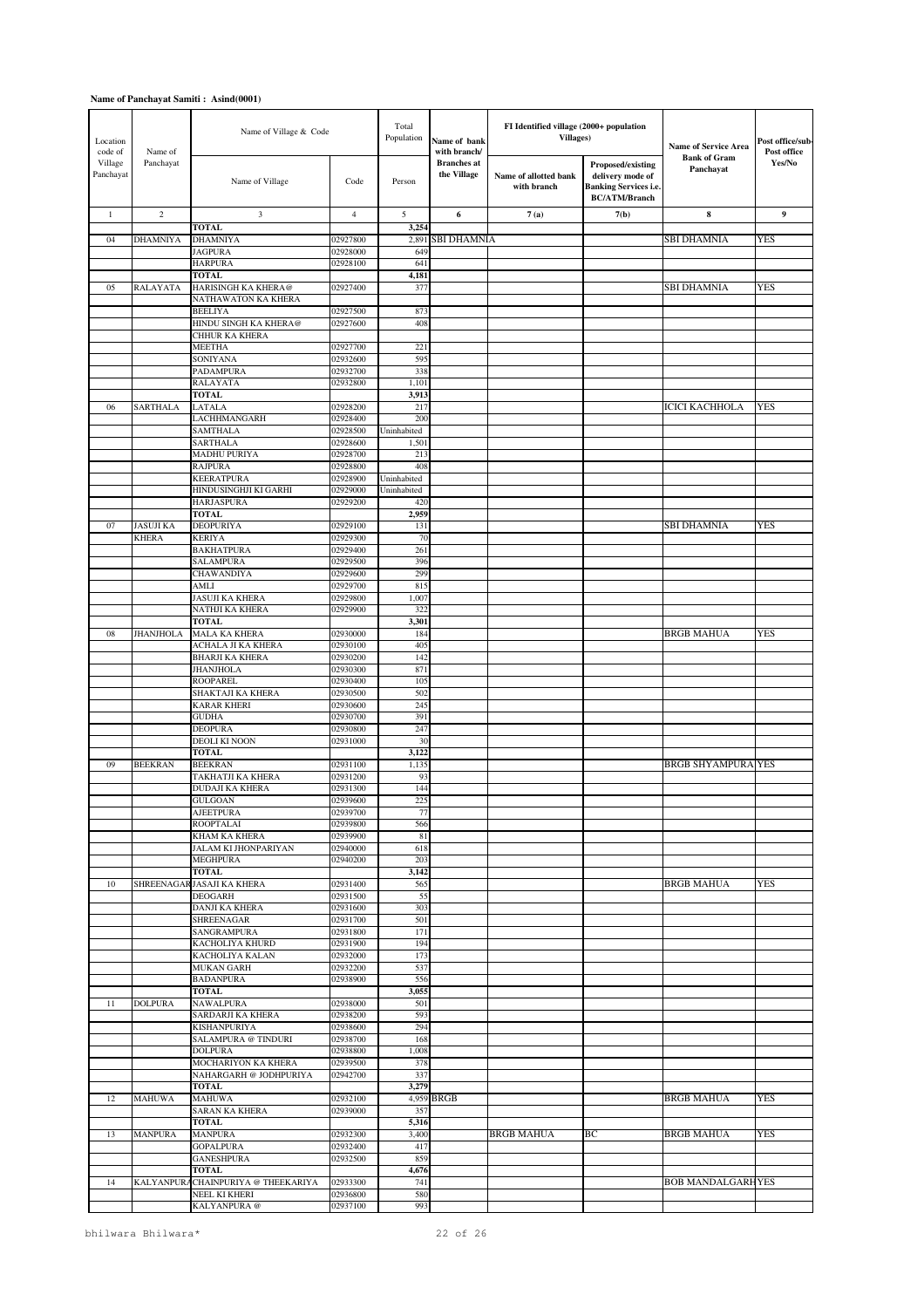| Location<br>code of  | Name of           | Name of Village & Code                    |                      | Total<br>Population | Name of bank<br>with branch/      | FI Identified village (2000+ population<br><b>Villages</b> ) |                                                                                                      | <b>Name of Service Area</b>      | Post office/sub-<br>Post office |
|----------------------|-------------------|-------------------------------------------|----------------------|---------------------|-----------------------------------|--------------------------------------------------------------|------------------------------------------------------------------------------------------------------|----------------------------------|---------------------------------|
| Village<br>Panchayat | Panchayat         | Name of Village                           | Code                 | Person              | <b>Branches</b> at<br>the Village | Name of allotted bank<br>with branch                         | <b>Proposed/existing</b><br>delivery mode of<br><b>Banking Services i.e.</b><br><b>BC/ATM/Branch</b> | <b>Bank of Gram</b><br>Panchayat | Yes/No                          |
| $\mathbf{1}$         | $\overline{c}$    | 3                                         | $\overline{4}$       | 5                   | 6                                 | 7(a)                                                         | 7(b)                                                                                                 | 8                                | 9                               |
|                      |                   | <b>HARONKA KHERA</b><br><b>SURDIYA</b>    | 02937600             | 201                 |                                   |                                                              |                                                                                                      |                                  |                                 |
|                      |                   | KASIRAMJI KA KHERA                        | 02937700             | 64                  |                                   |                                                              |                                                                                                      |                                  |                                 |
|                      |                   | KABARIYA KHURD                            | 02937800             | 131                 |                                   |                                                              |                                                                                                      |                                  |                                 |
|                      |                   | <b>KABARIYA KALAN</b>                     | 02937900             | Uninhabited         |                                   |                                                              |                                                                                                      |                                  |                                 |
|                      |                   | PEEPALDA<br>KHAKHIJI KA KHERA             | 02938100<br>02938300 | 522<br>117          |                                   |                                                              |                                                                                                      |                                  |                                 |
|                      |                   | <b>TOTAL</b>                              |                      | 3,349               |                                   |                                                              |                                                                                                      |                                  |                                 |
| 15                   | KHACHROL          | <b>RAISEENGPURA</b>                       | 02937200             | 777                 |                                   |                                                              |                                                                                                      | SBBJ MANDALGARI YES              |                                 |
|                      |                   | <b>KHACHROL</b>                           | 02937300             | 1,787               |                                   |                                                              |                                                                                                      |                                  |                                 |
|                      |                   | MAKARIYA<br><b>GOTH</b>                   | 02937400<br>02937500 | 537<br>89           |                                   |                                                              |                                                                                                      |                                  |                                 |
|                      |                   | <b>TOTAL</b>                              |                      | 3,190               |                                   |                                                              |                                                                                                      |                                  |                                 |
| 16                   | <b>MUKUND</b>     | SAND                                      | 02936100             | 638                 |                                   |                                                              |                                                                                                      | SBBJ MANDALGARI YES              |                                 |
|                      | <b>PURIYA</b>     | <b>BHAND KA KHERA</b>                     | 02936200             | 135                 |                                   |                                                              |                                                                                                      |                                  |                                 |
|                      |                   | MANDI GUSAIYAN<br>PEETHAJI KA KHERA       | 02936300<br>02936400 | 246<br>701          |                                   |                                                              |                                                                                                      |                                  |                                 |
|                      |                   | DEVI SINGH KA KHERA                       | 02936500             | 355                 |                                   |                                                              |                                                                                                      |                                  |                                 |
|                      |                   | <b>BAROO KHERA</b>                        | 02936600             | 739                 |                                   |                                                              |                                                                                                      |                                  |                                 |
|                      |                   | MUKUND PURIYA<br><b>BEER KA KHERA</b>     | 02936700             | 559                 |                                   |                                                              |                                                                                                      |                                  |                                 |
|                      |                   | LALPURA                                   | 02936900<br>02937000 | 396<br>437          |                                   |                                                              |                                                                                                      |                                  |                                 |
|                      |                   | <b>TOTAL</b>                              |                      | 4,206               |                                   |                                                              |                                                                                                      |                                  |                                 |
| 17                   | <b>JALIYA</b>     | BHAWANI SINGH KA KHERA                    | 02932900             | 268                 |                                   |                                                              |                                                                                                      | <b>ICICI BIGOD</b>               | YES                             |
|                      |                   | <b>JALIYA</b><br>MOLI                     | 02933000<br>02933100 | 1,366<br>552        |                                   |                                                              |                                                                                                      |                                  |                                 |
|                      |                   | <b>DEOPUR</b>                             | 02933200             | 119                 |                                   |                                                              |                                                                                                      |                                  |                                 |
|                      |                   | PRATAPPURA                                | 02933400             | 440                 |                                   |                                                              |                                                                                                      |                                  |                                 |
|                      |                   | THOOL KHERA                               | 02933500             | 39                  |                                   |                                                              |                                                                                                      |                                  |                                 |
|                      |                   | <b>MOHANPURA</b><br>KERPURA @ MEGHPURA    | 02933900<br>02934000 | 453<br>373          |                                   |                                                              |                                                                                                      |                                  |                                 |
|                      |                   | <b>BHARLIYA</b>                           | 02934100             | 403                 |                                   |                                                              |                                                                                                      |                                  |                                 |
|                      |                   | <b>TOTAL</b>                              |                      | 4,013               |                                   |                                                              |                                                                                                      |                                  |                                 |
| 18                   | <b>BIGOD</b>      | <b>BIGOD</b>                              | 02933600             |                     | 10,756 ICICI BIGOD                |                                                              |                                                                                                      | <b>ICICI BIGOD</b>               | <b>YES</b>                      |
|                      |                   | MALI KHERA<br>NAYAGAON                    | 02933700<br>02933800 | 1,032<br>277        |                                   |                                                              |                                                                                                      |                                  |                                 |
|                      |                   | <b>TOTAL</b>                              |                      | 12,065              |                                   |                                                              |                                                                                                      |                                  |                                 |
| 19                   | <b>KHATWARA</b>   | <b>KHATWARA</b>                           | 02934200             | 3,676               |                                   | <b>BRGB BAROONDANIBC</b>                                     |                                                                                                      | <b>BRGB BAROONDAN YES</b>        |                                 |
|                      |                   | <b>RANIKHERA</b><br><b>TOTAL</b>          | 02934300             | 991<br>4,667        |                                   |                                                              |                                                                                                      |                                  |                                 |
| 20                   | <b>SURAS</b>      | NAHARGARH                                 | 02934400             | 614                 |                                   |                                                              |                                                                                                      | <b>BRGB BAROONDAN YES</b>        |                                 |
|                      |                   | MAHTAJI KA KHERA                          | 02934500             | 919                 |                                   |                                                              |                                                                                                      |                                  |                                 |
|                      |                   | <b>SURAS</b>                              | 02934800             | 1,663               |                                   |                                                              |                                                                                                      |                                  |                                 |
|                      |                   | <b>BILOD</b><br><b>BARLA</b>              | 02934900<br>02935100 | 483<br>616          |                                   |                                                              |                                                                                                      |                                  |                                 |
|                      |                   | <b>TOTAL</b>                              |                      | 4,295               |                                   |                                                              |                                                                                                      |                                  |                                 |
| 21                   | <b>BAROONDNI</b>  | <b>DEVIPURA</b>                           | 02934700             | 982                 |                                   |                                                              |                                                                                                      | <b>BRGB BAROONDAN YES</b>        |                                 |
|                      |                   | DHAMAN GATI                               | 02935000             | 433                 |                                   |                                                              |                                                                                                      |                                  |                                 |
|                      |                   | <b>BAROONDNI</b><br><b>TOTAL</b>          | 02935200             | 6,860               | 5,445 BRGB                        |                                                              |                                                                                                      |                                  |                                 |
| $22\,$               | <b>SINGOLI</b>    | <b>DEWALIYA</b>                           | 02935300             | 475                 |                                   |                                                              |                                                                                                      | <b>BRGB BAROONDAN YES</b>        |                                 |
|                      |                   | SINGOLI                                   | 02935400             | 2,443               |                                   | <b>BRGB BAROONDANIBC</b>                                     |                                                                                                      |                                  |                                 |
|                      |                   | <b>KALI KHOL</b><br><b>TOTAL</b>          | 02942600             | 617<br>3,535        |                                   |                                                              |                                                                                                      |                                  |                                 |
| 23                   |                   | DHAKAR KHE HEENGWANIYA                    | 02934600             | 573                 |                                   |                                                              |                                                                                                      | <b>BRGB BAROONDAN YES</b>        |                                 |
|                      |                   | <b>DHAKAR KHERI</b>                       | 02935500             | 1,362               |                                   |                                                              |                                                                                                      |                                  |                                 |
|                      |                   | <b>BAGEED</b><br><b>TOTAL</b>             | 02935600             | 1,026<br>2,961      |                                   |                                                              |                                                                                                      |                                  |                                 |
| 24                   | <b>JOJWA</b>      | <b>JOJWA</b>                              | 02935900             | 3,312               |                                   | <b>BRGB BAROONDANIBC</b>                                     |                                                                                                      | <b>BRGB BAROONDAN YES</b>        |                                 |
| 25                   | <b>MOTARON KA</b> | <b>BEETHALPURA</b>                        | 02935700             | 922                 |                                   |                                                              |                                                                                                      | <b>BRGB BAROONDAN YES</b>        |                                 |
|                      | <b>KHERA</b>      | <b>MANDI NATHAN</b>                       | 02935800             | 78                  |                                   |                                                              |                                                                                                      |                                  |                                 |
|                      |                   | LODHIYANA<br>MOTARON KA KHERA             | 02936000<br>02942400 | 589<br>1,206        |                                   |                                                              |                                                                                                      |                                  |                                 |
|                      |                   | MANGANJ                                   | 02942500             | 330                 |                                   |                                                              |                                                                                                      |                                  |                                 |
|                      |                   | <b>NARSINGH SAGAR</b>                     | 02942900             | 307                 |                                   |                                                              |                                                                                                      |                                  |                                 |
|                      |                   | <b>TOTAL</b>                              |                      | 3,432               |                                   |                                                              |                                                                                                      |                                  |                                 |
| 26                   | <b>SARANA</b>     | <b>GOVTA</b><br>SARANA                    | 02942200<br>02942300 | 569<br>2,120        |                                   | SBI MANDALGARH BC                                            |                                                                                                      | <b>SBI MANDALGARH YES</b>        |                                 |
|                      |                   | <b>KEKARIYA</b>                           | 02942800             | 419                 |                                   |                                                              |                                                                                                      |                                  |                                 |
|                      |                   | <b>TOTAL</b>                              |                      | 3,108               |                                   |                                                              |                                                                                                      |                                  |                                 |
| 27                   | <b>LADPURA</b>    | <b>KHOKHRA</b><br><b>DAMTI</b>            | 02941600             | 643<br>241          |                                   |                                                              |                                                                                                      | <b>BOB MANDALGARHYES</b>         |                                 |
|                      |                   | <b>LADPURA</b>                            | 02941700<br>02941800 | 3,066               |                                   | <b>BOB MANDALGARH BC</b>                                     |                                                                                                      |                                  |                                 |
|                      |                   | <b>BHARENDA</b>                           | 02941900             | 371                 |                                   |                                                              |                                                                                                      |                                  |                                 |
|                      |                   | <b>AMARTIYA</b>                           | 02943300             | 467                 |                                   |                                                              |                                                                                                      |                                  |                                 |
|                      |                   | <b>CHITORIYA</b><br><b>TOTAL</b>          | 02943400             | 467<br>5,255        |                                   |                                                              |                                                                                                      |                                  |                                 |
| 28                   |                   | SHYAM GARH KHANGARJI KA KHERA             | 02942000             | 219                 |                                   |                                                              |                                                                                                      | <b>BOB MANDALGARHYES</b>         |                                 |
|                      |                   | <b>RAM THALI</b>                          | 02942100             | 722                 |                                   |                                                              |                                                                                                      |                                  |                                 |
|                      |                   | CHAINPURIYA                               | 02943000             | 309                 |                                   |                                                              |                                                                                                      |                                  |                                 |
|                      |                   | PADAMPURA<br><b>CHARAN KHERI @ SOPURA</b> | 02943100<br>02943200 | 533<br>168          |                                   |                                                              |                                                                                                      |                                  |                                 |
|                      |                   | PHOOLJI KI KHERI                          | 02943500             | 394                 |                                   |                                                              |                                                                                                      |                                  |                                 |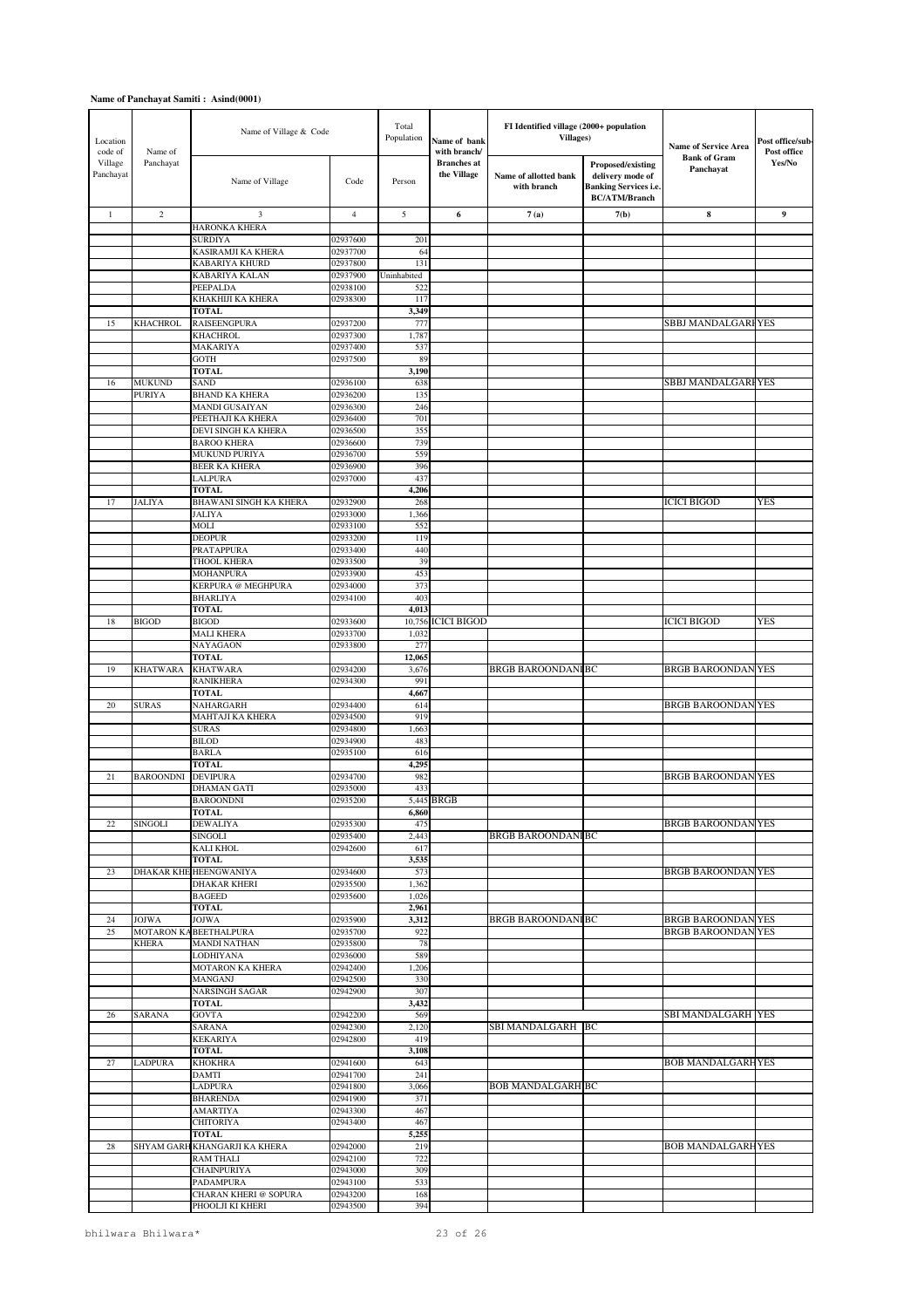| Location<br>code of  | Name of                          | Name of Village & Code                   |                      | Total<br>Population | Name of bank<br>with branch/      | FI Identified village (2000+ population<br><b>Villages)</b> |                                                                                               | <b>Name of Service Area</b>      | Post office/sub-<br>Post office |
|----------------------|----------------------------------|------------------------------------------|----------------------|---------------------|-----------------------------------|-------------------------------------------------------------|-----------------------------------------------------------------------------------------------|----------------------------------|---------------------------------|
| Village<br>Panchayat | Panchayat                        | Name of Village                          | Code                 | Person              | <b>Branches</b> at<br>the Village | Name of allotted bank<br>with branch                        | Proposed/existing<br>delivery mode of<br><b>Banking Services i.e.</b><br><b>BC/ATM/Branch</b> | <b>Bank of Gram</b><br>Panchayat | Yes/No                          |
| $\mathbf{1}$         | $\overline{c}$                   | 3                                        | $\overline{4}$       | 5                   | 6                                 | 7(a)                                                        | 7(b)                                                                                          | $\bf 8$                          | 9                               |
|                      |                                  | <b>SHYAM GARH</b>                        | 02943600             | 311                 |                                   |                                                             |                                                                                               |                                  |                                 |
|                      |                                  | <b>TAHLA</b><br><b>TOTAL</b>             | 02943700             | 756<br>3,412        |                                   |                                                             |                                                                                               |                                  |                                 |
| 29                   | <b>MOHANPURA</b>                 | ANWASA                                   | 02938400             | 321                 |                                   |                                                             |                                                                                               | <b>SBI MANDALGARH YES</b>        |                                 |
|                      |                                  | NEEM KA KHERA                            | 02938500             | 614                 |                                   |                                                             |                                                                                               |                                  |                                 |
|                      |                                  | <b>SWAROOPPURA</b><br><b>MOHANPURA</b>   | 02939100<br>02939200 | 376<br>1,620        |                                   |                                                             |                                                                                               |                                  |                                 |
|                      |                                  | ANANDO KA KHERA                          | 02939300             | 140                 |                                   |                                                             |                                                                                               |                                  |                                 |
|                      |                                  | <b>JETPURA</b>                           | 02939400             |                     |                                   |                                                             |                                                                                               |                                  |                                 |
|                      |                                  | <b>DHORELA</b>                           | 02941100             | 469                 |                                   |                                                             |                                                                                               |                                  |                                 |
|                      |                                  | <b>FATEHPURA</b><br><b>GARIYAN</b>       | 02941300<br>02941400 | 84<br>119           |                                   |                                                             |                                                                                               |                                  |                                 |
|                      |                                  | DAULJI KA KHERA                          | 02941500             | 525                 |                                   |                                                             |                                                                                               |                                  |                                 |
|                      |                                  | <b>TOTAL</b>                             |                      | 4,268               |                                   |                                                             |                                                                                               |                                  |                                 |
| 30                   | <b>SHYAMPURA</b>                 | RAMCHANDRAJI KA KHERA                    | 02940400<br>02940800 | 212                 |                                   |                                                             |                                                                                               | <b>BRGB SHYAMPURA YES</b>        |                                 |
|                      |                                  | <b>HAMEERIYA</b><br><b>SHYAMPURA</b>     | 02940900             | 745<br>2,702        | <b>BRGB</b>                       |                                                             |                                                                                               |                                  |                                 |
|                      |                                  | <b>JUJARPUR</b>                          | 02941000             | 386                 |                                   |                                                             |                                                                                               |                                  |                                 |
|                      |                                  | <b>BHOPALGARH</b>                        | 02941200             | 91                  |                                   |                                                             |                                                                                               |                                  |                                 |
| 31                   | MAL KA KHEFBHAT KHERI            | <b>TOTAL</b>                             | 02940100             | 4,136<br>244        |                                   |                                                             |                                                                                               | <b>BRGB SHYAMPURA YES</b>        |                                 |
|                      |                                  | <b>UNDARON KA KHERA</b>                  | 02940500             | 1,069               |                                   |                                                             |                                                                                               |                                  |                                 |
|                      |                                  | <b>DHANWARA</b>                          | 02940600             | 1,783               |                                   |                                                             |                                                                                               |                                  |                                 |
|                      |                                  | <b>MAL KA KHERA</b>                      | 02940700             | 682                 |                                   |                                                             |                                                                                               |                                  |                                 |
| 32                   | MANGTALA                         | <b>TOTAL</b><br>MANGTALA                 | 02930900             | 3,778<br>1,391      |                                   |                                                             |                                                                                               | <b>BRGB MAHUA</b>                | <b>YES</b>                      |
|                      |                                  | DALSINGH JI KA KHERA                     | 02940300             | 426                 |                                   |                                                             |                                                                                               |                                  |                                 |
|                      |                                  | <b>MADHOPURA</b>                         | 02943800             | 693                 |                                   |                                                             |                                                                                               |                                  |                                 |
|                      |                                  | SAIPEEPLA                                | 02943900             | 277                 |                                   |                                                             |                                                                                               |                                  |                                 |
| 33                   | <b>JALINDRI</b>                  | <b>TOTAL</b><br><b>AMARPURA</b>          | 02944000             | 2,787<br>909        |                                   |                                                             |                                                                                               | <b>BRGB SHYAMPURA YES</b>        |                                 |
|                      |                                  | <b>RAMPURIYA</b>                         | 02944100             | 613                 |                                   |                                                             |                                                                                               |                                  |                                 |
|                      |                                  | <b>BARODIYA</b>                          | 02944200             | 591                 |                                   |                                                             |                                                                                               |                                  |                                 |
|                      |                                  | <b>JALINDRI</b>                          | 02944300             | 2,336               |                                   | <b>BRGB SHYAMPURA BC</b>                                    |                                                                                               |                                  |                                 |
| 34                   | <b>BHOPATPURA BANKA</b>          | <b>TOTAL</b>                             | 02944400             | 4,449<br>855        |                                   |                                                             |                                                                                               | SBBJ BIJOLIYA                    | YES                             |
|                      |                                  | LORDA                                    | 02944500             | 392                 |                                   |                                                             |                                                                                               |                                  |                                 |
|                      |                                  | <b>BHOPATPURA</b>                        | 02944600             | 1,265               |                                   |                                                             |                                                                                               |                                  |                                 |
|                      |                                  | <b>UTTAMNAGAR</b><br><b>SOONTHI</b>      | 02944700<br>02944800 | 195<br>116          |                                   |                                                             |                                                                                               |                                  |                                 |
|                      |                                  | <b>KHERARIYA</b>                         | 02944900             | 666                 |                                   |                                                             |                                                                                               |                                  |                                 |
|                      |                                  | <b>GORDHANPURA</b>                       | 02945100             | 1,104               |                                   |                                                             |                                                                                               |                                  |                                 |
|                      |                                  | <b>CHENPURIYA</b>                        | 02945200             | 313                 |                                   |                                                             |                                                                                               |                                  |                                 |
|                      |                                  | LAXSHMI KHERA<br>KISHANPURIYA            | 02945300<br>02945400 | 871<br>170          |                                   |                                                             |                                                                                               |                                  |                                 |
|                      |                                  | <b>RAMPURIYA</b>                         | 02945500             | $\overline{4}$      |                                   |                                                             |                                                                                               |                                  |                                 |
|                      |                                  | CHHATRI KHERA                            | 02946900             | 270                 |                                   |                                                             |                                                                                               |                                  |                                 |
|                      |                                  | MANDOL                                   | 02953300             | 253                 |                                   |                                                             |                                                                                               |                                  |                                 |
| 35                   | THARODA                          | <b>TOTAL</b><br><b>KESUVILAS</b>         | 02945600             | 6,474<br>289        |                                   |                                                             |                                                                                               | <b>BOB BIJOLIYA</b>              | YES                             |
|                      |                                  | <b>RAMRDA</b>                            | 02945700             | 28                  |                                   |                                                             |                                                                                               |                                  |                                 |
|                      |                                  | <b>MANPURA</b>                           | 02945800             | 172                 |                                   |                                                             |                                                                                               |                                  |                                 |
|                      |                                  | <b>JAWDA</b><br>THARODA                  | 02945900<br>02946000 | 907<br>1,711        |                                   |                                                             |                                                                                               |                                  |                                 |
|                      |                                  | <b>NAYA GAON</b>                         | 02950300             | 1,097               |                                   |                                                             |                                                                                               |                                  |                                 |
|                      |                                  | <b>TOTAL</b>                             |                      | 4,204               |                                   |                                                             |                                                                                               |                                  |                                 |
| 36                   | <b>BIJOLIYAN</b><br><b>KHURD</b> | CHHATRI KHERA<br><b>TEEKHI</b>           | 02945000<br>02946100 | 148<br>108          |                                   |                                                             |                                                                                               | <b>BOB BIJOLIYA</b>              | YES                             |
|                      |                                  | PHOOLAN                                  | 02946200             | 37                  |                                   |                                                             |                                                                                               |                                  |                                 |
|                      |                                  | <b>BIJOLIYAN KHURD</b>                   | 02946300             | 2,181               |                                   | <b>BOB BIJOLIYA</b>                                         | BC                                                                                            |                                  |                                 |
|                      |                                  | MANGARH                                  | 02946400             | 294                 |                                   |                                                             |                                                                                               |                                  |                                 |
|                      |                                  | PATIYAL<br><b>BRINDAWAN</b>              | 02946500<br>02947000 | 5<br>77             |                                   |                                                             |                                                                                               |                                  |                                 |
|                      |                                  | <b>TOTAL</b>                             |                      | 2,850               |                                   |                                                             |                                                                                               |                                  |                                 |
| 37                   | <b>SUKHPURA</b>                  | <b>KANER</b>                             | 02947100             | 18                  |                                   |                                                             |                                                                                               | <b>BRGB SALAWATIA YES</b>        |                                 |
|                      |                                  | <b>SUKHPURA</b>                          | 02947300             | 1,066               |                                   |                                                             |                                                                                               |                                  |                                 |
|                      |                                  | <b>KHARIPUR</b><br><b>BERISAL</b>        | 02947400<br>02948500 | 998<br>1,081        |                                   |                                                             |                                                                                               |                                  |                                 |
|                      |                                  | <b>TOTAL</b>                             |                      | 3,163               |                                   |                                                             |                                                                                               |                                  |                                 |
| 38                   |                                  | SALAWATIYA GOPALNIWAS                    | 02948300             | 156                 |                                   |                                                             |                                                                                               | <b>BRGB SALAWATIA YES</b>        |                                 |
|                      |                                  | SALAWATIYA<br><b>GIRDHARPURA</b>         | 02948400<br>02949100 | 347                 | 2,962 BRGB                        |                                                             |                                                                                               |                                  |                                 |
|                      |                                  | <b>TOTAL</b>                             |                      | 3,465               |                                   |                                                             |                                                                                               |                                  |                                 |
| 39                   | NAYANAGAR KASYA SANI             |                                          | 02946600             |                     |                                   |                                                             |                                                                                               | <b>BRGB SALAWATIA YES</b>        |                                 |
|                      |                                  | NAYANAGAR                                | 02946700             | 4,973               |                                   | BRGB SALAWATIA                                              | BC                                                                                            |                                  |                                 |
|                      |                                  | LALPURA<br><b>GOLAM GARH</b>             | 02946800<br>02947500 |                     |                                   |                                                             |                                                                                               |                                  |                                 |
|                      |                                  | <b>JALERI</b>                            | 02947600             |                     |                                   |                                                             |                                                                                               |                                  |                                 |
|                      |                                  | <b>TOTAL</b>                             |                      | 4,978               |                                   |                                                             |                                                                                               |                                  |                                 |
| 40                   | AROLI                            | <b>KARLAO</b>                            | 02947200             | 225                 |                                   |                                                             |                                                                                               | <b>BRGB SALAWATIA YES</b>        |                                 |
|                      |                                  | <b>BILONA BARI</b><br>RAMPURIYA @ CHOPRA | 02947700<br>02947800 | 45                  |                                   |                                                             |                                                                                               |                                  |                                 |
|                      |                                  | <b>RASADPURA</b>                         | 02947900             | 2,681               |                                   | <b>BRGB SALAWATIA BC</b>                                    |                                                                                               | <b>BRGB SALAWATIA YES</b>        |                                 |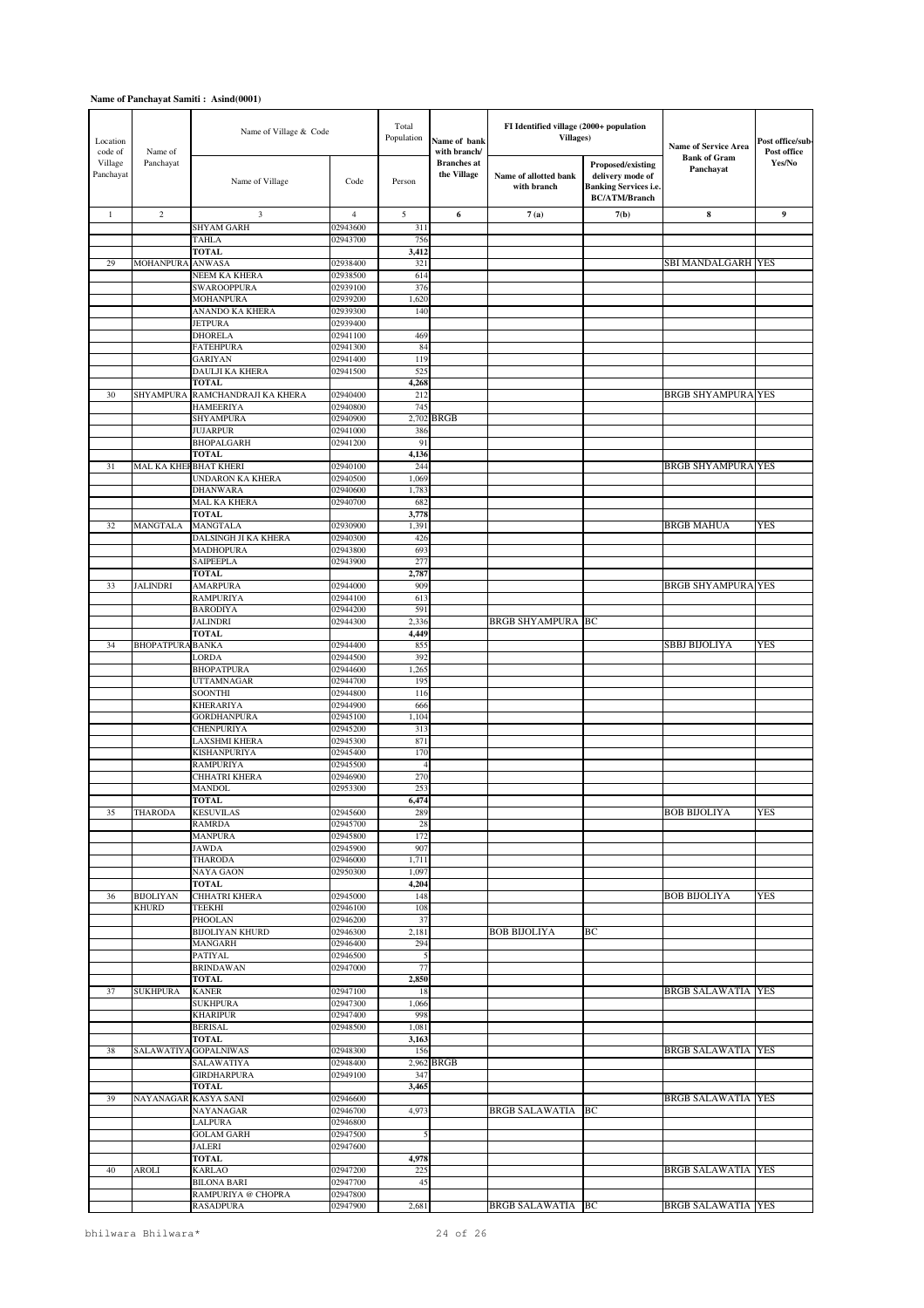| Location<br>code of  | Name of           | Name of Village & Code  |          | Total<br>Population | Name of bank<br>with branch/      | FI Identified village (2000+ population<br><b>Villages</b> ) |                                                                                               | <b>Name of Service Area</b>      | Post office/sub-<br>Post office |
|----------------------|-------------------|-------------------------|----------|---------------------|-----------------------------------|--------------------------------------------------------------|-----------------------------------------------------------------------------------------------|----------------------------------|---------------------------------|
| Village<br>Panchayat | Panchayat         | Name of Village         | Code     | Person              | <b>Branches</b> at<br>the Village | Name of allotted bank<br>with branch                         | Proposed/existing<br>delivery mode of<br><b>Banking Services i.e.</b><br><b>BC/ATM/Branch</b> | <b>Bank of Gram</b><br>Panchayat | Yes/No                          |
|                      | 2                 | 3                       | 4        | 5                   | 6                                 | 7(a)                                                         | 7(b)                                                                                          | 8                                | 9                               |
|                      |                   | AROLI                   | 02948000 | 1,226               |                                   |                                                              |                                                                                               |                                  |                                 |
|                      |                   | <b>SHOPURA</b>          | 02948100 | 111                 |                                   |                                                              |                                                                                               |                                  |                                 |
|                      |                   | <b>JHADOLI</b>          | 02948200 | 715                 |                                   |                                                              |                                                                                               |                                  |                                 |
|                      |                   | <b>BHOPI KARET</b>      | 02949200 | 12                  |                                   |                                                              |                                                                                               |                                  |                                 |
|                      |                   | <b>PACHYANPURA</b>      | 02949300 | 324                 |                                   |                                                              |                                                                                               |                                  |                                 |
|                      |                   | <b>TOTAL</b>            |          | 5,339               |                                   |                                                              |                                                                                               |                                  |                                 |
| 41                   | <b>CHANDJI KI</b> | <b>GORDHAN NIWAS</b>    | 02948800 | 196                 |                                   |                                                              |                                                                                               | <b>BRGB SALAWATIA</b>            | <b>YES</b>                      |
|                      | <b>KHERI</b>      | <b>CHANDJI KI KHERI</b> | 02948900 | 1,325               |                                   |                                                              |                                                                                               |                                  |                                 |
|                      |                   | <b>RAKHOLI</b>          | 02949000 | 172                 |                                   |                                                              |                                                                                               |                                  |                                 |
|                      |                   | <b>NEEMRI GAWA</b>      | 02949400 | 211                 |                                   |                                                              |                                                                                               |                                  |                                 |
|                      |                   | <b>JOLAS</b>            | 02949700 | 311                 |                                   |                                                              |                                                                                               |                                  |                                 |
|                      |                   | <b>CHEETA BARA</b>      | 02949800 | 639                 |                                   |                                                              |                                                                                               |                                  |                                 |